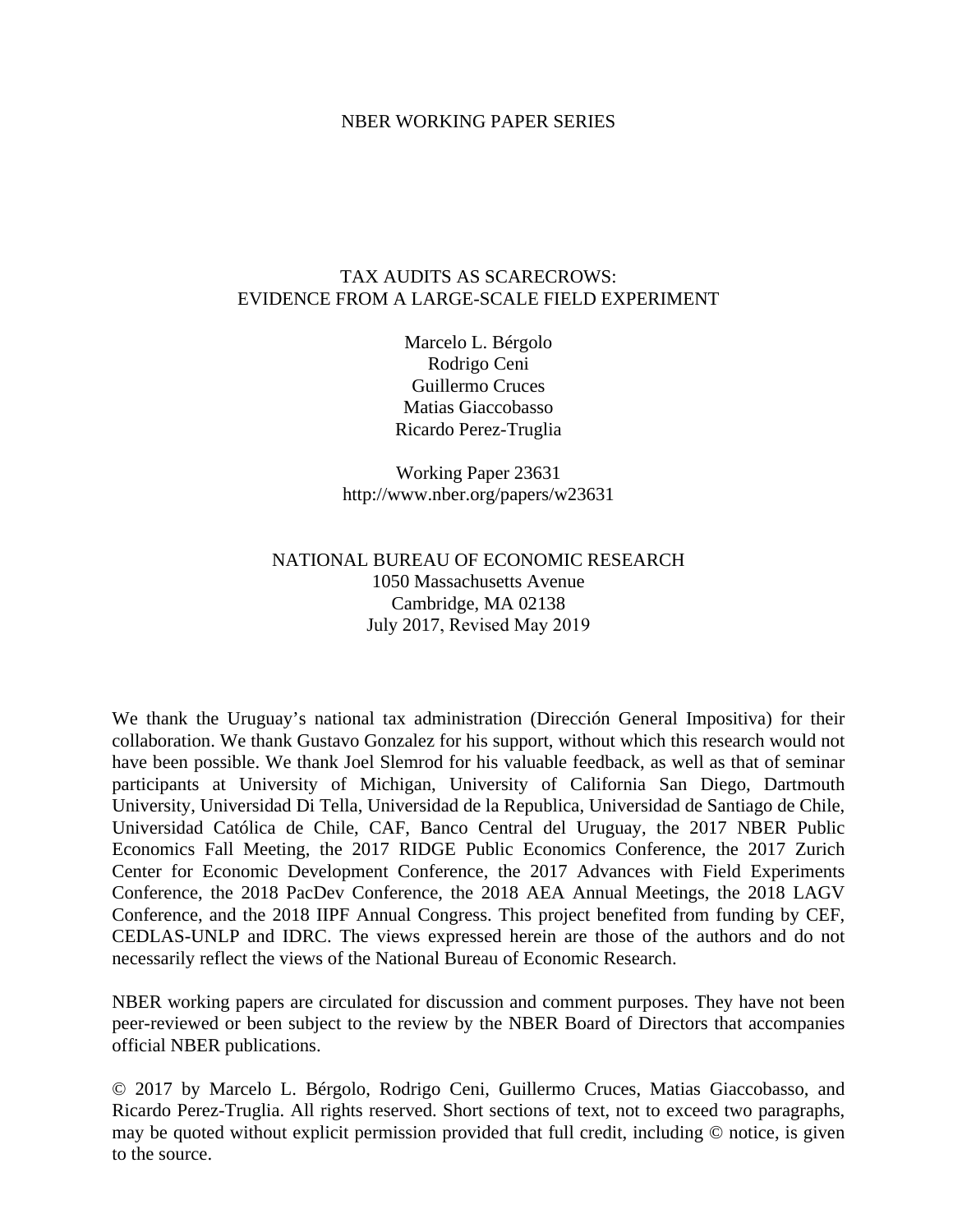Tax Audits as Scarecrows: Evidence from a Large-Scale Field Experiment Marcelo L. Bérgolo, Rodrigo Ceni, Guillermo Cruces, Matias Giaccobasso, and Ricardo Perez-Truglia NBER Working Paper No. 23631 July 2017, Revised May 2019 JEL No. C93,H26,K42

#### **ABSTRACT**

The canonical model of Allingham and Sandmo (1972) predicts that firms evade taxes by optimally trading off between the costs and benefits of evasion. However, there is no direct evidence that firms react to audits in this way. We conducted a large-scale field experiment in collaboration with Uruguay's tax authority to address this question. We sent letters to 20,440 small- and medium-sized firms that collectively paid more than 200 million dollars in taxes per year. Our letters provided exogenous yet nondeceptive signals about key inputs for their evasion decisions, such as audit probabilities and penalty rates. We measured the effect of these signals on their subsequent perceptions about the auditing process, based on survey data, as well as on the actual taxes paid, based on administrative data. We find that providing information about audits had a significant effect on tax compliance but in a manner that was inconsistent with Allingham and Sandmo (1972). Our findings are consistent with an alternative model, risk-asfeelings, in which messages about audits generate fear and induce probability neglect. According to this model, audits may deter tax evasion in the same way that scarecrows frighten off birds.

Marcelo L. Bérgolo Instituto de Economia (IECON) Universidad de La Republica 1926 Gonzalo Ramirez Montevideo, Uruguay mbergolo@iecon.ccee.edu.uy

Rodrigo Ceni Instituto de Economia (IECON) Universidad de La Republica 1375 Joaquin Requena Montevideo, Uruguay rceni@iecon.ccee.edu.uy

Guillermo Cruces CEDLAS Univesidad Nacional de La Plata Calle 6 entre 47 y 48 La Plata, Argentina gcruces@cedlas.org

Matias Giaccobasso Anderson School of Management - UCLA 110 Westwood Plaza, C 3.10 Los Angeles, CA 90077 mgiaccobasso@ad.ucla.edu

Ricardo Perez-Truglia Anderson School of Management University of California, Los Angeles 110 Westwood Plaza Los Angeles, CA 90095 and NBER ricardo.truglia@anderson.ucla.edu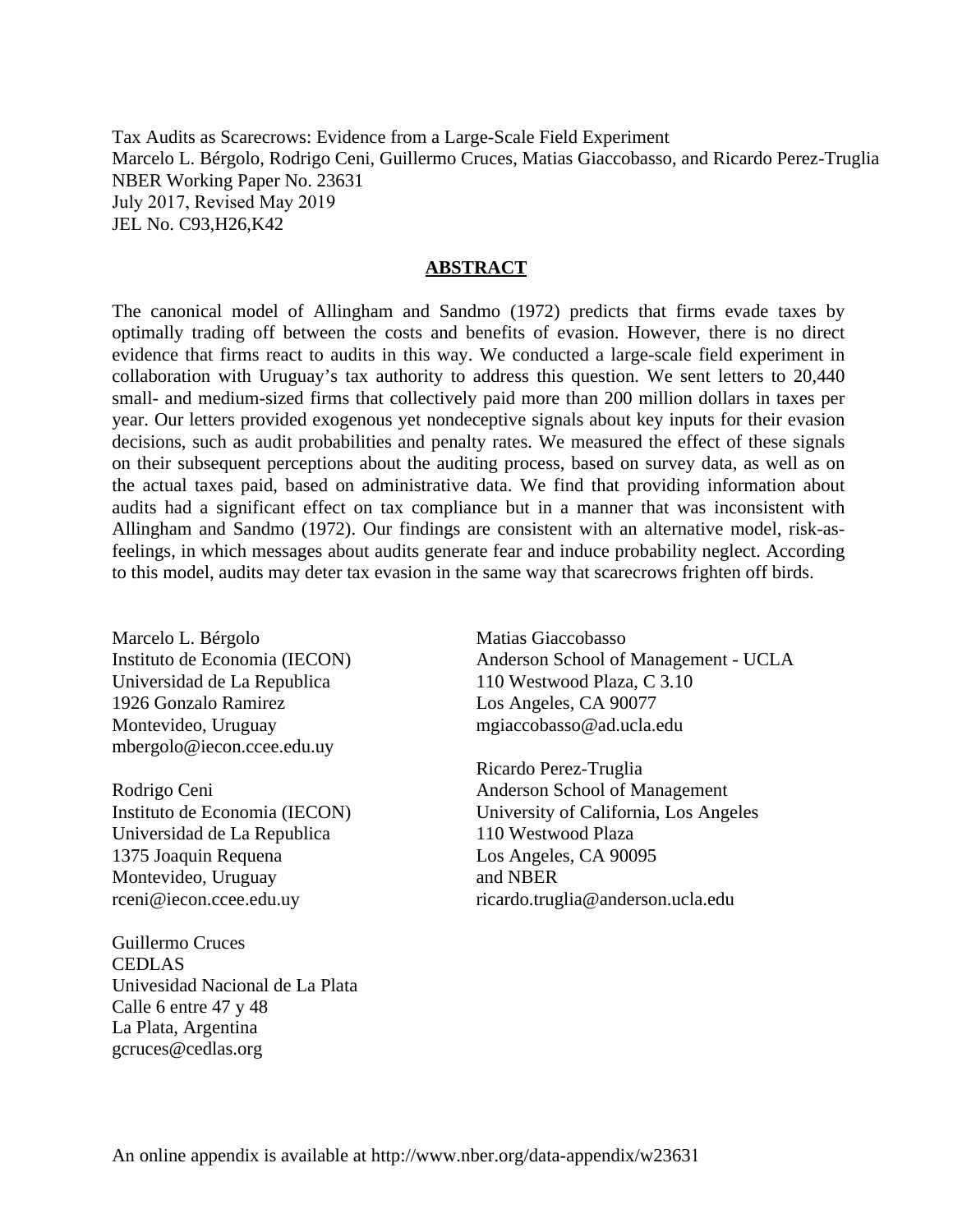# **1 Introduction**

Tax audits have been standard tools of most tax administrations throughout history. Audits increase tax revenues directly, because firms caught evading must pay taxes on the hidden income and corresponding penalties. However, with the exception of large taxpayers, these direct revenues are insufficient to make audits cost-effective. Audits play a central role in the deterrence paradigm of tax evasion: the threat of being audited in the future, of being caught evading and having to pay penalties deters firms from evading taxes in the present.

Audits may be useful to foster tax compliance, but there is no direct evidence on how firms react to audits. The Allingham and Sandmo (1972) model (hereafter, A&S) is the canonical model of tax evasion in economics. This model is an application of Becker (1968), in which selfish individuals choose whether to engage in criminal activities based on the tradeoff between expected costs and benefits. In *A&S*, firms choose the optimal amount of income to hide from the tax authority so that the marginal benefits (i.e., the lower tax burden) equal the marginal costs (i.e., the penalties if caught). Whether firms in the real world react to audits in a calculated manner, as in *A&S*, is still a source of debate (Alm et al., 1992; Dhami and al Nowaihi, 2007; Luttmer and Singhal, 2014; Slemrod, 2018). In this study, we provide direct tests of the *A&S* model based on a high-stakes, large-scale field experiment.

We study a context in which firms should be most attentive to the threat of being audited: small- and medium-sized firms that are subject to the Value Added Tax (VAT). For other sources of taxable income, such as wage income, tax agencies can use third-party reporting to detect evasion automatically. For example, a tax agency can use a computer algorithm to compare the wage amount reported by an individual and the amount reported by its employer and then automatically notify the individual taxpayers of any discrepancies. Consequently, as individuals earning salaried income are caught evading regardless of whether they are audited, they should not respond to audits (Kleven et al., 2011). On the contrary, there is no comparable automatic cross-checking for VAT enforcement.<sup>1</sup> Thus, tax authorities must rely heavily on audits to discourage VAT evasion (Gomez-Sabaini and Jimenez, 2012; Bergman and Nevarez, 2006).

We collaborated with Uruguay's Internal Revenue Service (from hereon, referred to as IRS) to conduct a natural field experiment with a sample of 20,440 small- and mediumsized firms that are subject to the VAT. For our study, the IRS mailed four different types

<sup>&</sup>lt;sup>1</sup>While the VAT requires a paper trail, which is a form of third-party reporting, this paper trail is subject to significant limitations. Most important, there is no simple algorithm to detect tax evasion automatically. Second, the paper trail breaks down when reaching the consumer (Naritomi, 2016). Third, firms can also collude with each other to tamper with the paper trail (Pomeranz, 2015).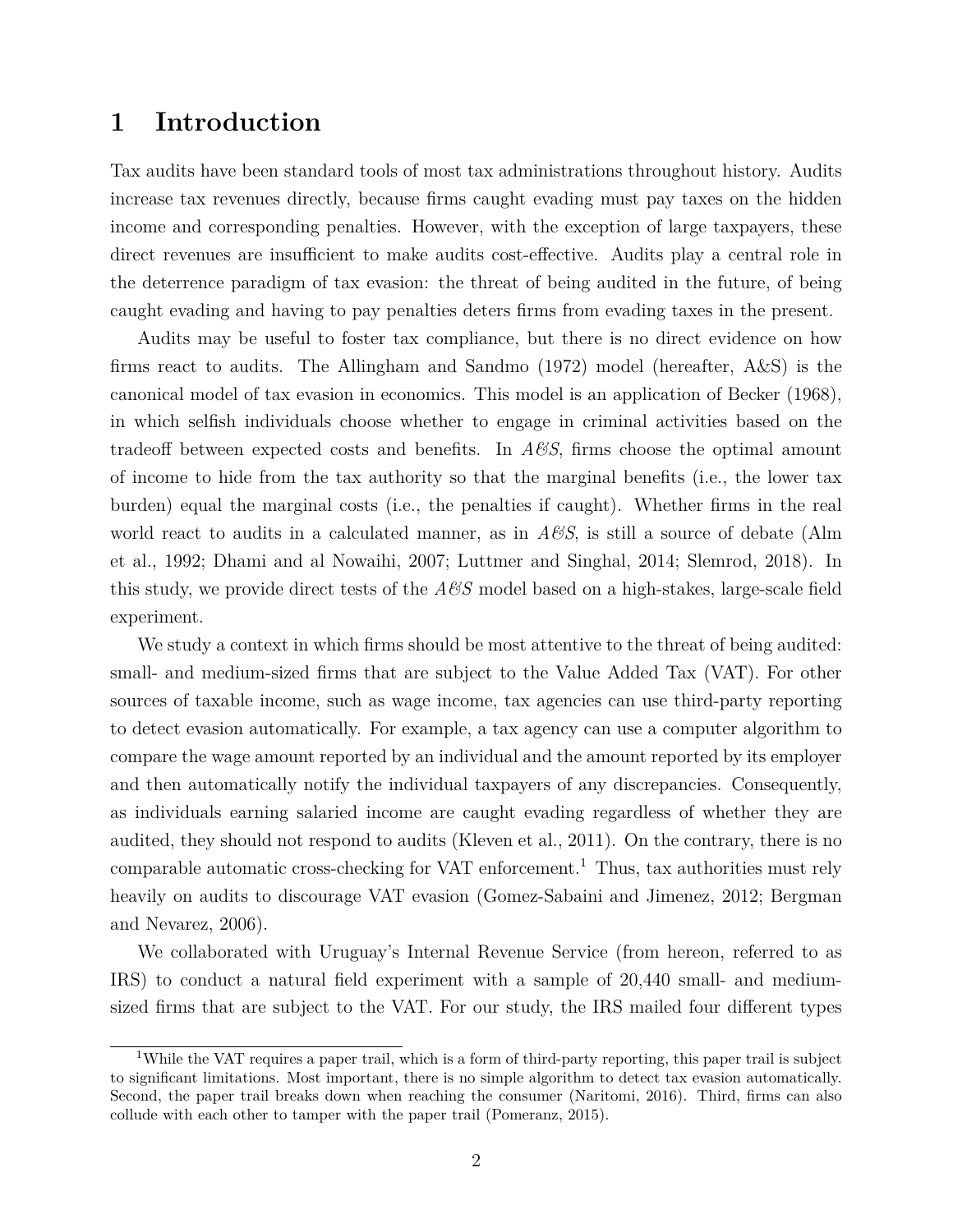of letters with information about audits to the owners of each of these firms.<sup>2</sup> Some of the information contained in each of these letters was randomly assigned, with the goal of testing predictions of *A&S*. Using IRS administrative records, we measured the subsequent effects of the information contained in the letters on the firms' compliance with the VAT and other tax responsibilities in the following year. Additionally, we collaborated with the IRS to conduct a post-mailing survey to capture the effect of this information on these firms' subsequent perceptions about audits.

The first part of the experimental design, following the seminal work by Slemrod et al. (2001), measures how informing taxpayers about tax enforcement affects their tax compliance. Firms were randomized into four different letter types: *baseline*, *audit-statistics*, *audit-endogeneity*, and *public-goods*. The *baseline* letter type included brief and generic tax information that the IRS often includes in its communications with firms. The *audit-statistics* letter type was identical to the *baseline* letter, with additional information about the probability of being audited and the penalty rate, based on tax administration statistics. The relevant hypothesis is that adding the *audit-statistics* message to the *baseline* letter will deter tax evasion and thus increase post-treatment tax payments. We also can compare the effects of this *audit-statistics* message with the effects of other types of messages. The *auditendogeneity* letter provides information about a different feature of the auditing process. The *audit-endogeneity* letter was identical to the *baseline* letter, with an additional message about how evading taxes increases the probability of being audited. The last letter type was designed to provide a benchmark for a message that might increase tax compliance but does not involve the tax audits. The *public-goods* letter was identical to the *baseline* letter, with an additional message describing the social costs from evasion: all the public goods that could be provided if tax evasion was lower.

The first part of the results show that, consistent with Slemrod et al. (2001) and the subsequent literature, informing firms about tax enforcement increases their tax compliance. We find that adding the *audit-statistics* message to the *baseline* letter increases tax payments by about 6.3%. This effect is economically large: the estimated average VAT evasion rate in Uruguay is 26% (Gomez-Sabaini and Jimenez, 2012), meaning that the 6.3% increase equates to a 24% reduction in VAT evasion. This effect also is highly statistically significant and robust to a number of checks, such as alternative specifications and event-study falsification tests. The other message related to audits, *audit-endogeneity*, also significantly increased tax compliance by about 7.4%. This effect is statistically indistinguishable from the 6.3% effect of the *audit-statistics* message and robust. In comparison, the *public-goods* message

<sup>&</sup>lt;sup>2</sup>Throughout the paper, for simplicity, we refer to firms' perceptions and behavior as a shorthand for firms' owners or managers perceptions and behavior.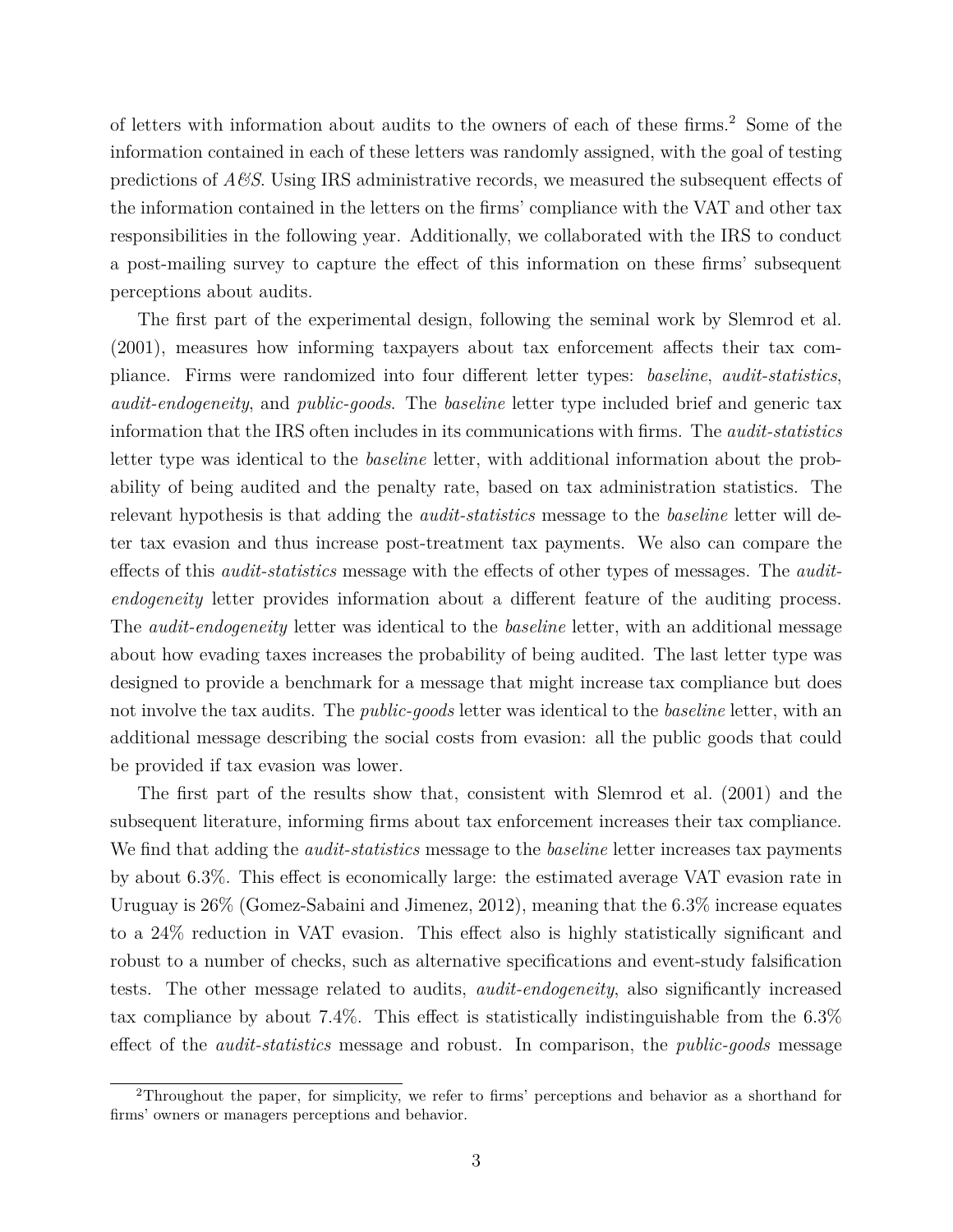had a smaller effect  $(4.3\%)$  and was statistically insignificant in the baseline specification. Its effect was even smaller in magnitude, and statistically insignificant, in the alternative specifications.

The main goal of this experiment was not to demonstrate that firms react to information about audits but to understand why they react. More precisely, the second and most important part of the experimental design tests the hypothesis that firms react to information about audits as predicted by  $A\mathscr{B}S$ . We provide three tests of  $A\mathscr{B}S$ . The first test exploits survey data on perceptions about audits. If the *audit-statistics* letter increased average compliance, to be consistent with  $A\mathcal{B}S$ , it must be true that this message increased the perceived probability of being audited or the perceived penalty rate. To test this hypothesis, we designed a survey, to be sent months after the firms received the *audit-statistics* and *audit-endogeneity* letters, which measures perceptions about the probability of being audited and the penalty rate.

The second test of *A&S* is based on heterogeneity in the signals provided in the letters. We included exogenous, non-deceptive variation in the information about audit probabilities and penalty rates in the *audit-statistics* letter. To generate this information, we computed the average probabilities and penalty rates using a series of random samples of 50 firms. This sample size was small enough to introduce non-trivial sampling variation in the average probabilities and fines shown to the subjects. That is, a given firm could receive a letter saying that the audit probability is 8%, 10%, or 15%, depending on the sample of similar firms chosen for that particular letter. These random variations in probabilities and penalties shown to the firms allow us to test whether, as predicted by *A&S*, firms evade less when they face higher audit probabilities and higher penalty rates.

As a complement to the *audit-statistics* treatment arm, we designed a separate treatment arm that created exogenous variation in expected audit probabilities in a more direct way. The *audit-threat* letter type was sent to a separate sample of firms that was pre-selected by the IRS for auditing. We randomly divided this set of firms into two groups, one with a 25% probability of being audited and the other with a 50% probability. The *audit-threat* letter informed firms of their audit probability. Again, we can test whether, as predicted by  $A\mathscr{G}S$ , firms evade less when they face a higher audit probability.

The third test of *A&S* exploits heterogeneity by prior beliefs. According to *A&S*, the compliance effect of a given signal about audit probability should depend on the firm's prior belief about that probability. For example, a firm receiving a signal that the audit probability is higher than its prior belief should increase its tax compliance, while a firm receiving a signal lower than its prior belief should decrease its tax compliance. To test this hypothesis, we construct a proxy for prior beliefs about audit probability based on variation in the firms'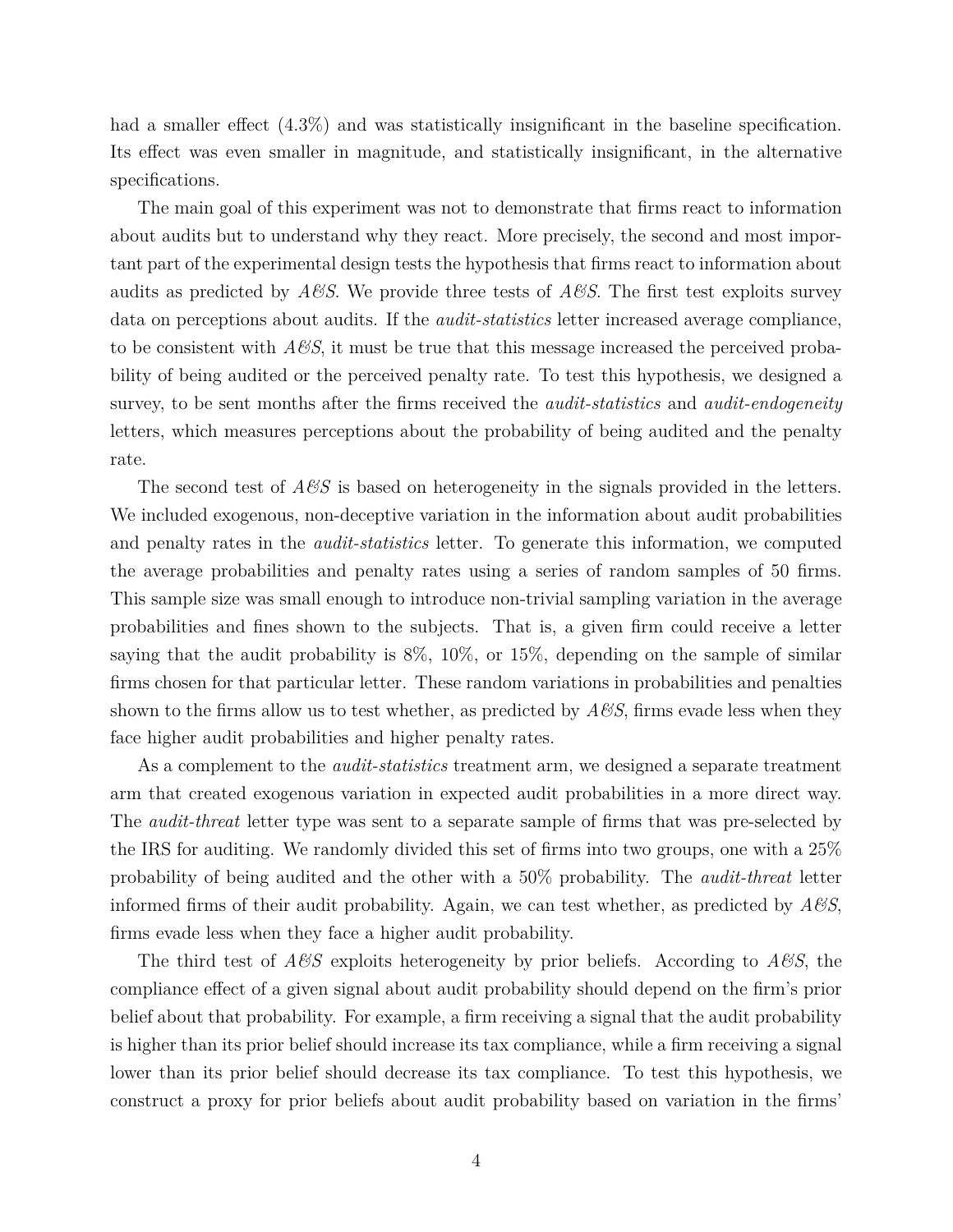pre-treatment exposure to audits.<sup>3</sup>

The second part of the results suggests that the effects of the *audit-statistics* letter are not consistent with *A&S*. The results for the first test, based on the survey data, indicate that the *audit-statistics* message reduced the perceived probability of being audited. According to *A&S*, a reduction in the perceived probability of being audited should have reduced tax compliance. On the contrary, we find that the *audit-statistics* message increased average compliance.

The second test shows that, contrary to the  $A\mathscr{C}S$  prediction, the effect of the *auditstatistics* message does change with the signals of audit probability and penalty rates included in the letter. The estimated elasticity of tax compliance, with respect to audit probabilities and penalty rates, is close to zero and precisely estimated. We find qualitatively and quantitatively similar effects between the *audit-statistics* and *audit-threat* treatment arms. Moreover, we compare our experimental estimates to the results from calibrations of *A&S*. We reject the null hypothesis of *A&S*, even under conservative assumptions about how much firms learned from the *audit-statistics* message.

The third test also suggests probability neglect (i.e., that our messages had the same positive effect on tax compliance, regardless of the audit probability communicated in the message or the firm's prior belief about such probability). Contrary to the prediction of *A&S*, the effect of the *audit-statistics* message did not vary with the firm's prior belief about the probability of being audited.

Our findings suggest that small and medium firms may comply with taxes because of the threat of being audited but not necessarily in an optimal manner, as predicted by *A&S*. This leaves open the question of which alternative model best explains the firms' reactions to audits. Models of salience (Chetty et al., 2009) and prospect theory (Kahneman and Tversky, 1979) explain some but not all findings, such as probability neglect. Instead, our preferred interpretation is based on the model of risk-as-feelings (Loewenstein et al., 2001).

The models used for choice under risk are typically cognitive; that is, people make decisions using some type of expectation-based calculus. The risk-as-feelings model proposes that responses to fearsome situations may differ substantially from cognitive evaluations of the same risks. When fear is involved, the responses to risks are quick, automatic, and intuitive and thus neglect the underlying probabilities (Sunstein, 2003; Zeckhauser and Sunstein, 2010). This risk-as-feelings model can explain our finding of probability neglect. Indeed,

<sup>3</sup>Take for instance two firms that have been paying taxes for 10 years and, by chance, one of those firms was audited in the past while the other was not. As a result, the firm that was audited in the past will have a higher belief about the probability of being audited in the future. The implicit assumption is that, due to the scant information on the auditing process, firms may be forming beliefs about the audit probabilities based on their own exposure to audits.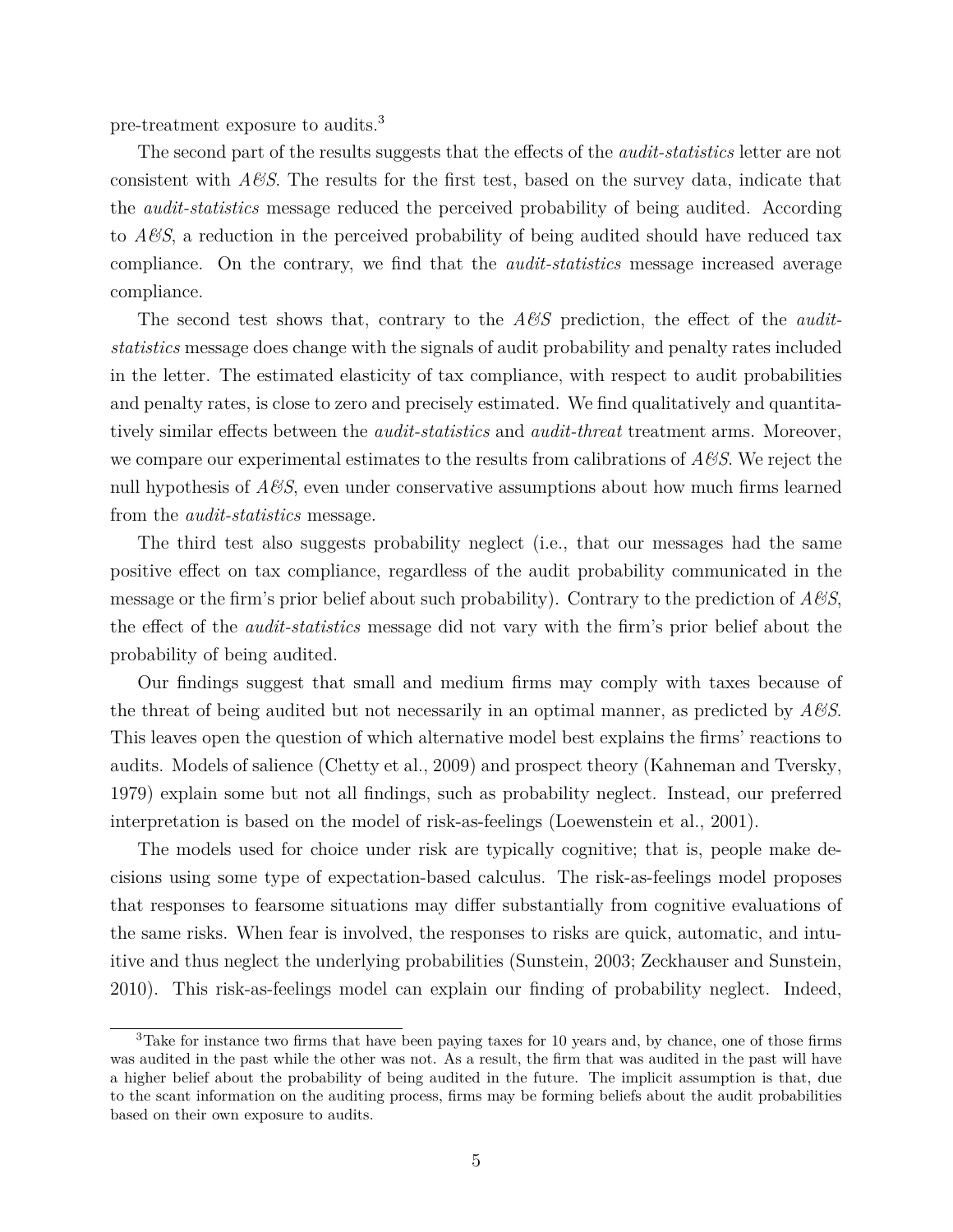we discuss suggestive evidence that fear plays a significant role in tax compliance. We also discuss policies used by tax agencies around the world that suggest a working knowledge of the risk-as-feelings model.

Our study relates to various strands of literature. First, it belongs to a recent but growing literature that uses field experiments in partnership with tax authorities to study the decisions of individuals to pay taxes. In a seminal contribution, Slemrod et al. (2001) showed that, for a sample of U.S. self-employed individuals, those who were randomly assigned to receive a letter from the Minnesota Department of Revenue with an enforcement message reported higher income in their tax returns. Similar messages about tax enforcement have been shown to have positive effects on tax compliance in other contexts (for recent reviews, see Pomeranz and Vila-Belda, 2018; Slemrod, 2018; Alm, 2019).<sup>4</sup> One standard interpretation in this literature is that taxpayers react to the information about tax enforcement tools and, in line with *A&S*, reduce their evasion to re-optimize their behavior. However, there is no direct evidence in favor or against this interpretation. Our contribution is to fill this gap in the literature.

This paper is closely related to a group of studies testing the predictions of *A&S* in a laboratory setting. For example, Alm et al. (1992) conducted a laboratory experiment in which undergraduate students play a tax evasion game. Subjects can hide income from the experimenter, but some subjects are randomly selected to be audited and, if caught evading, must pay a penalty. The authors show that tax compliance in the game increases significantly with audit and penalty rates, but these effects are economically small and smaller than those predicted by optimizing behavior in the context of *A&S*. The laboratory experiment setting of Alm et al. (1992) and similar studies have several advantages, such as full control over the rules of the game and freedom in the selection of the model parameters. However, these laboratory experiments have two main limitations. First, the subjects are typically undergraduate students playing the tax game for the first time and with no prior experience paying taxes in the real world. In contrast, subjects in our field experiment are experienced firm owners who have been registered with the tax agency, and thus paying taxes, for an average of 15 years. Second, subjects from laboratory experiments typically pay taxes amounting to less than USD 10. In contrast, subjects in our field experiment paid on average USD 11,800 per year, which is in the same order of magnitude as the country's GDP per capita.<sup>5</sup> We contribute to this literature by showing that *A&S* does not fare substantially better in a natural context with experienced subjects and high stakes.

<sup>4</sup>The following are some examples: Slemrod et al. (2001); Kleven et al. (2011); Fellner et al. (2013); Pomeranz (2015); Castro and Scartascini (2015); Dwenger et al. (2016); Perez-Truglia and Troiano (2018).

<sup>&</sup>lt;sup>5</sup>More specifically, in the 12 months before our experiment firms in our sample paid an average of USD 7,770 in VAT and USD 4,030 in other taxes. In comparison, the GDP per capita in Uruguay was about USD 15,000 in 2015.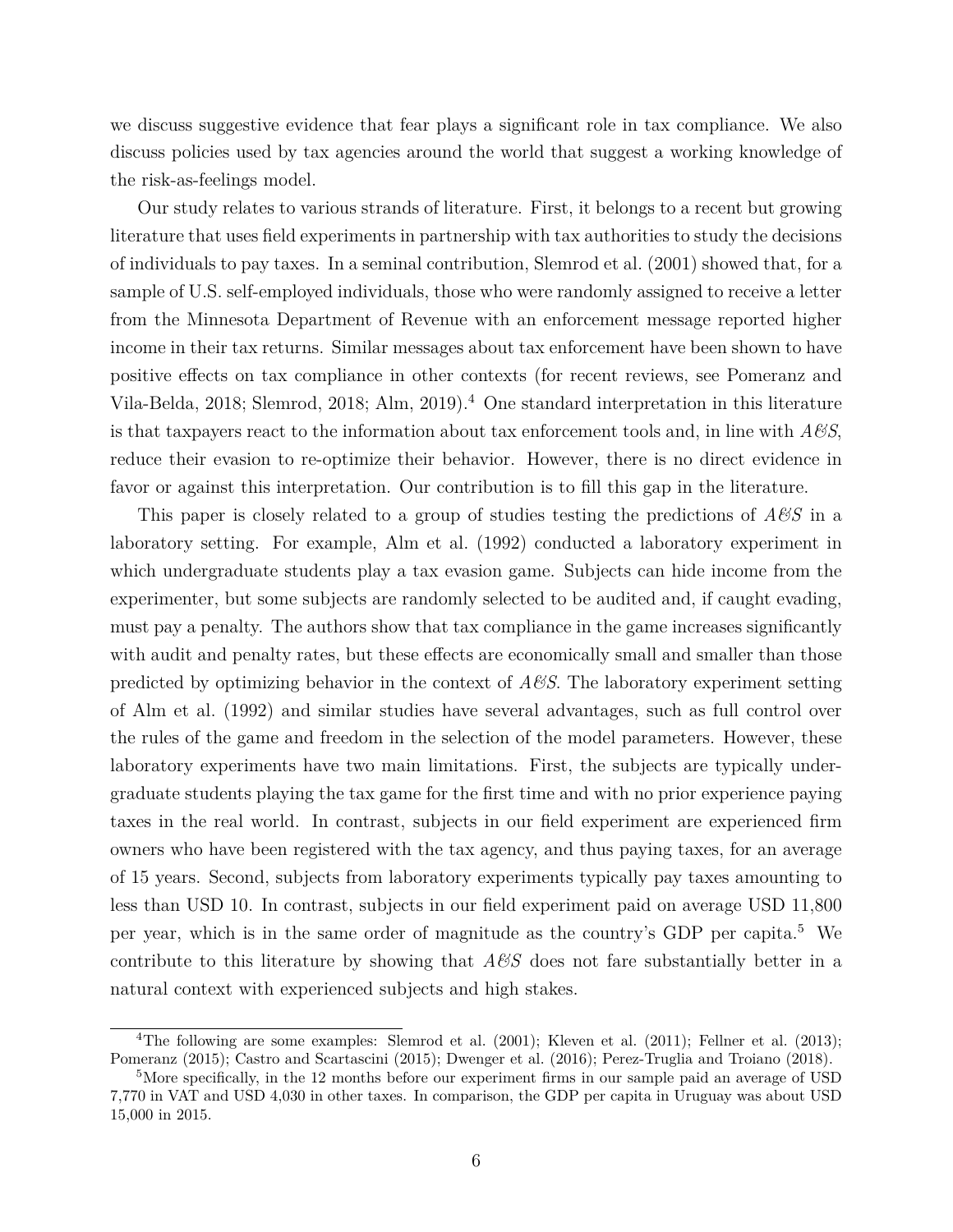Our findings also contribute to the more general debate about the determinants of tax compliance. One of the main puzzles in the literature is that evasion rates seem too low, given the low detection probabilities and penalty rates, especially among smaller firms and self-employed individuals (Luttmer and Singhal, 2014). One traditional explanation for this puzzle is based on tax morale: firms and individuals do not evade taxes because they do not want to (Luttmer and Singhal, 2014). Our evidence suggests an alternative explanation for the puzzle: due to the emotional nature of the decision, taxpayers overreact to the threat of audits. In other words, audits may scare taxpayers into compliance in the same way that scarecrows scare birds. Indeed, this interpretation can explain why, despite the low audit probabilities and penalty rates, taxpayers seem to be significantly concerned about audits: 61% of U.S. taxpayers consider "fear of an audit" to have significant influence on their tax compliance (United States Internal Revenue Service, 2018).<sup>6</sup>

Finally, our paper is also part of a recent but growing literature on behavioral firms (DellaVigna and Gentzkow, 2017). We document two sources of profit-maximizing frictions. First, the fact that firms have biases in beliefs about audit probabilities suggests the presence of information frictions. Second, the fact that tax compliance is inelastic with respect to audit probability and penalty rates suggests the presence of optimization frictions.

The paper is organized as follows. Section 2 discusses the experimental design. Section 3 presents the data sources and discusses the implementation of the field experiment. Section 4 presents the results on the average effect of the *audit-statistics* message, and section 5 presents the different tests of *A&S*. Section 6 discusses the interpretation of the findings. The final section concludes.

### **2 Experimental Design**

Our experiment consisted of a mailing campaign from Uruguay's IRS with multiple treatment arms and sub-treatments. Rather than comparing firms that received a letter to firms that did not, all of our analyses are based on comparisons between firms that received letters with subtle variations in their content. We can thus minimize the potential effects of simply receiving a letter from the tax authority, which might induce compliance on its own as a reminder to pay taxes.

The letters consisted of a single sheet of paper with the name of the recipient in the header, the official letterhead of the IRS, and the scanned signature of the IRS General Director. These letters were folded, sealed in an envelope with the official letterhead of the IRS on the outside, and sent by certified mail, which guarantees direct delivery to the

 ${}^{6}$ See section 6 for more details about this survey.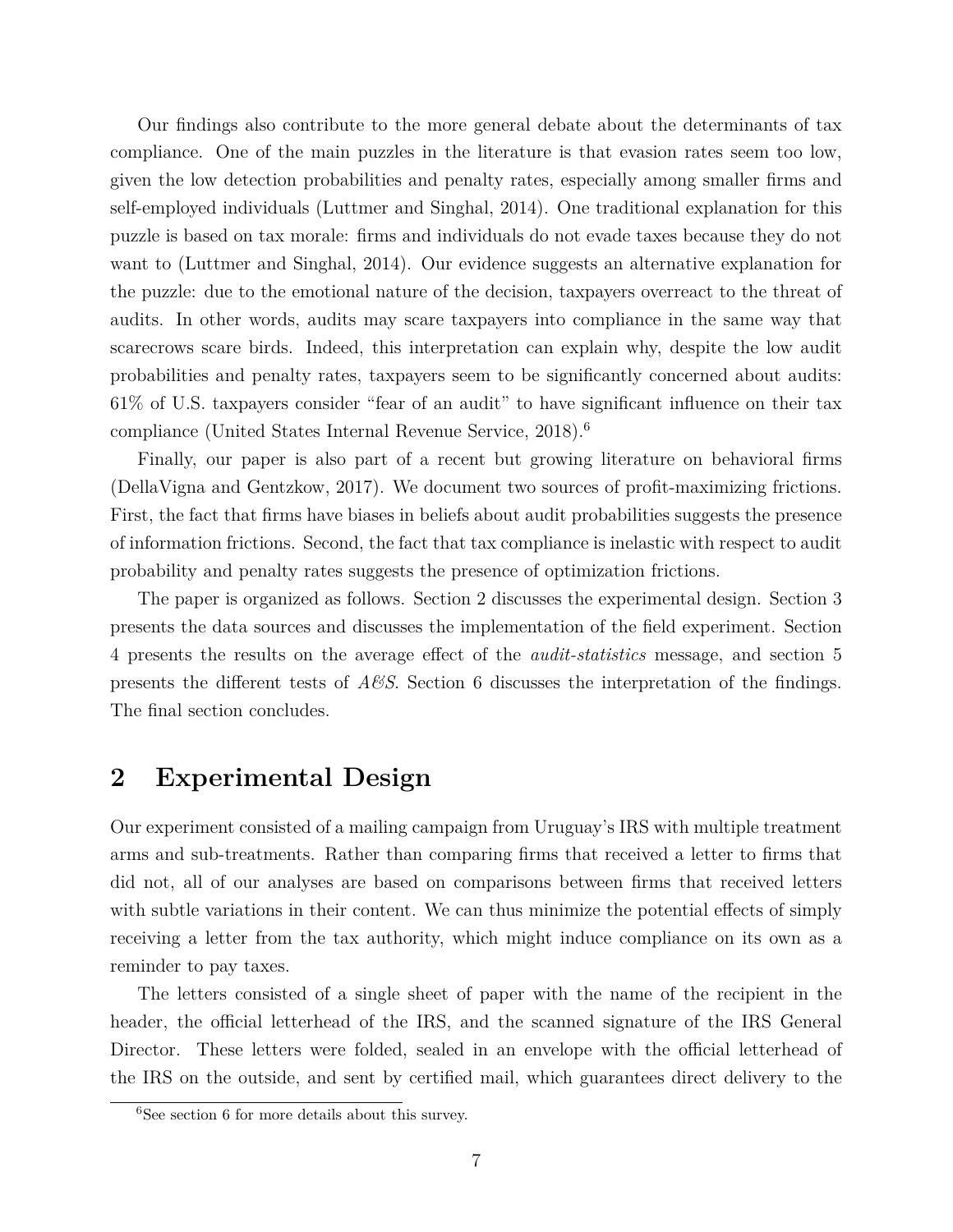recipient, who must sign upon receipt.

#### **2.1** *Baseline* **Letter**

The first type of letter is the *baseline* letter, a sample of which is provided in Appendix A.1. The *baseline* letter contained some information about the goals and responsibilities of the tax authority, which the IRS routinely includes in its communications with firms. It explained that the individual was randomly selected to receive this information, that the letter was for information purposes only, and that there was no need to reply or to provide any documentation to the IRS. The letters in the other treatment arms included the same text as in the *baseline* letter, but also included an additional paragraphs, printed in a larger type size and in boldface.

#### **2.2** *Audit-Statistics* **Letter**

In the *audit-statistics* letter type, we added a paragraph to the *baseline* letter, providing firms with information about the audit and penalty rates. According to the Allingham and Sandmo (1972) model, we expect risk-averse firms to be interested in this information, because it helps them optimize their evasion decisions and potentially increase their bottom line.<sup>7</sup> Furthermore, this information should be particularly valuable in the context of limited information about audits. For instance, it is easy to find information online about factors potentially relevant for firms' decision-making, such as inflation and exchange rates. However, it is extremely difficult to find any information about audit probabilities and actual penalties paid by evading firms. Tax authorities seem to prefer to conceal this information.

Appendix A.2 presents a sample of the *audit-statistics* letter type. The additional paragraph included information about audit probabilities  $(p)$  and penalty rates  $(\theta)$  for a random sample of firms that were similar to the recipient, as follows:

"On the basis of historical information on similar businesses, there is a probability of *[p%]*that the tax returns you filed for this year will be audited in at least one of the coming three years. If, pursuant to that auditing, it is determined that tax evasion has occurred, you will be required to pay not only the amount previously unpaid, but also a fee of approximately  $\beta\%$  of that amount."

Note that we communicated the probability that firms will be audited in at least one of the three following years, because IRS experts stated that this was the relevant probability for

<sup>7</sup>We assume that firms in our sample are risk averse, which is plausible since we deal mainly with small and medium firms. However, *A&S* has been generalized to settings with risk-neutral agents (Reinganum and Wilde, 1985; Srinivasan, 1973).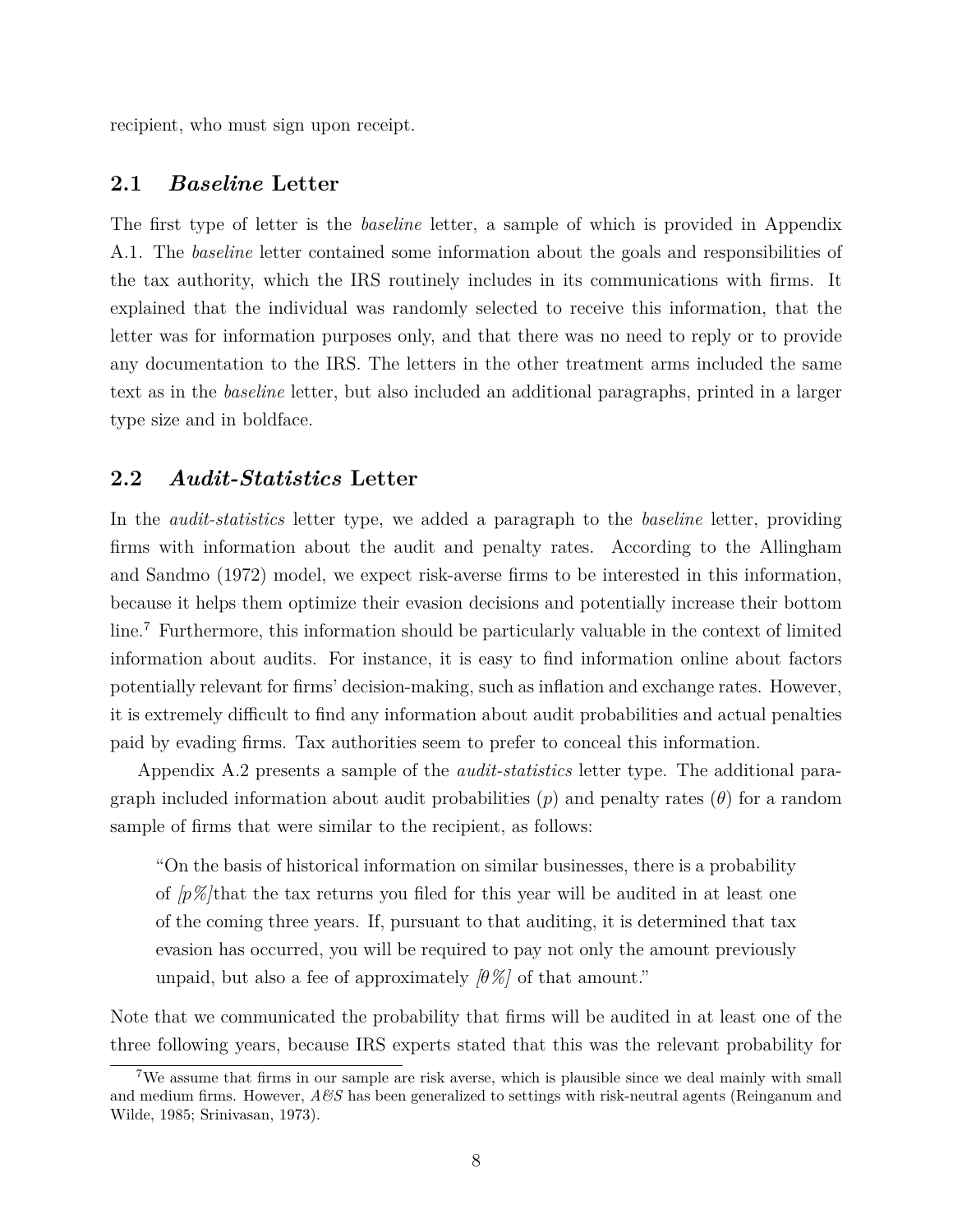firms' decision-making. Uruguay's tax law indicates that tax audits should cover the previous three years of tax returns and, as a result, the probability that the current year's tax report will be audited is roughly equal to the probability that the firm will be audited at least once over the following three years.

In our sample, the average value of *p* is 11.7%, and the average value of  $\theta$  is 30.6%. Tax agencies in most countries do not publish data on the values of  $p$  and  $\theta$ , which makes it difficult to compare the Uruguayan case to other contexts. In the United States, for which some comparable data are available, these two parameters are on the same order of magnitude: self-employed individuals face a *p* of 11.42\% and a base  $\theta$  of 20\%.<sup>8</sup>

The goal of this treatment arm was to generate exogenous variation in the firms' perceptions about audit probabilities and penalty rates. Because of legal and other constraints, we could not assign different firms to different sets of information about these factors. We instead induced non-deceptive, exogenous variation in messages that may affect these perceptions by exploiting the sampling variation in statistics about audits and penalties.

More specifically, we divided the firms into five groups of "similar firms," corresponding to the five quintiles of total VAT payments in the fiscal year before our intervention. For each firm, we then drew a random sample of 50 other firms from the same quintile (i.e., similar firms), from which we computed the averages of *p* and *θ*. This randomization strategy generated 940 different combinations of  $p$  and  $\theta$ . These estimates of  $p$  and  $\theta$  were unbiased and consistent with the explanation given in a footnote that we included in the letter, thus information provided to recipients was nondeceptive. The footnote explained how we estimated the values of *p* and *θ*:

"Estimates are based on data from the 2011–2013 period for a group of firms with similar characteristics, for instance, in terms of total revenue. The probability of being audited was calculated as a percentage of audited firms in a random sub-sample of firms. The rate of the fee was estimated as an average of a random sub-sample of audits."

The values of *p* ranged from 2% to 25%, with an average of about 11.7%. The values of *θ* ranged from 15% to 68%, with an average of about 30.6%. Figure 1 presents the audit probability and penalty size distribution across five groups by firm size (one in each row)

 ${}^{8}$ First, there is an annual probability of being audited of 2.1%, according to the ratio of returns examined for businesses with no income tax credit and with a reported income between USD 25,000 and 200,000 (Table 9a of IRS, 2014). Each audit covers the previous 3 to 6 years, which implies that the the probability that the current year's tax filing will be eventually audited ranges from 5.88% to 11.42%. Second, IRS usually imposes a basic penalty of  $\theta = 20\%$ , although the penalties can be higher in more severe cases.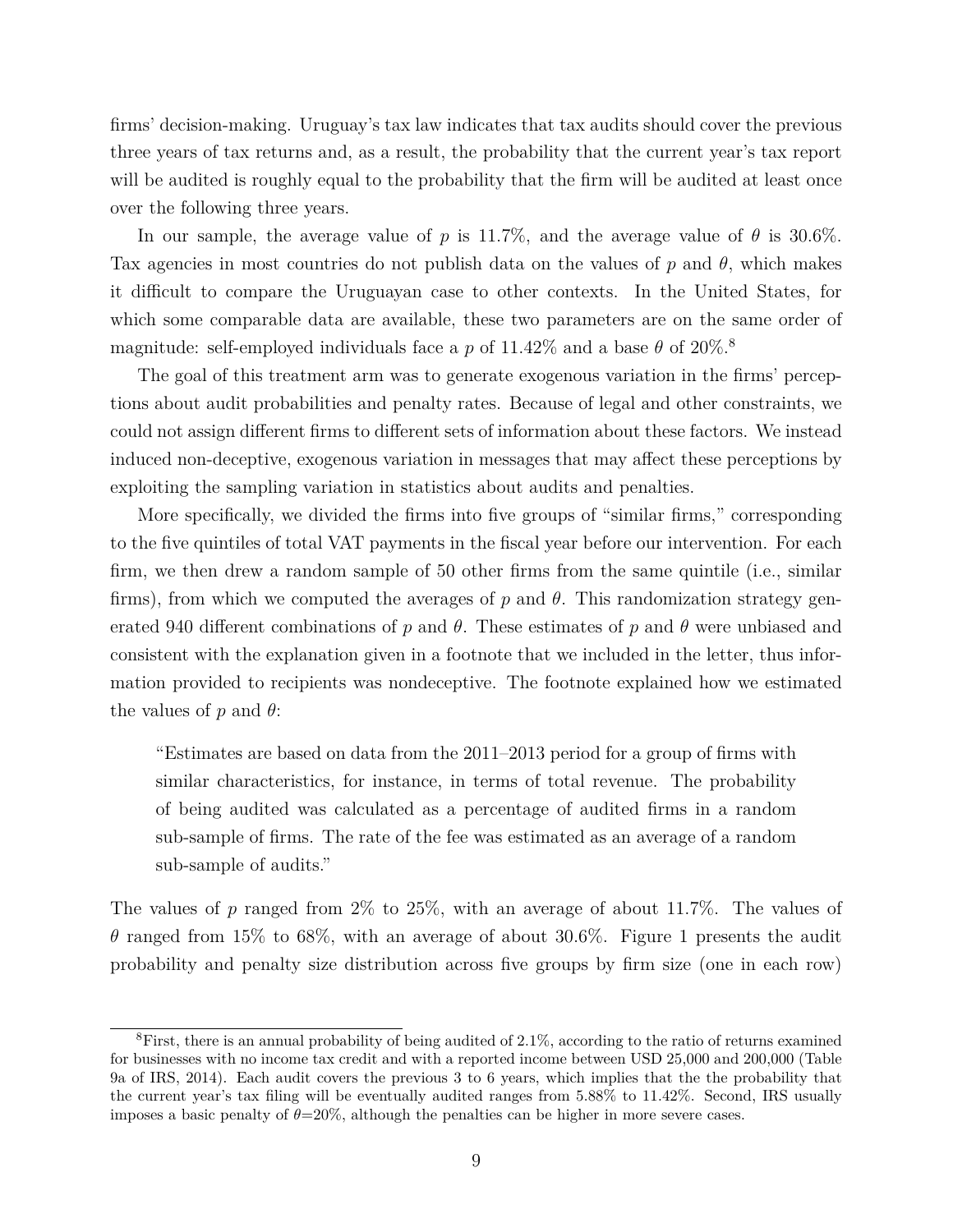and the distribution of the generated within-group parameters.<sup>9</sup> The vertical line denotes the average probability based on all members of the group. If we based our estimates of *p* and  $\theta$  included in the letter on the population of firms, every member of the group would have received the same signal (the vertical line). As we computed  $p$  and  $\theta$  from samples of 50 firms, the sampling variation implies that different members of each group received different signals. For example, Figure 1.a.1. shows that in group 1, the average *p* for all group members is 8.1%, whereas the histogram depicts the different signals actually sent to firms within the group. These signals center around the average *p*, but they range from 2.5% to 20%. Note the differences in the vertical lines across groups: for firms in the first quintile, the average randomized  $p$  is 8.1%, and this value increases monotonically up to 13.4% for those in the top quintile. This means that a small share of the variation across subjects in the values of  $p$  and  $\theta$  included in the letter results from non-random variation across groups, whereas the within-group variation is fully due to random variation, which is an important factor for the following econometric model.<sup>10</sup>

#### **2.3** *Audit-Threat* **Letter**

To complement the evidence from the *audit-statistics* sub-treatment, we implemented an alternative way of randomizing perceptions about audit probabilities using an audit-threat letter. We devised a treatment arm that randomly assigned firms to groups with different probabilities of being audited in the following year. A sample of the *audit-threat* letter is presented in A.3. The *audit-threat* letter was identical to the *baseline* letter, with the following additional paragraph:

"We would like to inform you that the business you represent is one of a group of firms pre-selected for auditing in 2016. A *[X%]* of the firms in that group will then be randomly selected for auditing."

This *audit-threat* treatment arm was applied to a separate experimental sample, a group of high-risk firms selected by the IRS audit department. The recipients of the *audit-threat* letter thus cannot be compared to those of the *baseline* letter. Instead, we randomly assigned the firms in this treatment arm to two groups, one with a probability of being audited in the following year of 25% (*X*=25%) and another with a probability of being audited twice as large (*X*=50%). These messages were non-deceptive: the audit department provided a

<sup>9</sup>We constructed the 5 groups according to the quintiles of VAT paid during the tax year before our intervention.

 $10$ To measure the share of the variation that corresponds to the cluster size, we regress each parameter on the quintiles of VAT payments. Regressing *p* over pre-treatment VAT quintiles dummies results in  $R^2 = 0.118$ , while regressing  $\theta$  over the same dummies results in  $R^2 = 0.007$ .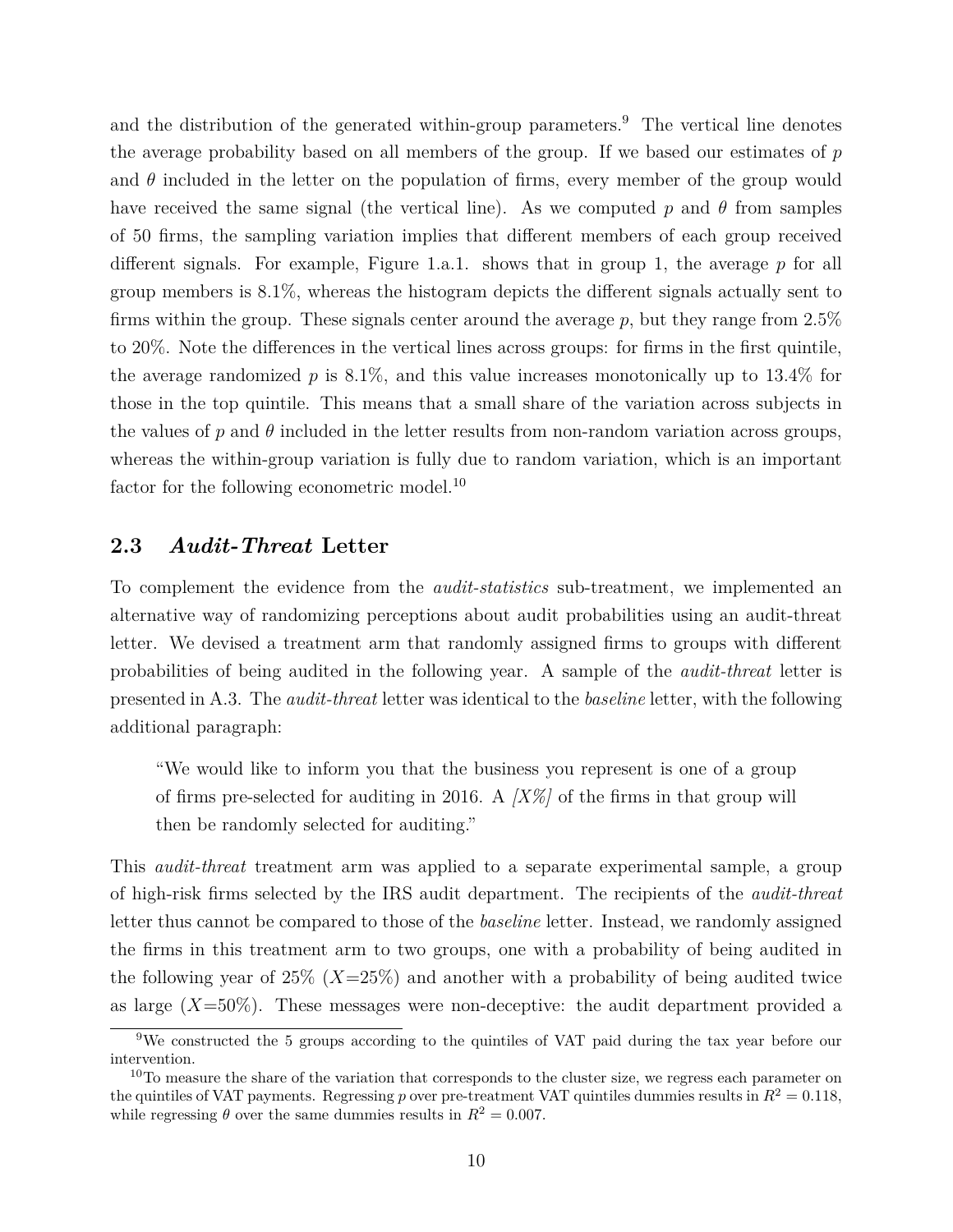commitment that they would conduct audits according to these probabilities in the following year.

### **2.4** *Audit-Endogeneity* **Letter**

The *audit-statistics* and *audit-threat* treatment arms conveyed quantitative information about audit probabilities and penalty rates. We also wanted to incorporate into our research design a message about a different aspect of the audit process. Most tax agencies, including Uruguay's, account for firm characteristics when deciding which ones to audit. They assign higher audit probabilities to firms with higher evasion risk. As a result, evading taxes typically increases the probability of being audited. This factor was incorporated as a special case in *A&S*, in which audit probabilities were determined endogenously. If unsuspecting firms learn about the endogenous nature of their audit probabilities, they should revise their tax evasion decisions and reduce the amount of tax evaded.<sup>11</sup>

We used this insight from economic theory to devise the *audit-endogeneity* message about the nature of the audit process. We asked our counterparts at the IRS to use their evasionrisk scores to divide a small sample of firms into two groups: those suspected of evading taxes and those not suspected of evading taxes. We then computed the difference in audit rates from 2011–2013 between the two groups: the rates were approximately twice as high for the former group. We used this information to create the message in the *audit-endogeneity* letter type, which was identical to the *baseline* letter with the addition of the following paragraph (see sample in Appendix A.4):

"The IRS uses data on thousands of taxpayers to detect firms that may be evading taxes; most of its audits are aimed at those firms. Evading taxes, then, doubles your chances of being audited."

### **2.5** *Public-Goods* **Letter**

We also devised a treatment arm to provide a benchmark for the effect of messages intended to increase tax compliance without directly mentioning audits. In line with previous studies (see Blumenthal et al., 2001; Fellner et al., 2013; Pomeranz, 2015; Dwenger et al., 2016), we wanted to include a message that would leverage non-pecuniary motives to increase tax compliance. We designed a non-pecuniary message that was expected to be most effective at increasing compliance by the IRS staff and authorities: a message providing information

 $11$ Konrad et al. (2016) present suggestive evidence of this mechanism in the context of a laboratory experiment: taxpayers facing a situation where suspicious attitudes toward tax officers increase the probability of being audited increase their tax compliance by 80%.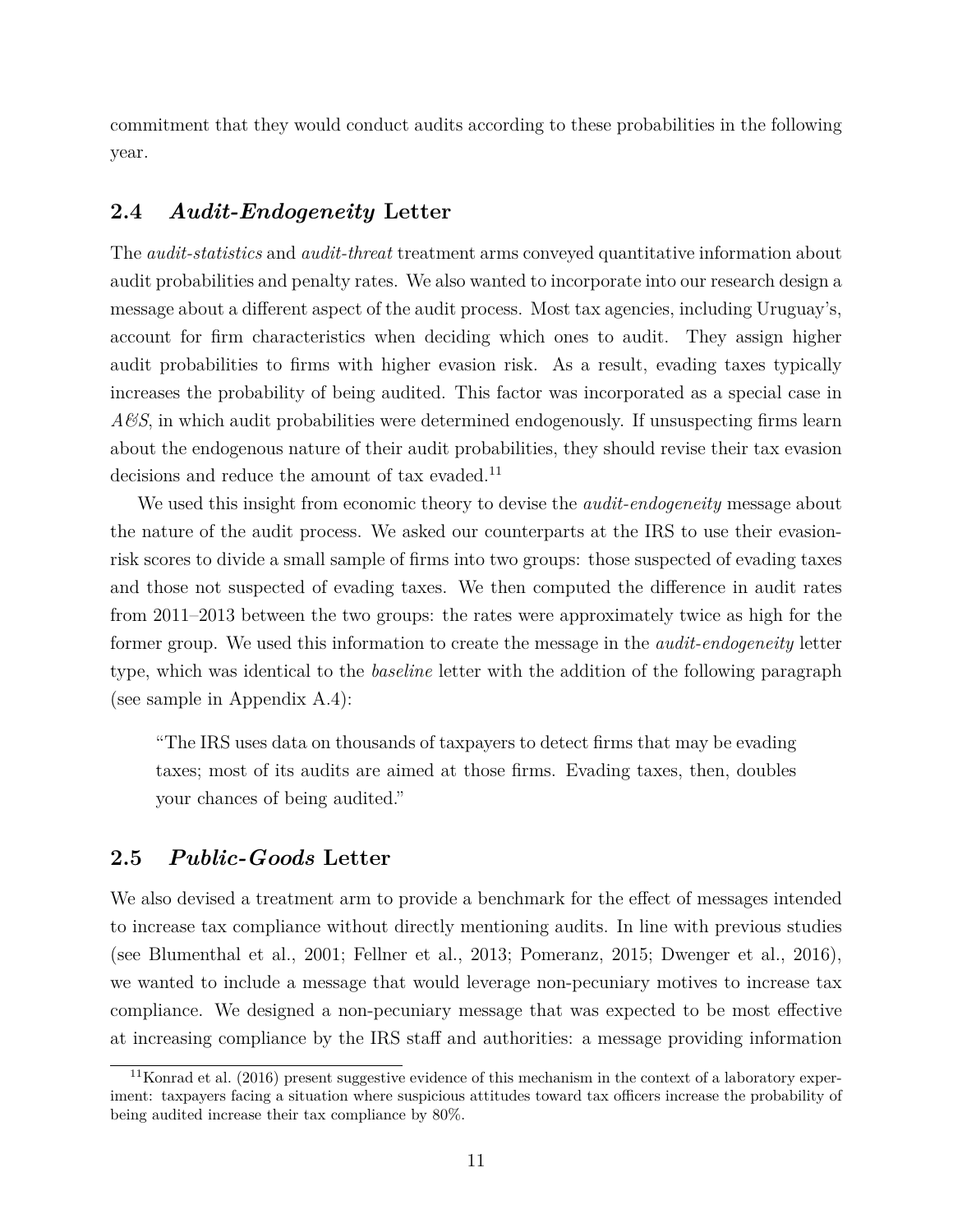about the cost of evasion in terms of the provision of public goods, in the spirit of the model of Cowell and Gordon  $(1988).^{12}$ 

The *public-goods* letter is identical to the *baseline* letter, with the addition of a specific paragraph listing a series of services that the government could provide if tax evaders reduced their evasion by 10% (see Appendix A.5 for a sample of the letter):

"If those who currently evade their tax obligations were to evade 10% less, the additional revenue collected would enable all of the following: to supply 42,000 portable computers to school children; to build 4 high schools, 9 elementary schools, and 2 technical schools; to acquire 80 patrol cars and to hire 500 police officers; to add 87,000 hours of medical attention by doctors at public hospitals; to hire 660 teachers; to build 1,000 public housing units  $(50m^2$  per unit). There would be resources left over to reduce the tax burden. The tax behavior of each of us has direct effects on the lives of us all."

We used estimates from different governmental agencies to make the calculations reflected in this message.  $^{13}$ 

#### **2.6 Survey Design**

We designed a survey to be conducted with a sample of owners from our main subject pool, months after they received the letters. The IRS, with the support of the Inter-American Center of Tax Administrations and the United Nations, had previously administered a survey on the costs of tax compliance for small- and medium-sized businesses. We collaborated with the tax authority in the design and implementation of a new survey, which included a specific module tailored for our research design. The survey also included seven additional modules, designed by the IRS, about the costs of tax compliance and other topics. Appendix A.6 shows a sample of the email with the invitation to participate in the online survey. We partnered with local and international universities to increase respondent confidence and to highlight that the survey was part of a scientific study and not an audit or compliance exercise by the IRS.

To further ensure trustworthy responses, the IRS assured potential respondents that the survey responses would remain anonymous and that they could not be traced back to specific

<sup>&</sup>lt;sup>12</sup>This message is also related to the laboratory experiment from Alm et al. (1992), which presents evidence that one of the reasons why people decide to pay taxes is their valuation of the public goods provided by means of the tax revenues.

<sup>&</sup>lt;sup>13</sup>These agencies were: Administracion Nacional de Educacion Publica (ANEP), CEIBAL, Ministerio de Salud Publica (MSP), Ministerio del Interior (MI), Ministerio de Vivienda, Ordenamiento Territorial y Medio Ambiente (MVOTMA).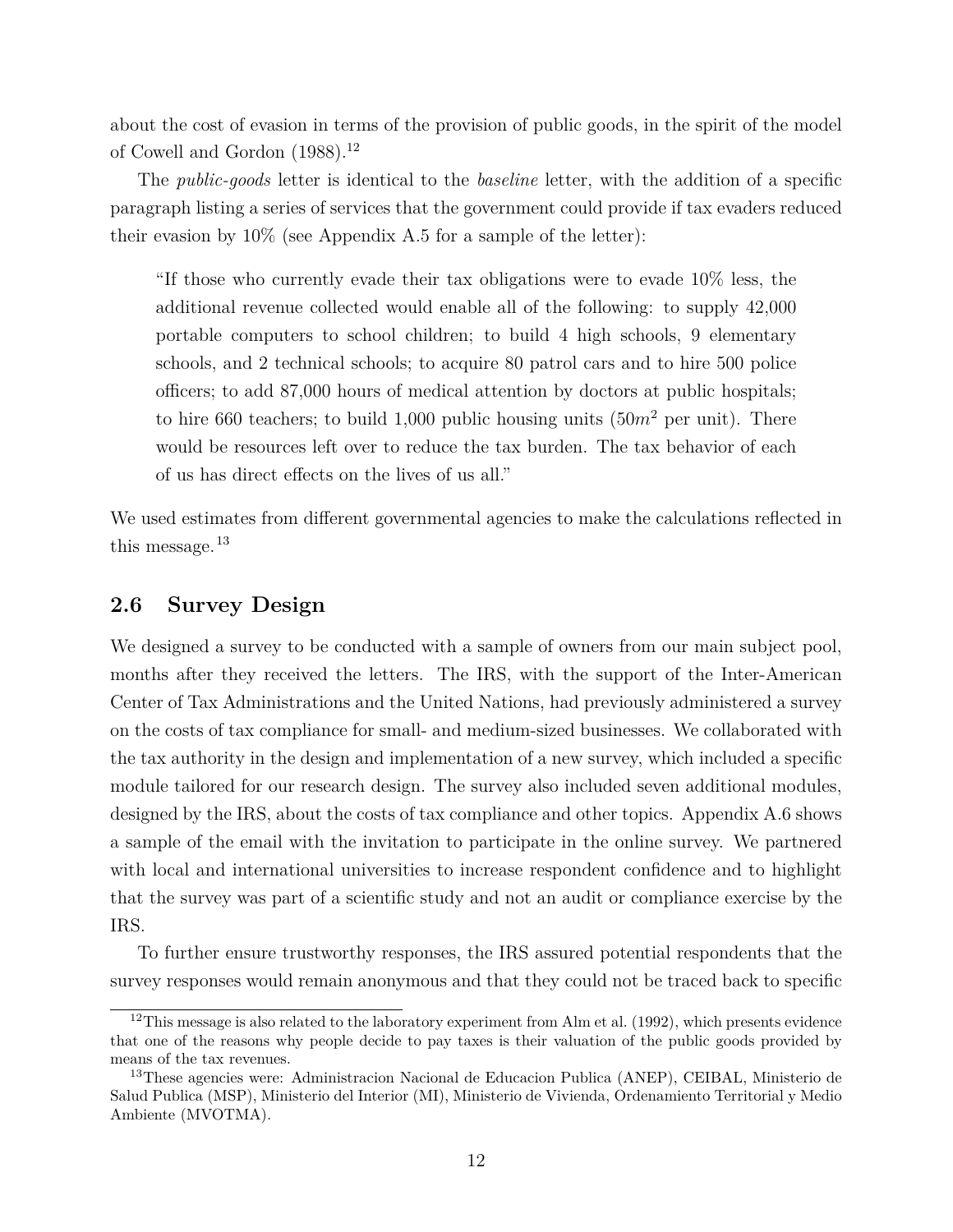individuals or firms. To measure the effect of our experiment on these survey responses, we embedded a code in the survey link to identify the treatment arm of the experiment to which the recipient was assigned. These codes did not uniquely identify any single firm, but they allowed us to link treatment arms and survey responses while maintaining the anonymity of responses.

Appendix A.7 shows a snapshot of our survey module. We designed questions to assess whether the *audit-statistics* message shifted perceptions of the recipients of our letters, by means of the two following questions:

Perceived Audit Probability: "In your opinion, what is the probability that the tax returns filed by a company like yours will be audited at least in one of the next three years (from  $0\%$  to  $100\%)$ ?"

Perceived Penalty Rate: "Let us imagine that a company like yours is audited and that tax evasion is detected. What, in your opinion, is the penalty (in  $\%$ ) as determined by law that the firm must pay in addition to the originally unpaid amount? For example, a fee of X% means that, for each \$100 not paid, the firm would have to pay those original \$100 plus \$X in penalties."

After each question, we elicited how certain the subject felt about his or her response on a scale from 1 to 4, where 1 is "not at all sure" and 4 is "very sure." For the sake of completeness, we also included a question in the survey to measure the subject's awareness about the endogeneity of audit probabilities. This question and its results are described in detail in Appendix B.3.2.

# **3 Data Sources and Implementation of the Field Experiment**

### **3.1 Institutional Context**

Uruguay is a South American country with an annual GDP per capita of about USD 15,000 in 2015. Total tax revenues (i.e., for all levels of government) were about 19% of GDP in 2015 and, as is common in many countries, VAT represents the largest source of tax revenue, accounting for roughly  $50\%$  of the total tax collection.<sup>14</sup> Firms are required to remit VAT

<sup>14</sup>Own calculations based on data from the Central Bank of Uruguay and from the Internal Revenue Service. Other sources of tax revenues include the personal income tax, the corporate tax, and some specific taxes to consumption, businesses and wealth.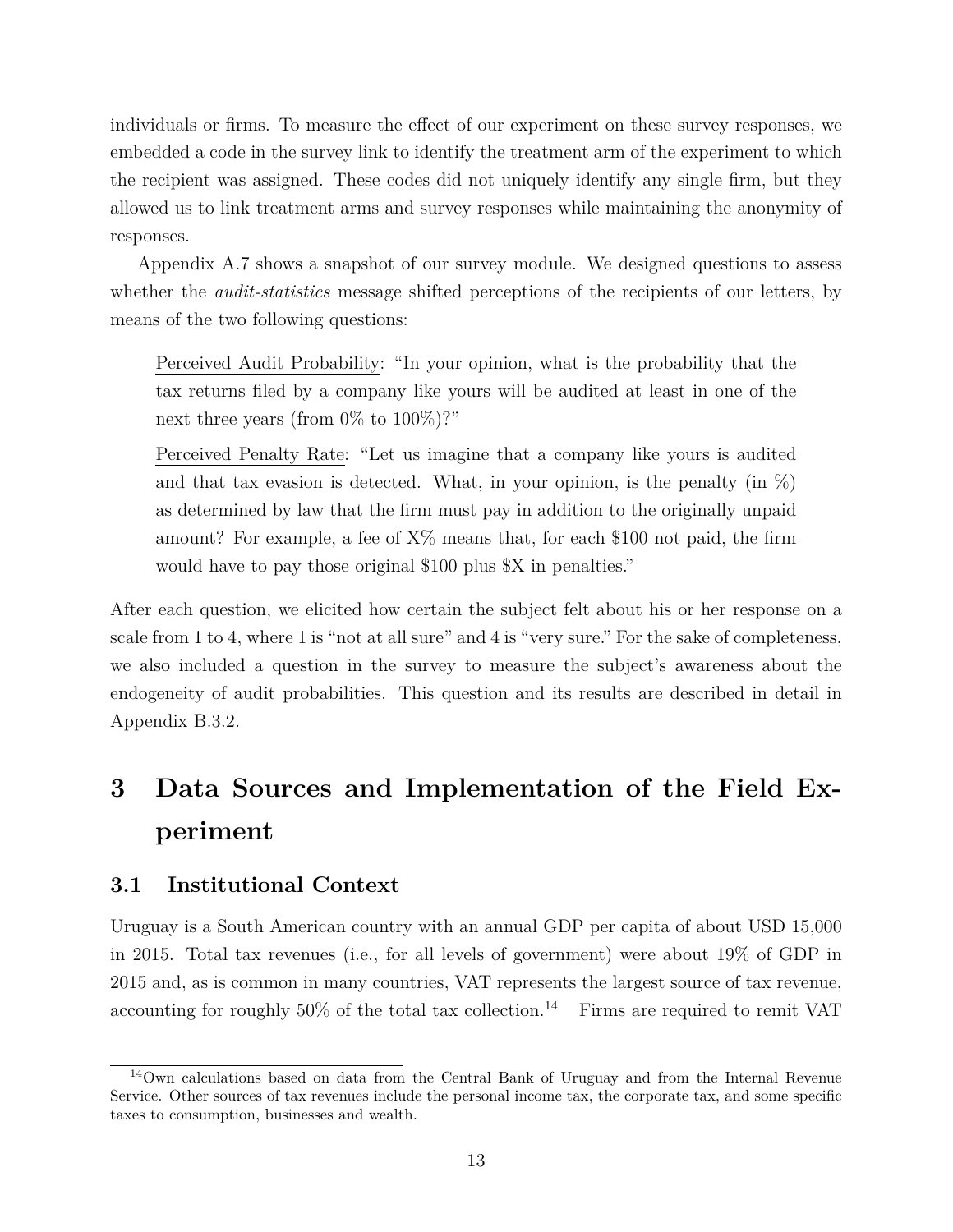payments all along the production and distribution chain.<sup>15</sup> The standard VAT rate is 22%.<sup>16</sup>

Our main focus is on the VAT, which represents the largest tax liability for firms in Uruguay. An important factor in our context is that VAT has limited third-party reporting. The amounts reported for other sources of taxable income are subject to automatic thirdparty reporting, and thus taxpayers would be caught evading even without audits. For instance, wage income is hard to conceal in modern economies, because employers are usually required to report their employees' earnings to the tax authority. Consequently, tax evasion can be detected and deterred even without conducting an audit (Kleven et al., 2011). Even if VAT requires a paper trail, this reporting has significant limitations in practice. The paper trail breaks down when reaching the consumer, and firms can collude with each other or with customers to tamper with the paper trail, for instance, by offering discounts for sales without receipts (Pomeranz 2015; Naritomi 2016).<sup>17</sup> In this institutional setting and in the case of VAT liabilities for small and medium firms, audits represent the main tool for evasion deterrence. They are the primary mechanism through which tax administrations can detect and deter VAT evasion (Gomez-Sabaini and Jimenez, 2012; Bergman and Nevarez, 2006).

Uruguay does not seem an atypical country in terms of tax evasion and tax morale. According to estimates from Gomez-Sabaini and Jimenez (2012), evasion of VAT in Uruguay was around 26% in 2008. This is the third-lowest rate among the nine Latin American countries included in the study and comparable to evasion rates in more developed economies. For example, similar computations suggest an evasion rate of 22% for Italy in 2006 (Gomez-Sabaini and Moran,  $2014$ .<sup>18</sup> Regarding tax morale, we used data from the  $2010-2013$  wave of the World Values Survey. According to this data, 77.2% of respondents from Uruguay stated that evading taxes is "Never Justifiable," whereas this proportion is 68.2% on average (population-weighted) for all other Latin American countries and 70.9% for the United States.

 $15$ Firms may credit VAT paid on input costs (i.e., imports and purchases from their suppliers) against the total sales of goods and services to their costumers (i.e., "tax debit"). They pay VAT to the IRS only on the excess of the total "tax debit" over the tax credit. If the tax credit exceeds the debit, the excess may be carried over for future tax years. While the VAT should in theory be similar in its effects to a retail sales tax, in practice the two types of taxes differ in some substantial aspects (Slemrod, 2008).

 $16A$  small number of products considered basic necessities either have a  $10\%$  rate or are exempt from the tax.

<sup>&</sup>lt;sup>17</sup>At the time of our experiment, firms the IRS had not yet implemented standardized electronic receipts. In the future, these electronic systems may facilitate and automatize the cross-check of the VAT trail to detect evasion.

<sup>&</sup>lt;sup>18</sup>Gomez-Sabaini and Jimenez (2012) compute those rates by applying the "indirect" method to estimate tax evasion. This method is based on the comparison of collected VAT to aggregate consumption data from the System of National Accounts (SNA).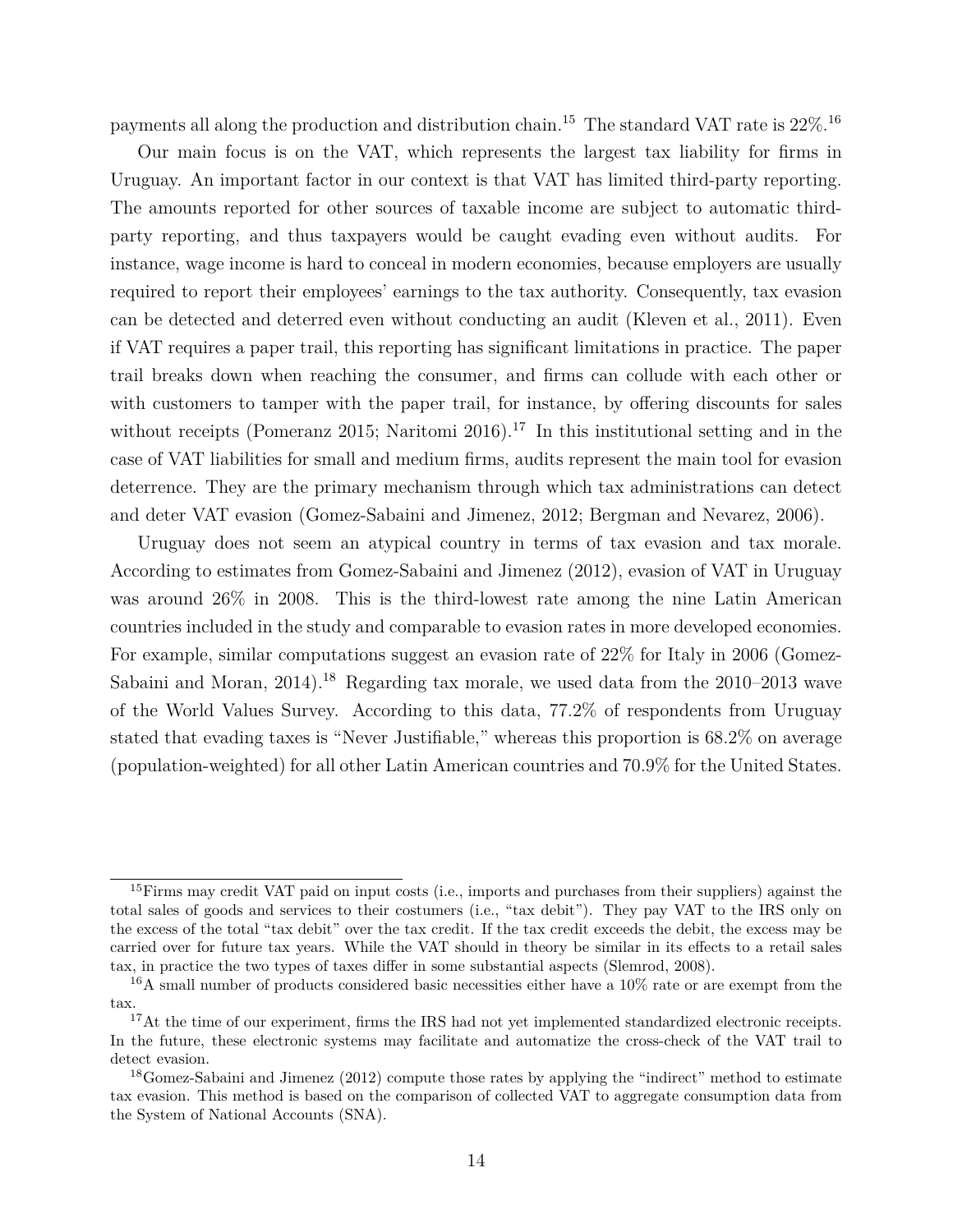#### **3.2 Subject Pool and Randomization**

Our experiment was conducted in collaboration with the IRS of Uruguay. As of May 2015, there were 120,142 firms registered in the agency's database. A subsample of 4,597 firms, preselected by the IRS, was put aside for the *audit-threat* sample, which we call the secondary experimental sample. Of the remaining firms, we followed a series of criteria to select our main experimental sample. We first excluded some firms by request of the IRS. For instance, we excluded firms subject to special regimes for VAT payments (very small or very large firms). We also kept in the experimental sample only those firms that made VAT payments in at least three different months in the previous 12-month period and those with a total value of at least USD  $1,000.^{19}$ 

To maximize the impact of our information provision experiment, we did our best to ensure that the letters would be delivered to the firms' owners.<sup>20</sup> Moreover, in very large firms, the effect of the information could be substantially diluted, as it may not reach the owner or the individuals making decisions about tax compliance. Thus, we excluded from our subject pool firms with a total value exceeding USD 100,000 during the previous 12 months.

These criteria left a subject pool of 20,471 firms for the main experimental sample. All firms were randomly assigned to receive one of the four letter types, with the following distribution: 62.5% were assigned to the main treatment arm (*audit-statistics* letter), and 12.5% were assigned to each of the three remaining letter types (*baseline*, *audit-endogeneity*, and *public-goods*).<sup>21</sup> After removing the roughly  $18.5\%$  of letters that were returned by the postal service, the final distribution of letter types was as follows: 10,272 received *auditstatistics*; 2,064 received *baseline*; 2,039 received *audit-endogeneity*; and 2,017 received *publicgoods* letters (total  $N = 16,392$ ). The 4,597 firms in the secondary sample were assigned to receive the *audit-threat* letter. Half were randomly assigned to the message of a 25% audit probability, and the other half to the 50% audit probability. After excluding the 12% of letters returned by the postal service, we were left with 2,015 firms in the 25% probability group and 2,033 firms in the 50% probability group (total  $N = 4,048$ ). Table 1 provides some descriptive statistics for the firms in our subject pool. The firm characteristics include VAT payments right before we sent the mailing, the age of the firm, the number of employees, and other basic variables. Column (2) corresponds to all firms in the main experimental sample.

<sup>&</sup>lt;sup>19</sup>The sample selection was conducted in May 2015, so this 12-month period spans from April 2014 to March 2015.

<sup>&</sup>lt;sup>20</sup>In some cases, owners provide the address of external accountants instead of their own or their firms. We removed from the sample firms that were registered with an accountant's mailing address as their own (the IRS keeps records of addresses for all registered accountants).

 $21$ The randomization to letter types was stratified by the quintiles of the distribution of VAT payments over the fiscal year before our intervention.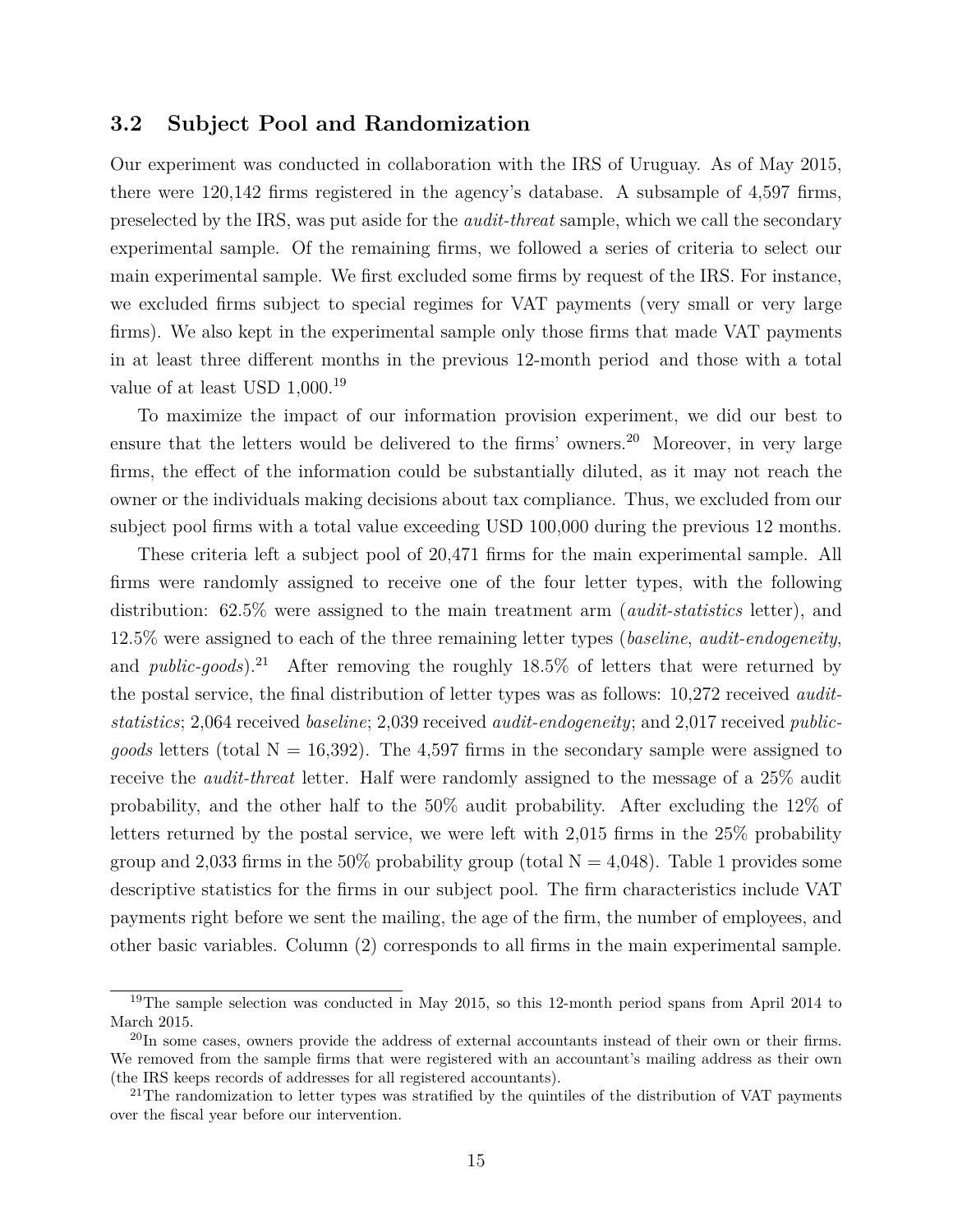On average, firms had 4.8 employees, had been registered with the IRS for 15.3 years, and 14% had been audited at least once over the previous three years. For comparison, column (1) of Table 1 shows the same statistics for the universe of all registered firms. By design, firms in our experimental sample are smaller, both in terms of number of employees and in level of VAT payments. Finally, column (3) of Table 1 provides statistics about the secondary experimental sample (i.e., *audit-threat* treatment arm). Despite some statistically significant differences in the two groups, the firms are broadly comparable in size. The main difference between firms in the two experimental samples is that the audit rates were 9 percentage points higher in the *audit-threat* sample. This difference is by design, because the IRS selected firms classified as high-risk for this treatment arm, and these firms had a higher propensity to be targeted for audits in the past.

Table 2 allows us to compare the balance of pre-treatment characteristics between firms assigned to the different letter types. Columns (1) through (4) correspond to firms in the main experimental sample. For each characteristic, column (5) presents the p-value of the test of the null hypothesis that the averages for these characteristics are the same across all four letter types. As expected, the differences across letter types are economically small and statistically insignificant. Columns (6) through (8) of Table 2 present a similar balance test, except for the secondary sample used for the *audit-threat* arm. Again, the characteristics are balanced across the two sub-treatments in the *audit-threat* treatment arm.

#### **3.3 Outcomes of Interest**

The letters were provided to Uruguay's postal service on August 21, 2015. The vast majority of the letters were delivered during September, and therefore we set August as the last month of the pre-treatment period and October as the first month of the post-treatment period. The main outcome of interest in our study is the total amount of VAT liabilities remitted by taxpayers in the 12 months after receiving the letter.<sup>22</sup> To test for the persistence of our treatment effects, we defined a second period of observation between October 2016 and September 2017 (i.e., up to two years after the intervention).

On average, the total amount of VAT paid by firms that received the baseline letter in the 12-month pre-treatment period was about USD 7,700, whereas the amount for the corresponding post-treatment period was approximately USD 6,500. This negative trend in VAT payments can be explained by the fact that this sample contains a high share of small firms with a high turnover rate. The size of post-treatment VAT payments varied substantially, ranging from the 10th percentile of USD 400 to the 90th percentile of USD

 $^{22}$ This variable includes all VAT payments, including direct VAT payments and indirect VAT withholdings.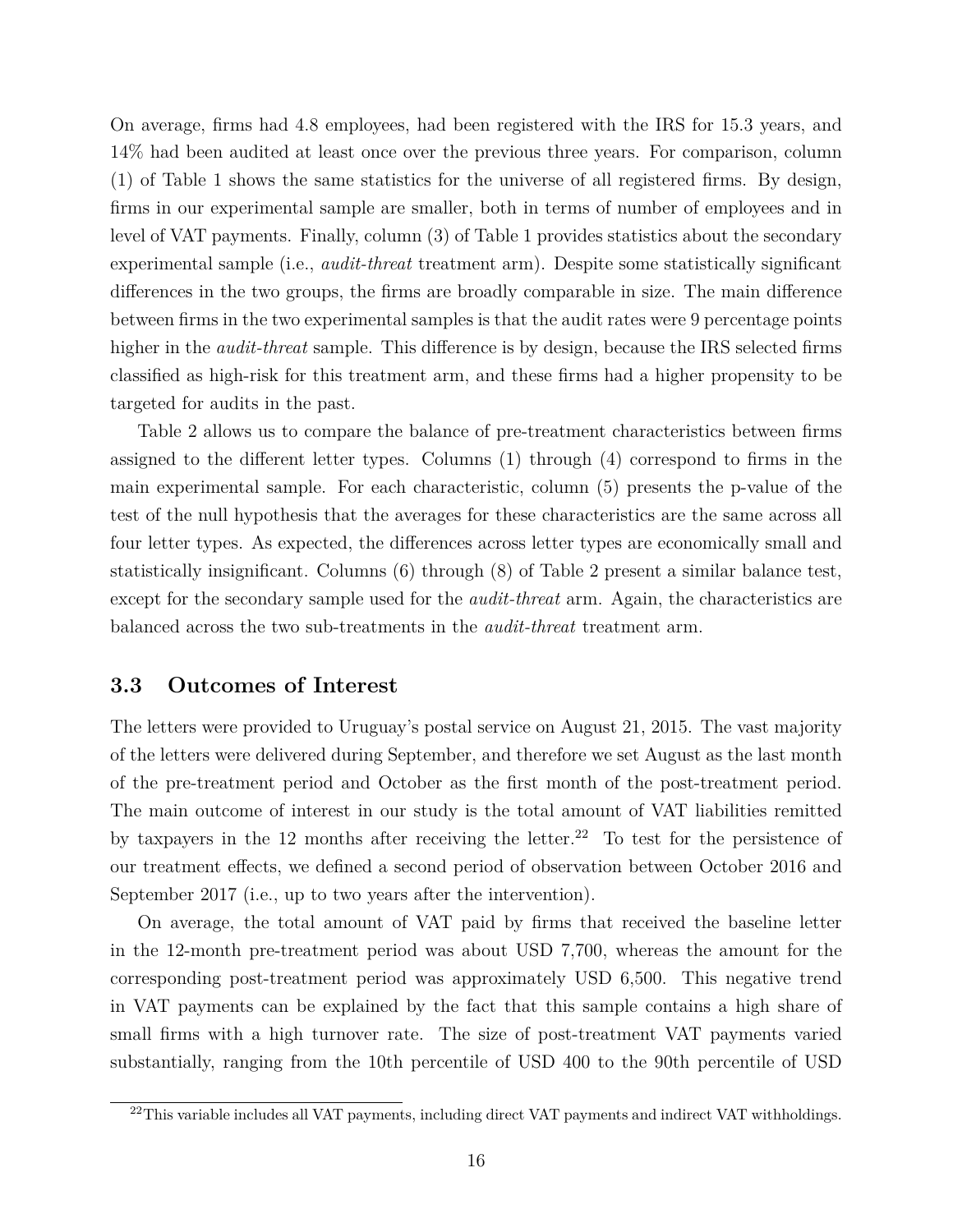$16,550.<sup>23</sup>$ 

We can further break down firms' VAT payments according to their timing. We can observe the date of transfer to the IRS as well as the month for which the payment was imputed. Firms can back-date payments to cover liabilities from previous periods. As firms typically make VAT payments on a monthly basis, they normally cover the current and previous months, which we call concurrent payments. We classified payments for two or more months in the past as retroactive payments. About 99.4% of firms made at least one concurrent payment in the 12-month pre-treatment period, whereas only 23.8% of firms made at least one retroactive payment over this same period.

Finally, although we focused on VAT payments in our analysis, we obtained data from the IRS on the other main taxes paid by the firms, such as corporate income taxes and net worth taxes. These two taxes and the VAT jointly represent more than 96% of the total tax burden of firms. We used payments of these taxes as additional outcomes of interest to study whether firms effectively changed their overall compliance or if they substituted evasion of VAT for that of other taxes.

#### **3.4 Survey Implementation**

The IRS communicates mainly by postal mail, and it thus has mailing addresses for all registered firms. It also keeps records of email addresses for a subset of firms that have used their online services. We emailed invitations to all firms in the main experimental sample with a valid email address. Our intention was to survey firms soon after they received our letters, but the survey was postponed due to implementation challenges. We sent email invitations to participate in the online survey to 3,845 firms in May 2016, about nine months after our mailing experiment. Table 1 shows that the firms we invited to the survey (column (5)) were similar in characteristics to those in the main experimental sample (column (2)).

Our purpose was to elicit the beliefs of firm owners. We did not include email addresses that were repeated more than three times in the full sample, as these most likely corresponded to accounting firms representing multiple small and medium enterprises. Even after applying this criteria, the IRS records could not ensure that the registered email address corresponded to the firms' owners. We thus asked the survey respondent to self-identify as one of the following five types: owner, internal accountant, external accountant, manager, or other employee. From the 3,845 recipients that we invited to participate in the survey, we received 2,331 responses (response rate of 60.6%). Of these 2,331, 45% self-identified as owner, 16.2%

<sup>23</sup>Table B.1 in Appendix B.1 presents detailed descriptive statistics about the distribution of pre- and post- treatment payments for firms that received the *baseline* letter type.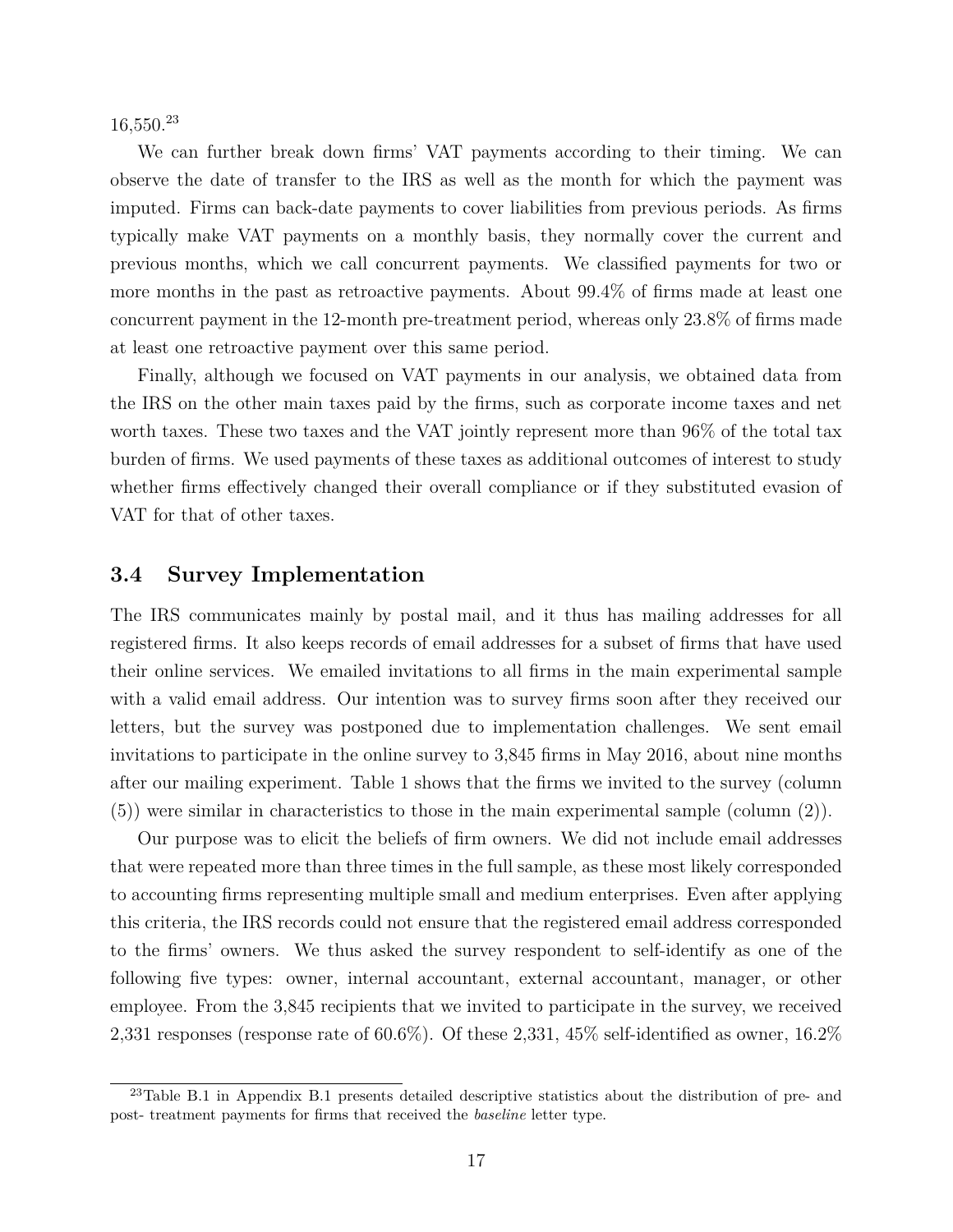as non-owner, and the remaining  $38.8\%$  did not provide a response to this question.<sup>24</sup> In our main specification, we excluded responses that identified recipients as non-owners. The results were similar if we included only those who actively identified as owners (reported in Appendix B.3.1). Among respondents who self-identified as owners, the missing data rate for our three key questions was between 19.5% and 23.3%, which is comparable to the average non-response rate for all questions in the survey (17.8%). Finally, per request of the IRS, respondents could skip as many questions as they wanted.

### **4 Results: Average Effect of Messages**

#### **4.1 Econometric Specification**

Our main speficication captures the impact of our mailing campaign on our outcomes of interest (subsequent tax payments). These results are obtained by comparing the post-treatment tax payments of firms assigned to the *audit-statistics*, *audit-endogeneity*, and *public-goods* letters with the payments from recipients of the *baseline* letter. We interpret these as the effects of the corresponding messages (*audit-statistics*, *audit-endogeneity*, and *public-goods*) which are the additional information we added to the *baseline* letter.

Consider the sample of firms assigned to either *baseline* letter or one of the other letter types, indexed by *j: audit-statistics*, *audit-endogeneity* or *public-goods*. The main specification is given by the following regression:

$$
Y_i = \alpha + \beta \cdot D_i^j + X_i \delta + \epsilon_i \tag{1}
$$

The outcome variable  $(Y_i)$  is the total outcome in the 12-month post-treatment period (i.e., after the delivery of the treatment letter).  $D_i^j$  $\frac{3}{i}$  is a dummy variable that takes the value 0 if *i* was assigned to the *baseline* letter, and the value 1 if *i* was assigned to letter type *j*. Finally,  $X_i$  is a vector of control variables. When outcomes are persistent over time, which applies to the case of VAT payments, the use of pre-treatment controls can help reduce the variance of the error term and thus results in gains in statistical power (McKenzie, 2012). Specifically, our main specification includes the outcomes during each of the previous 12 pre-treatment months as control variables  $(X_i)$ .

This main specification allows us to test our first set of hypotheses: whether providing letters with information about enforcement increases tax compliance. The *β* coefficient corresponding to the *audit-statistics* message reflects the impact of adding the *audit-statistics*

<sup>&</sup>lt;sup>24</sup>The non-owner responses are distributed as follows:  $4.4\%$  as internal accountant,  $5.4\%$  as external accountant, 1.9% as manager, 4.5% as other employee.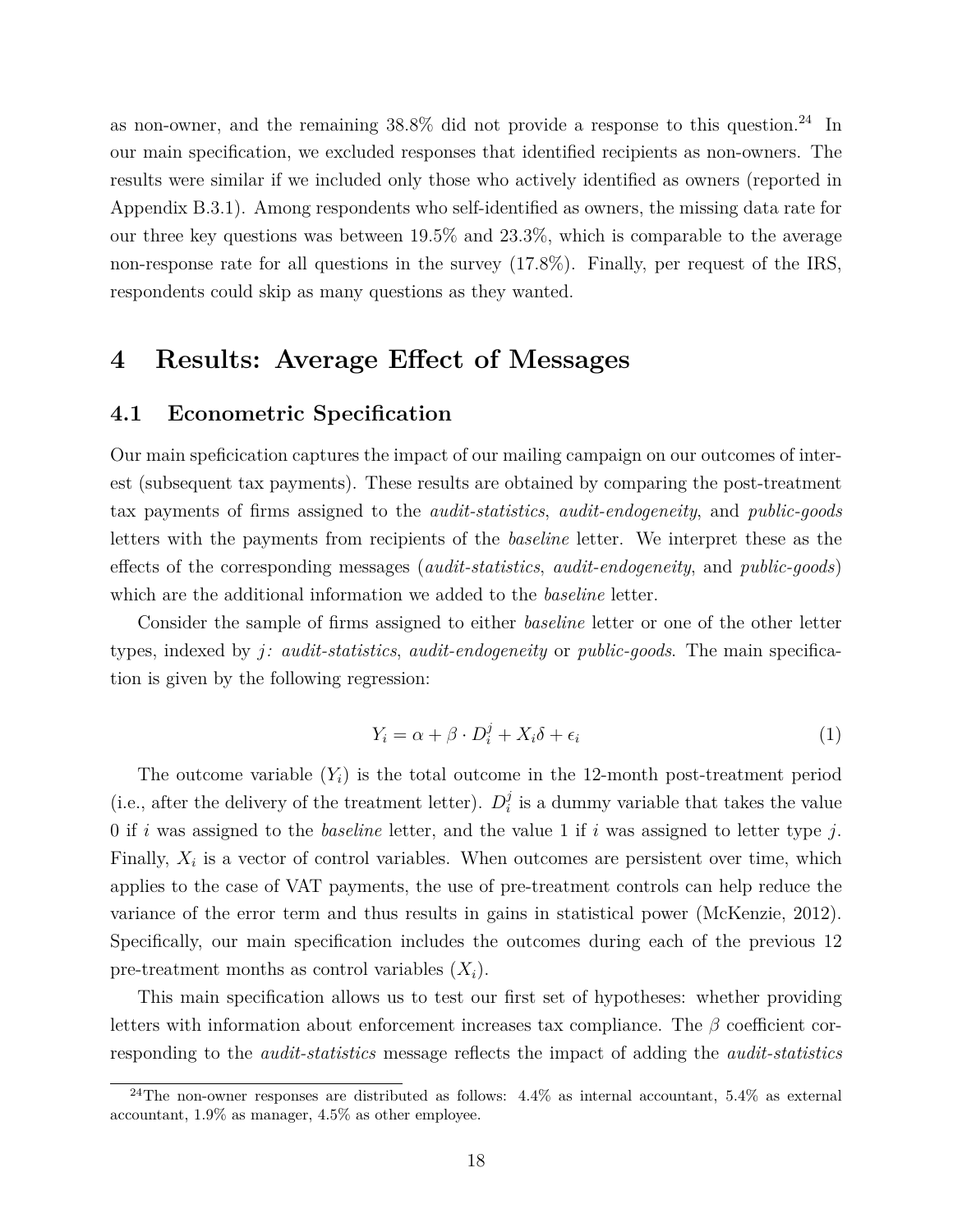message to the *baseline* letter. The findings in the previous literature indicate that this should have a positive effect on tax collection. The *β* coefficient for the *audit-endogeneity* message, in turn, provides a benchmark for the *audit-statistics* results by capturing the effect of providing other type of information related to audits. Finally, the *public-goods* coefficient is a further benchmark, corresponding to the effect of non-pecuniary incentives.

We rely on a Poisson regression model to estimate our main specification. There are two reasons for the choice of this main specification. First and foremost, the Poisson model allows effects to be proportional – indeed, the coefficients can be readily interpreted as semielasticities.<sup>25</sup> Second, the Poisson model naturally accounts for the bunching at zero of the dependent variable. In any case, we present robustness checks with alternative regression models, including OLS and Tobit models. We also estimate separately the effects on the extensive margin. In the interest of transparency, for each coefficient related to post-treatment effects, we also present a falsification test based on pre-treatment "effects"; that is, we reestimate the model, but with pre-treatment outcomes as the dependent variable. We should expect these pre-treatment effects to be close to zero and statistically insignificant.

### **4.2 Effect of the** *Audit-Statistics* **Message**

We start by describing the effects of our main treatment, the *audit-statistics* message. We discuss the benchmark results from the other two sub-treatments in the following subsection. Figure 2 summarizes the results from our main specification. In each of the three panels, we plot the difference between the VAT payments of the firms assigned to the *baseline* letter with respect to the payments of firms assigned to each of the other three treatment arms, for the two quarters preceding our mailing campaign and for the eight subsequent quarters.<sup>26</sup> The effects of each of the treatment arms are computed by means of Poisson regressions, so that the coefficients can be directly interpreted as semi-elasticities. These are simple regressions with no additional control variables.

Figure 2.a shows that the *audit-statistics* message had statistically and economically significant effects on VAT payments. For instance, the point coefficient corresponding to the third post-treatment quarter implies that the *audit-statistics* message increased the VAT payments by 8.7% ( $p = 0.012$ ). The effects are similar in magnitude for all the post-treatment

<sup>&</sup>lt;sup>25</sup>The Poisson model is based on the following specification:  $\log(Y_X) = \alpha + \beta X + \varepsilon$ . The effect of a unit change in *X* can be re-expressed in log-units of the dependent variable,  $\beta = \log(Y_{X=x+1}) - \log(Y_{X=x})$ . Provided this coefficient is small enough, it can be approximated accurately as a percent-change effect:  $\beta = \log(Y_{X=x+1}) - \log(Y_{X=x}) \approx \frac{Y_{X=x+1} - Y_{X=x}}{Y}$ . *Y<sup>X</sup>*=*<sup>x</sup>*

<sup>&</sup>lt;sup>26</sup>We top-coded all outcomes of interest at the 99.99% percentile to avoid the contamination of the results by outliers.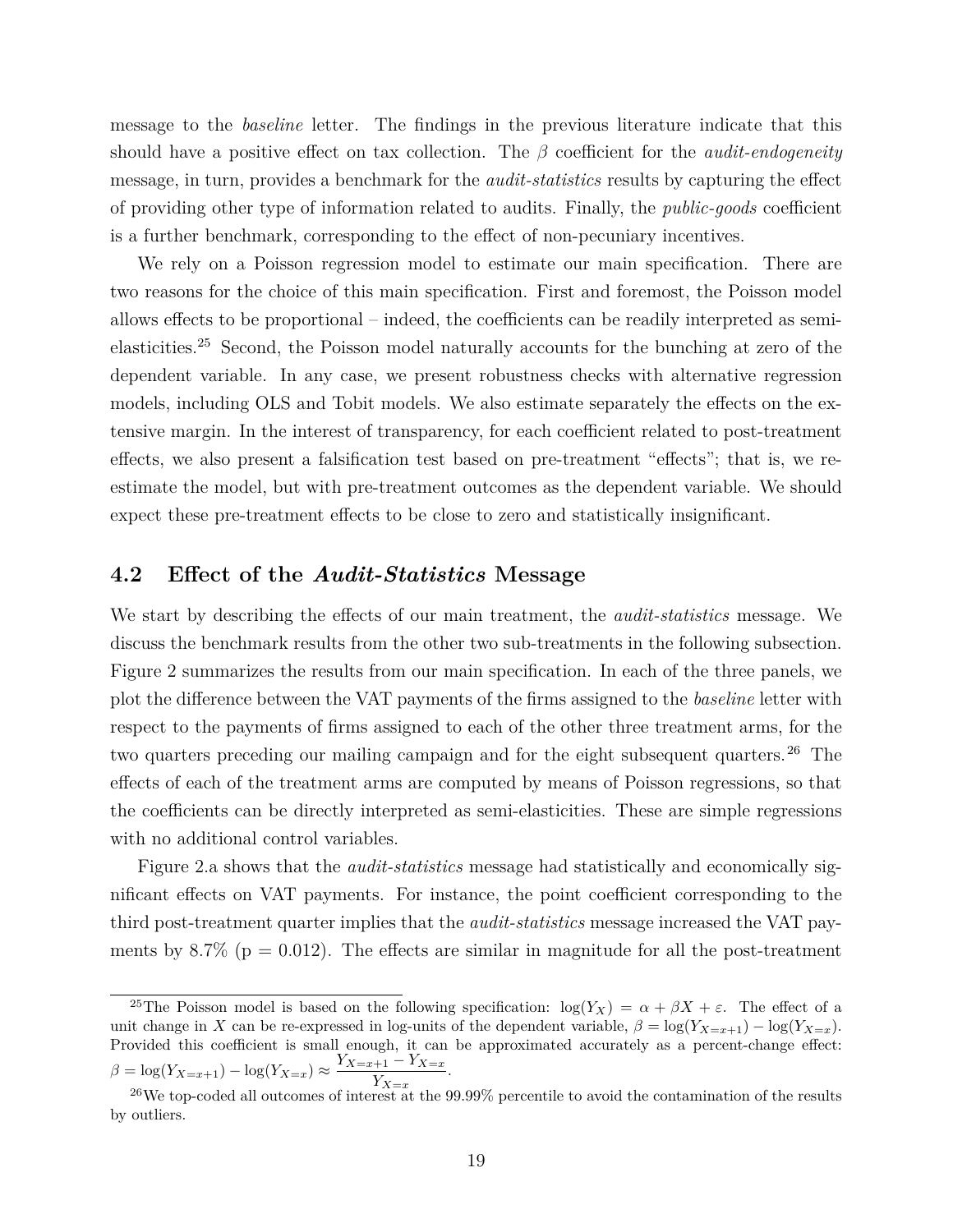quarters during the first year (e.g,  $7.8\%$ ,  $5.8\%$ ,  $8.7\%$  and  $5.7\%$  in the first through fourth quarter). During the second year, the effects become smaller and less statistically significant over time. The coefficients on the pre-treatment VAT payments correspond to a falsification test for our experiment. As expected by the random assignment of firms to different treatment arms, the pre-treatment differences in VAT payments are economically small and not statistically significant.

Table 3 presents the baseline regression results. These estimates are obtained by means of Poisson regressions with pre-treatment controls, following the econometric specification described in Section 4.1. The first column presents the main results: the average effects of each of the three treatments (*audit-statistics* in Panel A, *audit-endogeneity* in Panel B, and *public-goods* in Panel C) compared to the outcomes for firms that received the *baseline* letter. The post-treatment coefficients correspond to regressions with total VAT paid in the 12 months after the delivery of the letter as the dependent variable (October 2015 - September 2016). Additionally, as falsification tests, the pre-treatment coefficients correspond to regressions with total VAT paid in the 12 months prior the delivery of the letter as the dependent variable (September 2014 - August 2015).

The post-treatment coefficient of *audit-statistics* (first column, panel a.) indicates that firms receiving this message paid 6.3% more VAT in the 12 months after the intervention on average. This effect is not only statistically significant ( $p = 0.013$ ), it is also economically substantial. Using the estimated average evasion rate of 26% from Gomez-Sabaini and Jimenez (2012), the effect amounts to a reduction in the evasion rate of  $24\%$  (=  $\frac{6.3\%}{26\%}$ ). As expected, the "effect" on pre-treatment outcomes (our falsification test) is close to zero (−0.8%), statistically insignificant, and even more precisely estimated than the corresponding post-treatment effect.<sup>27</sup>

In terms of previous findings in the literature, the effects of our *audit-statistics* treatment are not directly comparable to those of the audit message from Pomeranz (2015) because the messages differed in content, and because the two studies cover firms from different countries and with different characteristics. Nevertheless, Table 4 from Pomeranz (2015) indicates that the deterrence letter in that study led to an increase in VAT payments of 7.6%, which is similar in magnitude and statistically indistinguishable from the 6.3% effect of our *audit-statistics* message. Moreover, our results are consistent with a broader literature that finds effects of messages about enforcement on tax compliance in a variety of contexts: self-employed income in the United States (Slemrod et al., 2001), wage income taxes in Denmark (Kleven et al., 2011), individual public-TV fees in Austria (Fellner et al., 2013), individual municipal taxes

 $27$ The standard error on the pre-treatment coefficient is 0.021, which is smaller than the corresponding standard error of 0.025 for the post-treatment coefficient.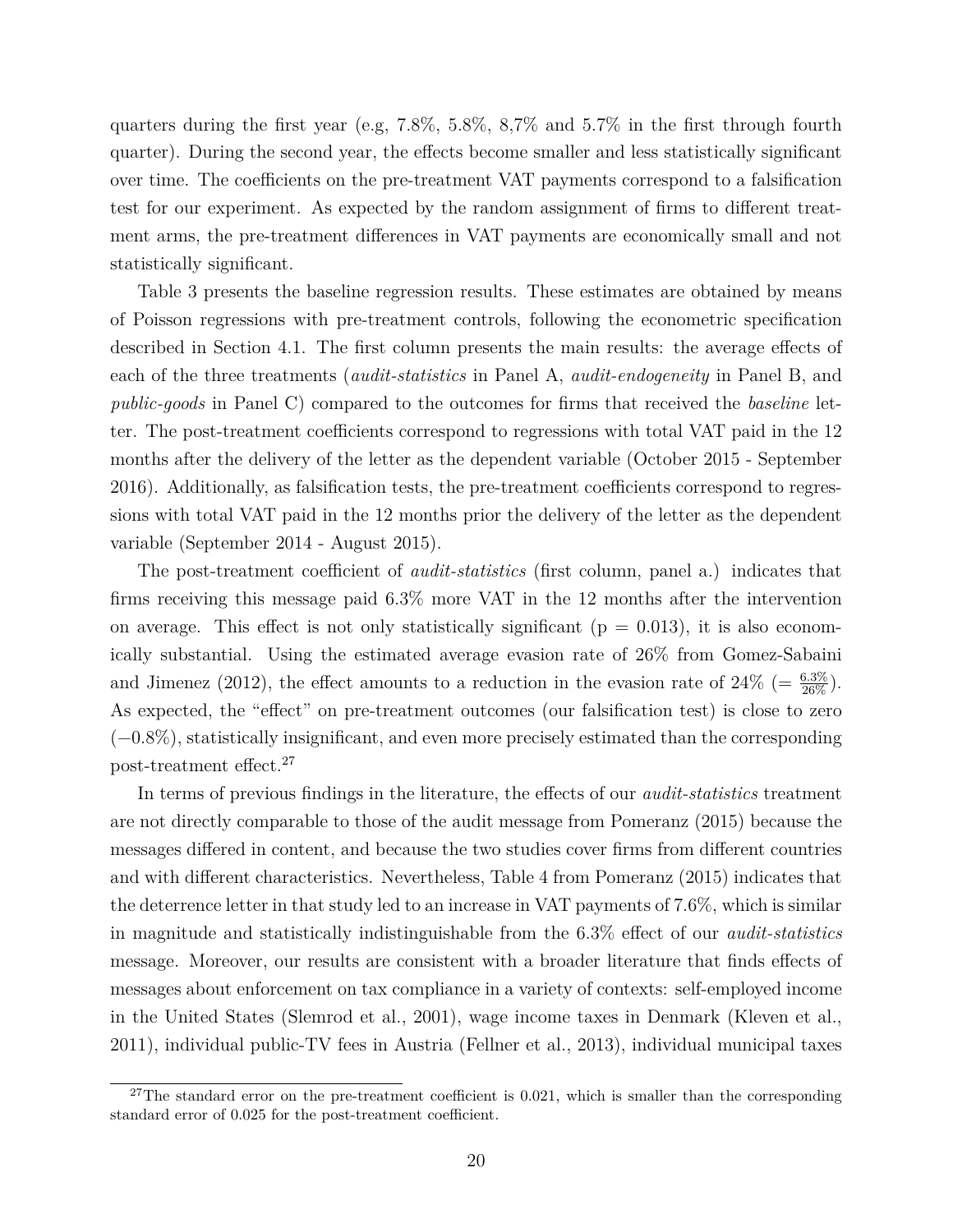in Argentina (Castro and Scartascini, 2015), an individual church tax in Germany (Dwenger et al., 2016), and U.S. tax delinquencies in the United States (Perez-Truglia and Troiano, 2018).

The second column in Table 3 replicates the analysis for the second year after the treatment, i.e. October 2016 - September 2017. For this period, the effect of the treatment is less than half than that of the first year, and it is not statistically significant, even though the precision of the estimate is similar in the two time periods. This is consistent with the pattern of effects by quarter depicted in Figure 2.a, which shows that the effects in the second year fall substantially when compared to those of the first year. These results are not unexpected. Over time, individuals may forget the information conveyed by the letter, or it may become less salient. Individuals may also update their beliefs and perceptions for other reasons, for instance because of new events such as audits and information campaigns. This is consistent with previous evidence on the effects of tax enforcement messages. Figure 2 in Pomeranz (2015) shows that the effects of the main information campaign in that study were also substantially higher in the first 12 months after their intervention, and fell substantially and became virtually zero in the 18th month (the last plotted result in the Figure).

Table 3 also presents results for complementary outcomes. As discussed in the previous section, firms in Uruguay make payments for their current liabilities, but also for taxes that correspond to previous periods — because they owe past taxes, because they revise their accounts and correct past mistakes, or because they impute invoices that were not available at the time of the original payment. When firms that engage in tax evasion face a heightened threat of being audited, we can expect them to increase their tax payments (reduce their evasion) in the future, but we can also expect them to retroactively revise their payments for previous time periods to reduce or eliminate their past evasion. We explore this possibility with the results presented in columns (3) and (4) of Panel a in Table 3, which split the effects of our treatment arms on retroactive and concurrent payments. These results correspond to the first year after the treatment. The messages about audits had an economically and statistically significant effect on retroactive payments. Indeed, because of the much lower baseline rate, the effects on retroactive payments are larger in magnitude than the effects on the concurrent payments. For instance, the effect for *audit-statistics* message is  $38.1\%$  (p = 0.004) for the retroactive payments and 4.4% ( $p = 0.087$ ) for the concurrent payments.

We have so far established that firms in the *audit-statistics* treatment arms increased their VAT payments compared to recipients of the *baseline* letter. Our analysis focuses on VAT liabilities, which represents the largest fraction of tax payments by firms in our sample/ However, our letters referred to taxes in general and did not mention VAT nor any other specific tax. Given the presence of other tax liabilities, the effects we reported on VAT may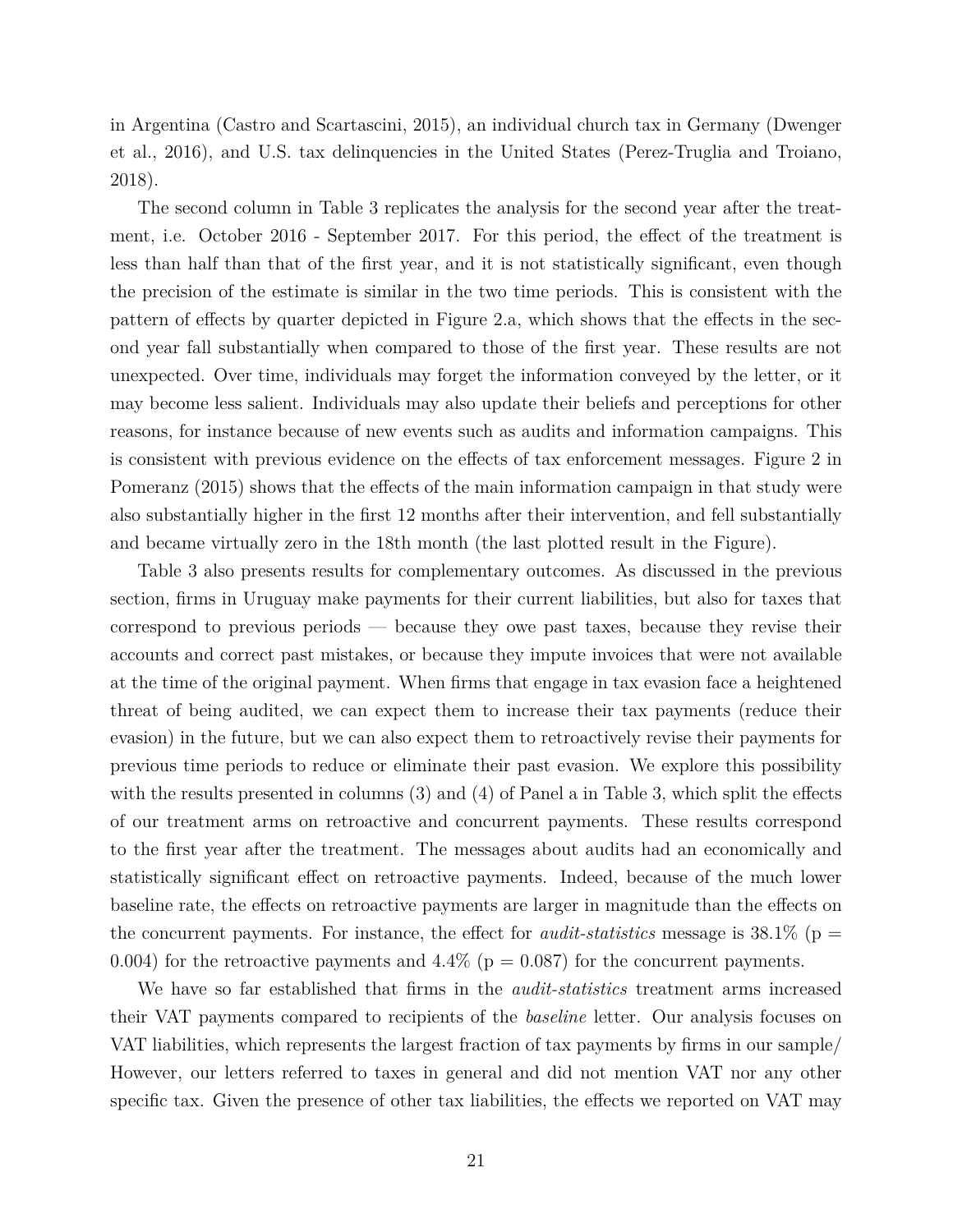not represent a net increase in tax payments: firms may increase their evasion (i.e., reduce their payments) of other taxes they are liable for, crowding out payments or substituting evasion. The results in columns (5) and (6) of Table 3 shed light on these issues. Column (5) presents the effect on all other taxes paid (mostly the corporate income tax): the effects on payments of other taxes are as economically and statistically as significant as those on VAT payments: the *audit-statistics* had an effect of 7.7% ( $p = 0.038$ ) on other tax payments. Column (6) shows that the results are robust if we look at the effects on the sum of VAT and other taxes: the *audit-statistics* message increased this outcome by a statistically significant 5.2%.

#### **4.3 Benchmarks to the** *Audit-Statistics* **Message**

Our research design allows us to compare the effects of the *audit-statistics* message to the effects of two alternative messages, one related to audits (*audit-endogeneity*) and another not related to audits nor other forms of enforcement (*public-goods*).

Figure 2.b shows that the *audit-endogeneity* treatment arm also induced a significant change in VAT payments compared to the *baseline* letter. The quarterly effect of adding the *audit-endogeneity* message is positive and statistically significant in the first post-treatment year, and ranges between 10% and 12.4%. These effects are slightly higher than those of the *audit-statistics* treatment arm, but these differences are not statistically significant at standard levels. As in the case of the *audit-statistics* message, the effects of the *auditendogeneity* treatment are persistent over the first year, but diminish over the second posttreatment year. The results of the falsification test are also similar to the ones observed in the *audit-statistics* treatment: the differences for the two pre-treatment quarters are economically small and not statistically significant for the *audit-endogeneity* treatment arm.

This overall pattern of results is confirmed by the regression results presented in Panel b in Table 3. The coefficient in the first column indicates that the *audit-endogeneity* message increased subsequent VAT payments by  $7.4\%$  ( $p = 0.021$ ), with no "effect" on pre-treatment outcomes, as expected. The effect during the first post-treatment year is similar in magnitude to the 6.3% effect of our *audit-statistics* message (the difference is not statistically significant at standard levels). The effects over the second post-treatment year are also consistent with those of the *audit-statistics* message: the coefficients for the second year are smaller in magnitude than those for the first year, and they are not statistically significant. The *auditendogeneity* message also had an economically and statistically significant effect on both retroactive (31.4%) and concurrent payments (6.1%), as in the case of the *audit-statistics* message. Finally, the results in columns (5) and (6) of Table 3 indicate that, again as in the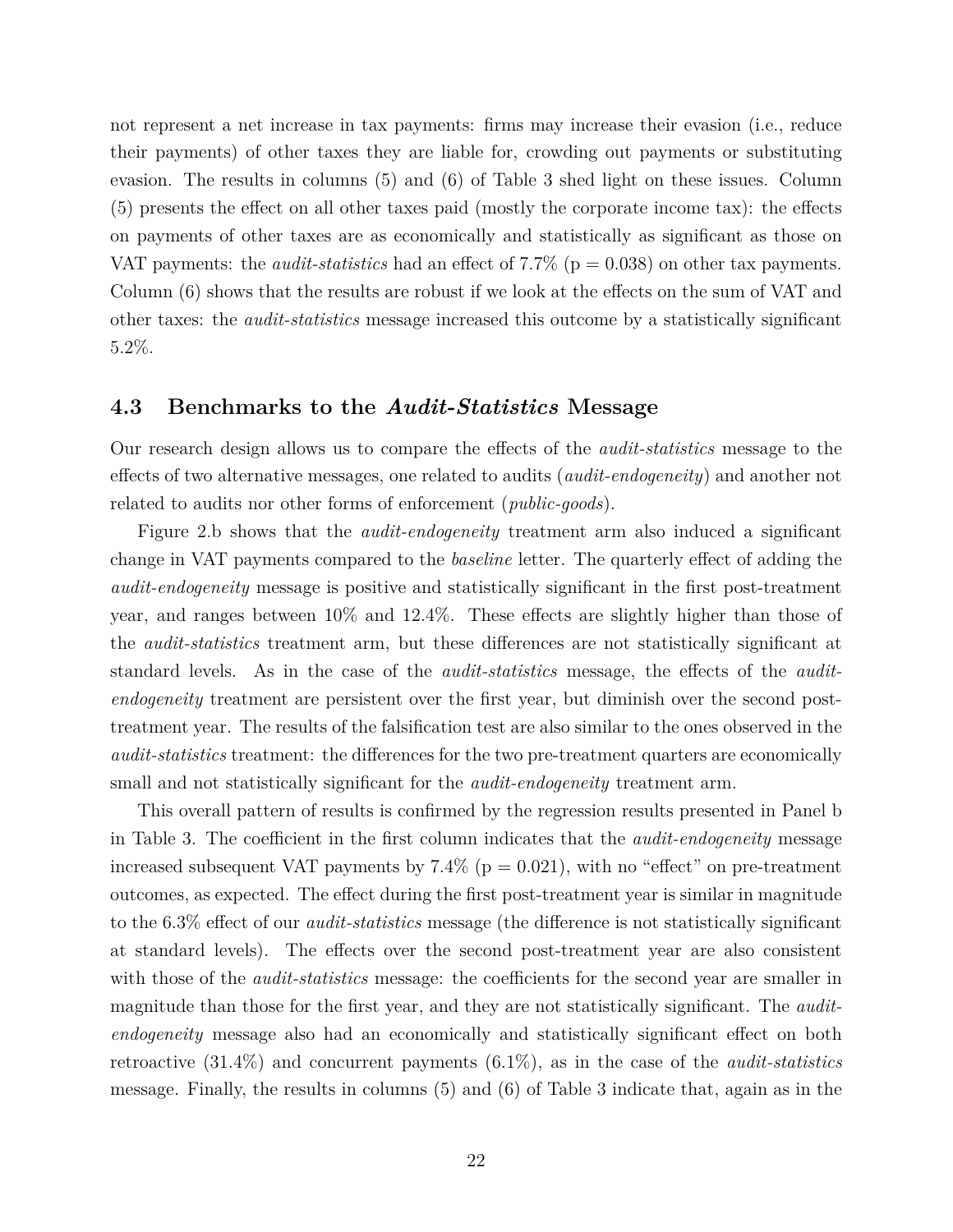case of the *audit-statistics* message, the *audit-endogeneity* message did not crowd out other tax payments: it increased non-VAT tax payments by 8.4%.

We now turn to the effects of the *public-goods* treatment arm. Figure 2.c indicates that adding this message to the *baseline* letter did not affect VAT payments as consistently as the two other treatments. While there are differences in post-treatment VAT payments between firms assigned to the *public-goods* letters and those assigned to the *baseline* letter, inspection of coefficients over time reveals that the differences in the post-treatment period were similar to the differences in the pre-treatment period.

Given these pre-treatment differences, the assessment of the effect of the *public-goods* message requires us to control for them. This is presented in Panel c in Table 3. The effect for the first year of the post-treatment period as a whole for the *public-goods* message is positive at 4.3%, and falls to 0.6% in the second year, and neither of these two coefficients are statistically significant at standard levels (p-values of 0.147 and 0.879 respectively). Compared to the other two treatment arms, these effects are smaller, but due to the lack of precision they are statistically indistinguishable. The coefficients are not statistically significant in any of the alternative specifications. The *public-goods* message did not have a statistically significant effect either on retroactive or concurrent VAT payments (p-values of 0.304 and 0.879, respectively). The effect of the *public-goods* message on other tax payments (column 5 in Panel c in Table 3) is close to zero (0.1%) and statistically insignificant. The effect of the *public-goods* message on total tax payments is also small (1.8%) and statistically insignificant. Due to the precision of our estimates, we cannot rule out that the public-goods message may have had some effect on tax payments. However, this findings is consistent with the robust finding that moral suasion messages do not have significant effects on tax evasion in a variety of contexts (Blumenthal et al., 2001; Fellner et al., 2013; Castro and Scartascini, 2015; Dwenger et al., 2016; Meiselman, 2018; Perez-Truglia and Troiano, 2018).<sup>28</sup>

Appendix B.2.1 presents some additional robustness checks, including regression results based on alternative specifications such as OLS, Tobit and Probit models, as well as focusing on the extensive margin, and using an alternative independent source of administrative data. We show that the main findings are qualitatively and quantitatively similar to those presented in this section, and thus robust to these alternatives.

<sup>&</sup>lt;sup>28</sup>There are some exceptions in the literature, such as the effect of displaying norms on the timing of tax payments (Hallsworth et al., 2017).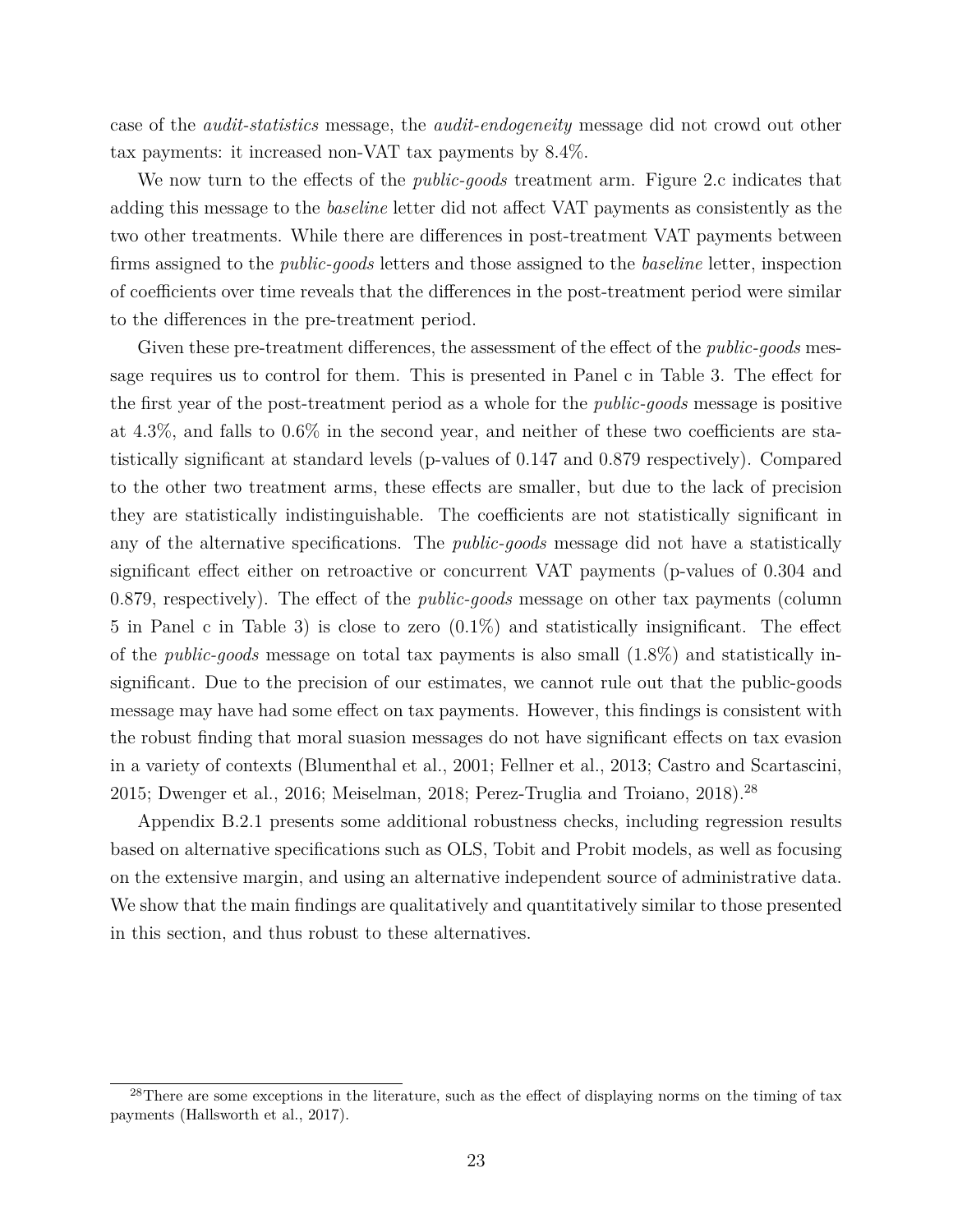## **5 Tests of** *A&S*

The results presented in the previous section are broadly consistent with the evidence in the previous literature: providing information about audits significantly increased tax compliance. In this section, we present additional evidence to establish whether the effects of the *audit-statistics* treatment are driven by the *A&S* mechanism. The subsections below present three different tests of *A&S*.

### **5.1 First Test of** *A&S***: Effects on Perceptions**

According to *A&S*, the *audit-statistics* message should have a positive effect on tax compliance if it increased the perceived probability of being audited, the perceived value of the evasion fine, or both. We explore this hypothesis based on data from our post-treatment survey. This survey data consists of 365 firms in the *audit-statistics* group and 137 in what we refer to as the pooled control group with individuals who did not receive information related to audits.<sup>29</sup>

Figure 3.a and 3.b depict the distributions of perceptions about audit probabilities and penalty rates, respectively, as elicited from the survey. The shallow bars with solid borders correspond to the perceptions of firms that received the *audit-statistics* message. The shaded gray bars depict the distribution of perceptions for individuals from firms in the pooled control group. The red dashed curve, in turn, corresponds to the distribution of signals sent to firms in the *audit-statistics* letters. The comparison between the shaded bars and the red curve from Figure 3.a suggests that, on average, respondents in the control group substantially overestimated the probability of being audited. While our administrative data on audits indicates a probability of about 11.7%, the mean perception for the control group is 40.7% (p-value  $\lt 0.01$  for the difference). This finding of overestimation of audit probabilities is consistent with prior survey evidence (Harris and Associates 1988; Erard and Feinstein 1994; Scholz and Pinney 1995).<sup>30</sup>

Moreover, survey participants reported being confident on their responses even though their estimates were substantially off: only 16.2% of those in the control group reported being

 $29$ The survey sample size was substantially smaller than that of our experimental sample. To increase the statistical power of our test, we defined this control group by pooling subjects from the *baseline* and the *public-goods* groups, since both received messages with no specific information about audit probabilities or fines. Appendix B.3.1 shows that the results are similar, but less precisely estimated, when we only use recipients of the *baseline* letter for the control group.

<sup>&</sup>lt;sup>30</sup>However, the prior survey evidence was based on responses from wage-earners, for whom the misperception of audit probabilities is mostly inconsequential due to widespread third-party reporting (Kleven et al., 2011). On the contrary, the financial stakes of misperceiving audit probabilities can be substantial in our context.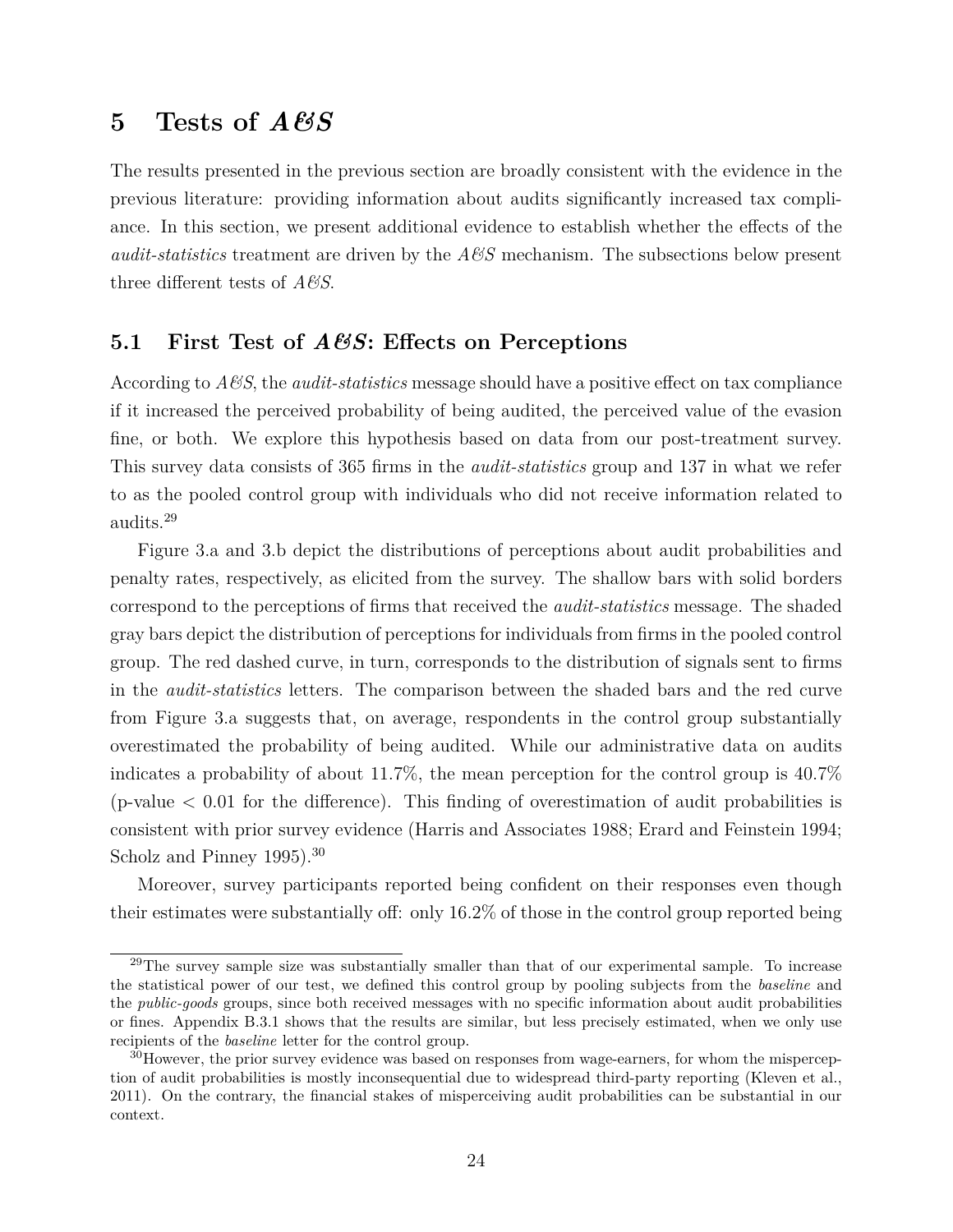"Not sure at all" about their perceived probability of audit (on a four point scale, ranging from "Not sure at all" to "Very confident").<sup>31</sup> Indeed, even for the subgroup of individuals from the control group who reported to be "Very confident" about their guesses, their average belief was, if anything, slightly more biased: 42.1%, still substantially higher than the actual probability of 11.7%.

Conversely, the comparison between the shaded bars and the red curve from Figure 3.b suggests that the average belief about the penalty rates was unbiased: the actual average penalty computed from administrative data for the experimental sample is 30.7%, while the mean perceived penalty is 30.5% in the control group.

The positive bias in the perceived audit probability can be explained by the availability heuristic bias (Kahneman and Tversky, 1974). According to this model, individuals judge the probability of an event by how easily they recall instances of it. Even though audits are rare, the fact that they may be visible for colleagues and even sometimes salient in the media may induce firms to perceive them to be more frequent than they actually are. Indeed, there is evidence that individuals overestimate the probabilities of a wide range of rare events of a similar nature (Lichtenstein et al., 1978; Kahneman et al., 1982).

The systematic upward bias in perceptions of audit probabilities and the results presented in the previous section, showing that the *audit-statistics* message increased tax compliance, are not consistent with *A&S*. Since our letters provided information about audit probabilities that was lower than firms' beliefs, the *A&S* framework would predict a reduction tax compliance. Our post-treatment survey allows us to test this hypothesis more directly. From the assignment of firms to the different treatment groups, we can measure the effect of the *audit-statistics* letter on the perceived  $p$  and  $\theta$ . The shallow bars with solid borders in Figures 3.a and 3.b depict the distribution of perceptions for respondents from firms in the *auditstatistics* treatment arm. Inspection of Figure 3.a indicates that, compared to respondents in the treatment group, recipients of the *audit-statistics* message reported on average a lower perceived probability of being audited, from an average of 40.7% in the pooled control group to an average of 35.2% in the *audit-statistics* group (p-value of the difference 0.03). Meanwhile, Figure 3.b shows that the *audit-statistics* message had a small effect on the perceived penalty rate, decreasing it from an average of 30.5% for the pooled control group to an average of 29.9% for the *audit-statistics* group, with this difference being statistically insignificant (p-value of 0.85).

This analysis only provides a lower bound for the effect of our letters on perceptions. While we are confident that our certified letters reached firms' owners, we cannot be as confident about whether the owner was the same person who received the email invitation

 $31$ A similar share (18.1%) reported to be "Not sure at all" about their guess for the penalty rate.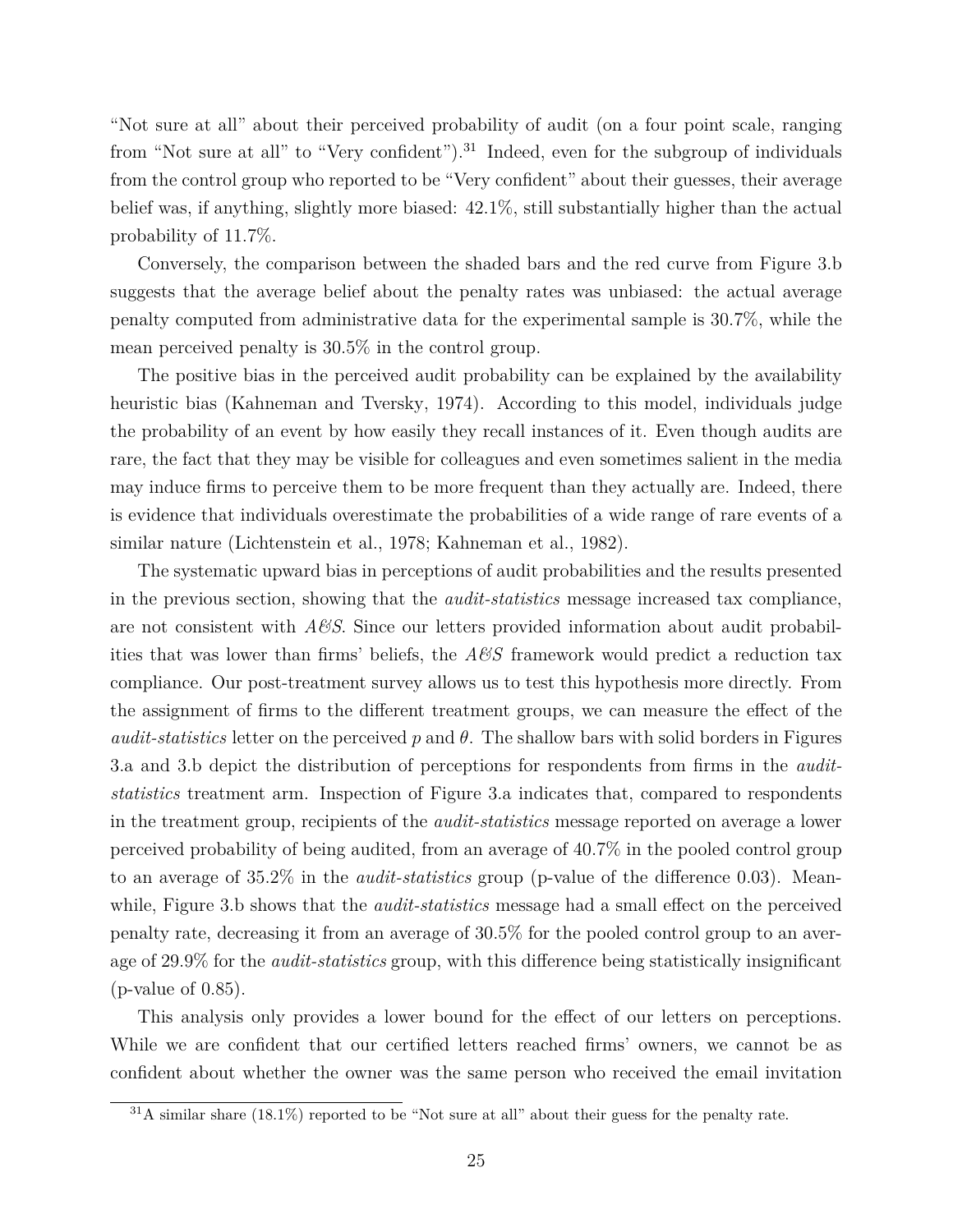to complete the survey. Moreover, the survey responses took place over nine months after our letters were sent, so it is feasible that recipients had forgotten the mailing's messages at that point, or that they had acquired additional information in the meantime. Thus, the true effect of the audit-statistics on the average subjective audit probability was probably even more negative than what we report above.

To sum up, the evidence suggests that the *audit-statistics* treatment arm may have reduced the average perceived audit probability. This evidence, and the positive effects of this treatment on tax compliance, are jointly inconsistent with *A&S*, according to which this message, by reducing perceived audit probabilities, should have reduced tax payments. Consistent with this evidence, Appendix B.3.2 suggests that the effect of the *audit-endogeneity* message is not due to an update of recipients' beliefs about the degree of endogeneity of audit probabilities, because recipients were already well aware of this endogeneity.

One important caveat for this test and those we present in the following subsections is that our analysis relates to the behavior of the average firm. While the average firm does not behave as *A&S* predicts, we cannot rule out that some of the firms behave in a manner consistent with *A&S*. In other words, it is possible that some firms updated their perceived probability upwards because of the information contained in the letter and increased their tax payments as a consequence.

Another caveat with this test is that it is based on survey data, which has some limitations. However, we can address some of those challenges. A first concern is that our subjects may be confused about the meaning of an "audit." However, our survey data provides direct evidence on the contrary. Among the 145 responses from the pooled control group, 10.3% of firms reported that they were audited in the past three years. Since this share (10.3%) is close to the actual share of firms that were audited (11.7%), it seems that respondents understood the definition of an audit correctly.

A second concern with survey data is that subjects may have difficulties responding about percentages and probabilities. However, this may be a less of a concern in our subject pool, which is comprised of business owners who should be familiar with fractions and probabilities. At the very least, they need some rudimentary arithmetic and understanding of percentages to compute the VAT and other tax liabilities.

A last source of concern with our survey data is that, in some circumstances, respondents may report probabilities of exactly 50% as a way of expressing their uncertainty (Bruin et al., 2002; Bruine de Bruin and Carman, 2012). Responses of exactly 50% are somewhat common in our data: among individuals in the pooled control group, 33.3% of responses about the perceived audit probability and 16.4% of responses about the penalty rate are exactly equal to 50%. To assess the extent of this concern, we follow the standard method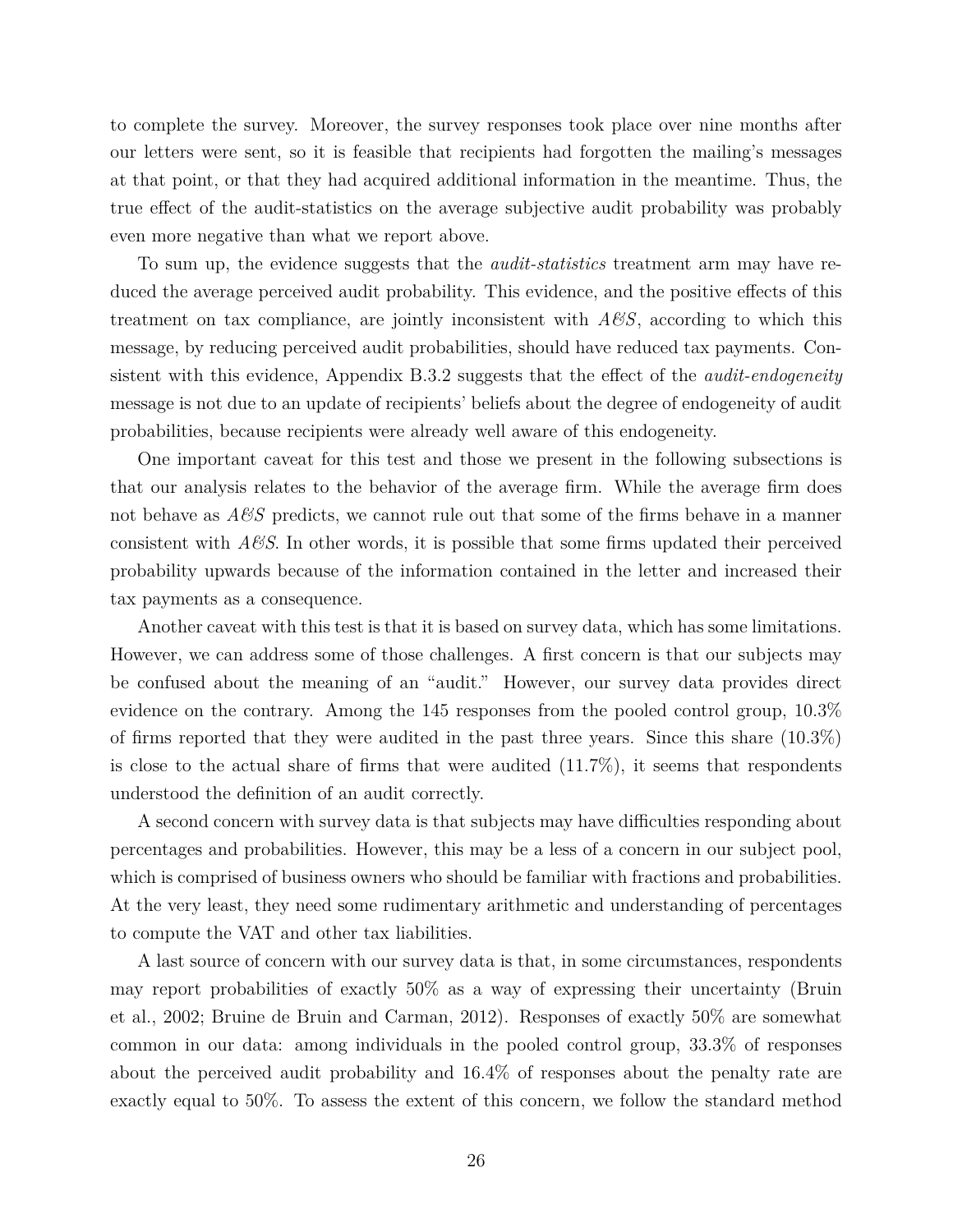from Bruin et al. (2002) and Bruine de Bruin and Carman (2012). We measure certainty using a 1-4 scale from "Not sure at all" (1) to "Very confident" (4). If there were large differences in certainty between individuals who responded exactly 50% and the rest, that would cast doubts on the validity of the survey responses. On the contrary, we find modest differences in certainty between the two groups.<sup>32</sup> As a complementary robustness check, we can conduct our analysis ignoring 50% responses and treating them as missing data. Even with this conservative approach, individuals in the control group still substantially overestimate the probability of being audited: these respondents report an average perception of 31.5%, compared to the actual probability of 11.7%.

In the following sections, we provide alternative tests of *A&S* that do not rely on survey data.

#### **5.2 Second Test of** *A&S***: Heterogeneity with Respect to Signals**

#### **5.2.1 Reduced-Form Results**

The second test is based on the differential effects of the values of the signals provided in the letters. According to  $A\mathscr{B}S$ , the effects of the audit-statistics message should be increasing in the signals about the audit probability  $(p)$  and the penalty rate  $(\theta)$ . The random variation we introduced in the  $p$  and  $\theta$  conveyed in our *audit-statistics* letters allow us to test this hypothesis directly. Figure 4 starts with a less parametric look at the data. This figure uses the main specification from before,<sup>33</sup> looking effect of the *audit-statistics* message on VAT payments, but broken down by decile of the signals included in the letter. Figure 4.a presents the effect of the *audit-statistics* message by decile of the signal of *p* included in the letter. In the *A&S* framework, we should expect that very low signals of *p* should reduce tax compliance (since they most likely reduce the firms' perceived probability of audits), whereas the effect should become larger, and turn positive at some point, as we increase the value of the signal about *p*.

The coefficients plotted in Figure 4.a, however, indicate that the effect of the *auditstatistics* letter is not related to the value of *p* included in the letter. The coefficients are similar in magnitude for the whole range of values from  $p = 2\%$  all the way up to  $p = 25\%$ . For example, the effect is 8.8% and statistically significant (p-value of 0.016) for the lowest

 $32$ In the pooled control group, the average certainty for perceived audit probability is 2.18 for individuals who responded a value of exactly 50%, and 2.56 for individuals who responded a different value (p-value of difference 0.09). For the responses about the perceived penalty rate, the average certainty is 2.18 for individuals who responded 50%, and 2.48 for those who responded another value (p-value of difference 0.35).

<sup>&</sup>lt;sup>33</sup>Additionally, we control for dummies for the quintiles of pre-treatment VAT payments, from which we drew the sample to calculate  $p_i$  and  $\theta_i$ .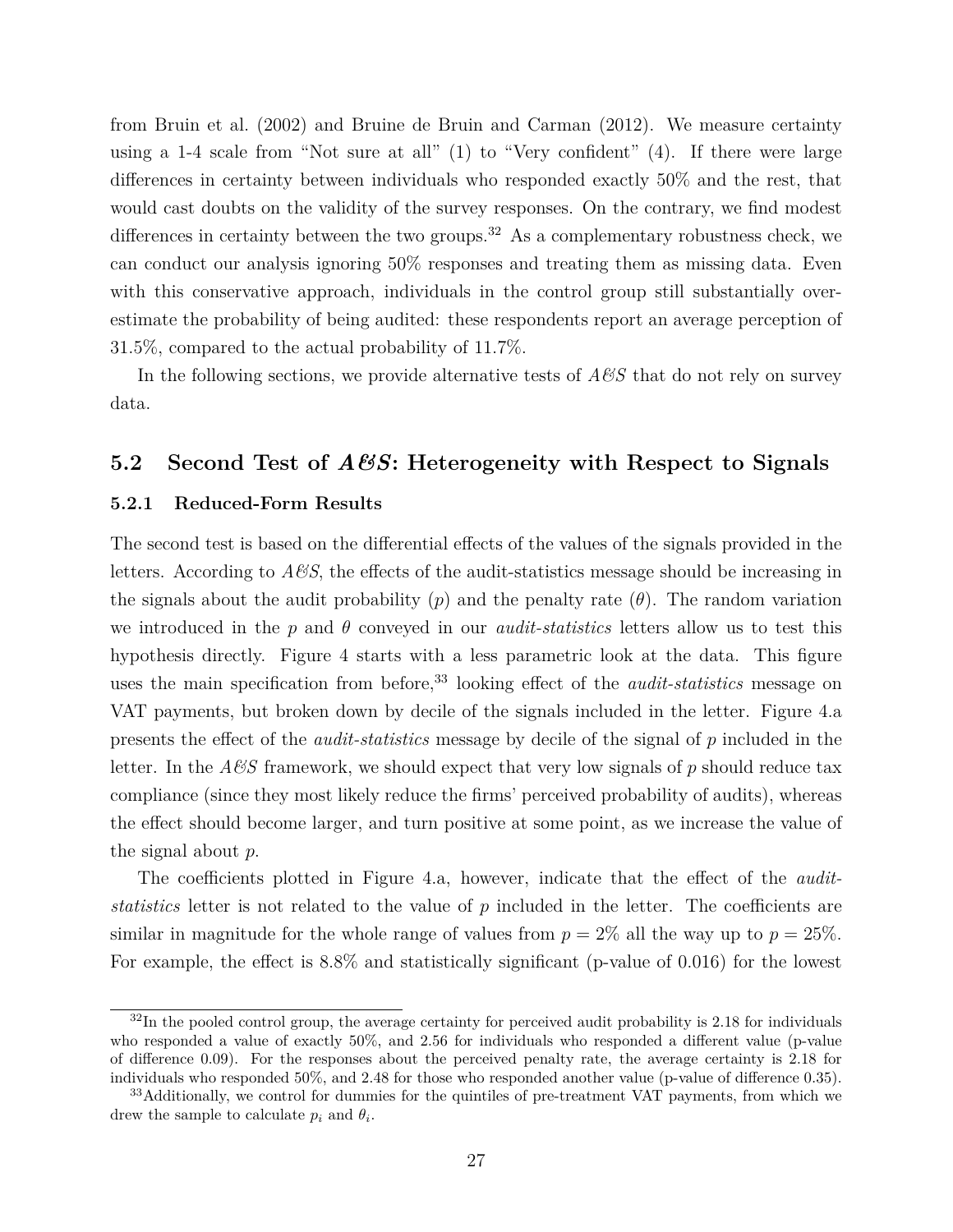decile  $(p \in [2\%, 5\%])$ , and it is 5.6% and marginally significant (p-value of 0.065) for firms in the upper decile  $(p \in [19\%, 25\%])$ . Moreover, the resulting slope (in dashed red line), while positive as predicted by  $A\mathcal{C}S$ , is economically small  $(0.0014)$  and statistically insignificant (p-value=0.637).

Figure 4.b provides an analysis similar to that of Figure 4.a, but instead of looking at the heterogeneity by audit probabilities  $(p)$  it shows the heterogeniety by penalty rates  $(\theta)$ . According to *A&S*, we should expect a positive relationship between the effect of the *auditsstatistic* letter and the value of  $\theta$  included in the letter. Figure 4.b shows evidence to the contrary: the coefficients are similar for the whole range of values from  $\theta = 15\%$  to  $\theta = 68\%$ , with the slope being negative, economically small and statistically significant.

One potential confounding factor for our findings about the lack of effect of variations in *p* and *θ* is that some subjects might have interpreted the *audit-statistics* message *per se* as a signal that their firms were under the IRS radar, above and beyond the factual information conveyed in the message. We were careful to mitigate this concern in the design of our mailings. For instance, we highlighted the fact that the letter recipients were randomly selected. Nevertheless, some individuals may have ignored or overlooked this cue. However, even if the recipients learned something from the receipt of the audit-statistics message, there is no reason why they should not learn about the content of the message as well. In other words, the test presented above continues to be valid, as *A&S* would still predict that the *audit-statistics* message should have a differential effect depending on the values of *p* and *θ*.

To address this concern more directly, we use the *audit-threat* treatment arm, in which the tax agency made an explicit threat to every recipient and thus is not subject to this concern. Figure 5 depicts the difference in the evolution of VAT payments over time between the two sub-treatments in the *audit-threat* arm, corresponding to audit probabilities of 50% and 25%. We find no systematic difference between the two groups in post-treatment VAT payments. This complementary test further reinforces the result that, contrary to the prediction of *A&S*, tax compliance does not depend on the exact probability being audited.

#### **5.2.2 Elasticities with respect to** *p* **and** *θ*

For a more direct test of A&S, we can quantify the effects of the *audit-statistics* and *auditthreat* sub-treatments in a way that can be contrasted to the quantitative predictions of *A&S*. For the *audit-statistics* treatment arm, we use the following model:

$$
Y_i = \alpha + \gamma_p \cdot p_i + \gamma_\theta \cdot \theta_i + \sum_{g=2}^5 \pi_g \cdot I_{\{i \in g\}} + X_i \delta + \epsilon_i \tag{2}
$$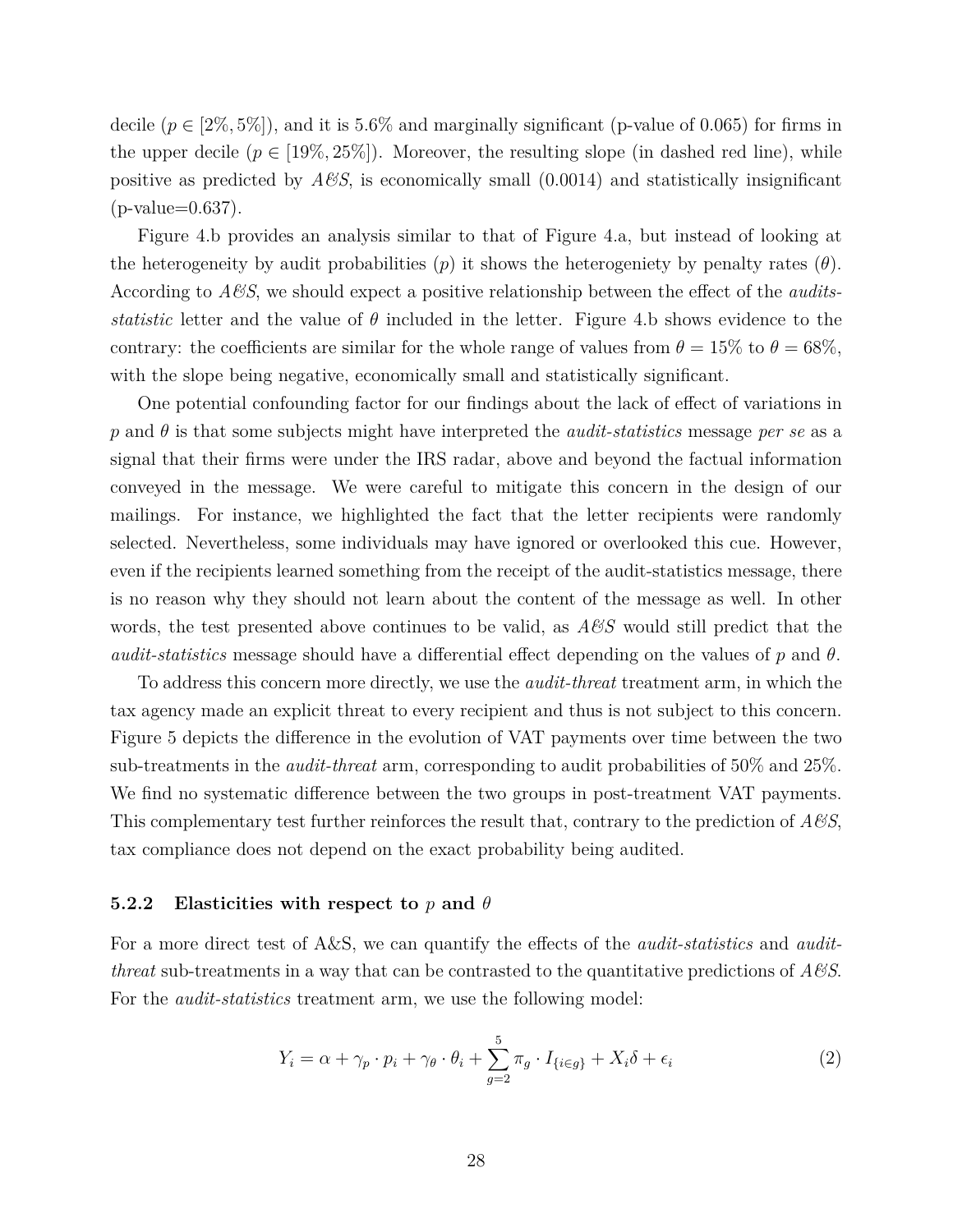where  $p_i \in (0, 1)$  is the signal about the audit probability included in the letter sent to subject *i*, and  $\theta_i \in (0,1)$  is the signal about the penalty rate included in the letter sent to the same firm. The  $I_{\{i\in g\}}$  variables correspond to a set of dummies for quintiles of pre-treatment VAT payments, which are the groups from which we drew the sample of "similar firms" to calculate  $p_i$  and  $\theta_i$ . Including these controls ensures that we only exploit the exogenous variation in  $p_i$  and  $\theta_i$  induced by our experimental design – that is, the heterogeneity due to sampling variation. Since we are using a Poisson regression model,  $\gamma_p$  and  $\gamma_\theta$  can be directly interpreted as elasticities. For instance, an estimate of  $\gamma_p = 1$  would imply that a 1 percentage point increase in the audit probability conveyed in the letters increased VAT payments by 1%. From *A* $\mathscr{C}S$ , we can expect that  $\gamma_p > 0$  and  $\gamma_\theta > 0$  – i.e., firms tax payments are increasing in the perceived probability of audit and evasion penalty rates. Moreover, we can compare the values of these regression estimates to the predictions from calibrations of *A&S*.

A similar econometric model can be used for firms assigned to the *audit-threat* letter:

$$
Y_i = \alpha + \gamma_p \cdot p_i + X_i \delta + \epsilon_i \tag{3}
$$

where  $p_i \in \{0.25, 0.50\}$  is the audit probability included in the *audit-threat* letter sent to firm *i*. As in the previous regression,  $A\mathscr{B}S$  implies a positive estimate of  $\gamma_p$ .

Panel (a) in Table 4 presents the results from the econometric model of equation 2. Column (1) of Table 4 presents estimates of the elasticities of VAT payments with respect to the values of *p* and *θ* conveyed in the *audit-statistics* sub-treatments. The elasticity with respect to the audit probability in the first year after the treatment is 0.030 (SE of 0.236, p-value of 0.897). This means that increasing *p* by 1 percentage point would increase VAT payments by a mere 0.03%. The elasticity with respect to the penalty rate is −0.118 (SE 0.115, p-value of 0.304), which implies that increasing  $\theta$  by 1 percentage point would reduce VAT payments by 0.118%. The estimates are close to zero, not statistically significant at standard levels and precisely estimated. The precision implies that we can rule out even moderate elasticities: the 90% confidence interval for the audit probability excludes elasticities above 0.418, and the 90% confidence interval for the penalty rate excludes elasticities above 0.071.

It should be noted that the pre-treatment falsification test does not yield any statistically significant effect, and that the results are similar (no statistically significant elasticities) for the other specifications: for the second year (column (2)), by timing of the payment (columns (3) and (4)), and by type of tax (columns (5) and (6)). In most cases, the estimates are not statistically significant. There are some exceptions, such as the coefficient associated with the audit probability for retroactive payments, but in this case the differences were statistically significant before the treatment too, and therefore this result is probably spurious.

As complementary evidence, panel (b) of Table 4 presents the results of the *audit-threat*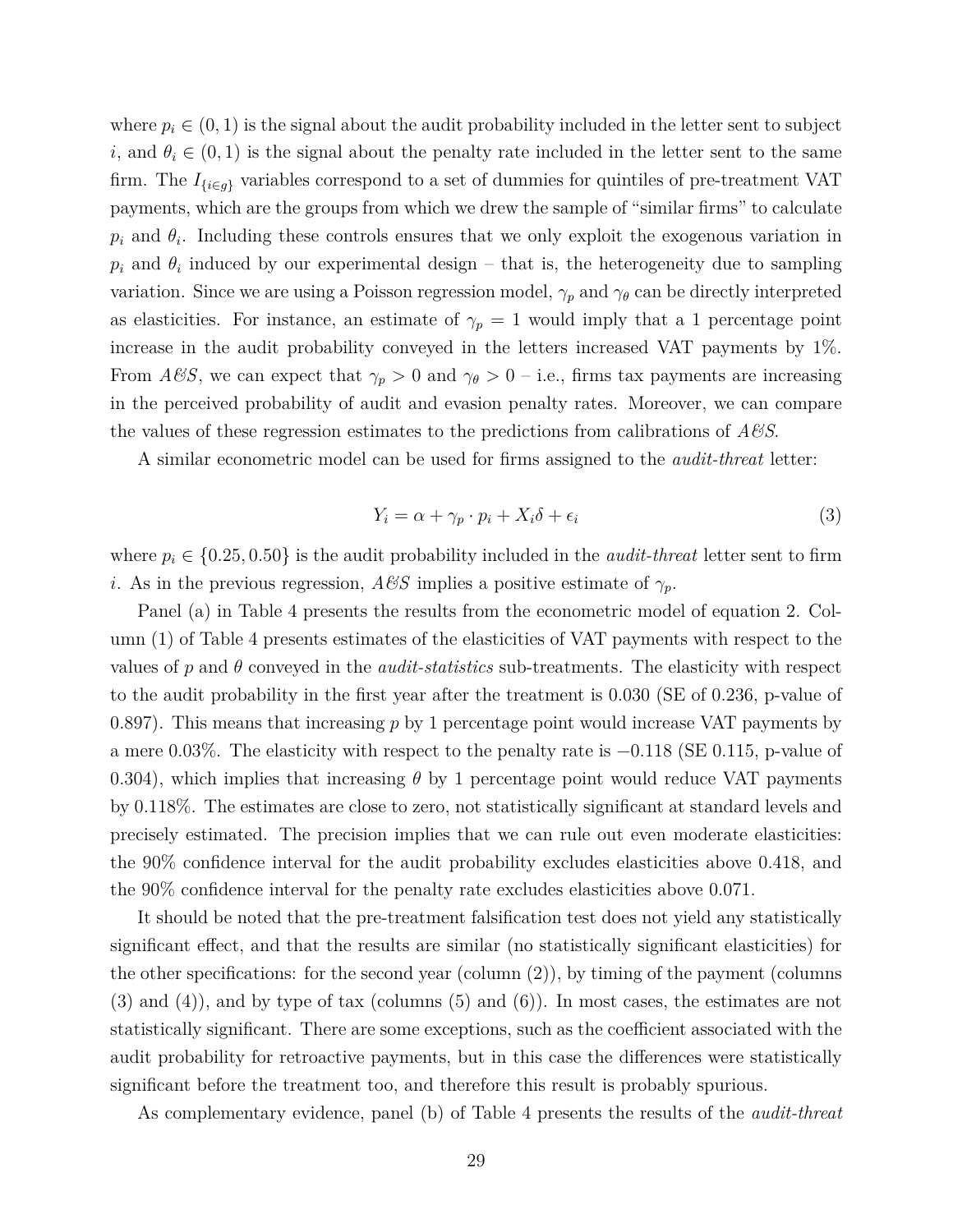treatment arm in regression form, following the econometric model of equation 3. While the *audit-threat* messages implies an elasticity with respect to *p* of 0.376, this estimate only borderline significant at the 10% level (p-value of 0.073) and economically small. Moreover, the pre-treatment (falsification) coefficient (-0.342) is also borderline statistically significant at the 10% level (p-value of 0.055), indicating that the small post-treatment effect may be spurious.

Appendix B.2.3 present a series of robustness checks (alternative specifications based on OLS, Tobit and Probit models, and using an alternative data source for the dependent variable), and the results are similar. An additional robustness check, presented in the same Appendix, shows that results are robust if, instead of estimating the elasticities with respect to *p* and  $\theta$  separately, we estimate the elasticity with respect to  $p * \theta$  (i.e., the expected penalty per dollar evaded).

Taken together, this evidence suggests that firms did not react to the values of the parameters conveyed in our letters. Since we devoted a large fraction of our subject pool to this treatment arm, these elasticities are quite precisely estimated.

Moreover, we can assess the economic magnitude of these differences by benchmarking these elasticities with the quantitative predictions of *A&S*. The exact predictions of *A&S* depend on the specific model at hand and on the values of the underlying parameters. We provide calibrations under a number of settings that have been considered in the literature, allowing for social preferences (Luttmer and Singhal, 2014), endogenous audit probabilities (Allingham and Sandmo, 1972; Yitzhaki, 1987), misperceptions about audit parameters (Alm et al., 1992) and non-audit detection (Acemoglu and Jackson, 2017). We calibrate different combinations of these models to match the average VAT evasion rate in Uruguay (26%, as estimated by Gomez-Sabaini and Jimenez, 2012), and compute the elasticity of tax payments with respect to  $p$  and  $\theta$  under each of the alternative calibrations.

The details and results from these calibrations are presented in Appendix C. Since all the different calibrations lead to elasticities in the same order of magnitude, the results are similar regardless of the calibration that we use. In our preferred calibration, we find an elasticity of tax payments with respect to the audit probability of 4.55, and an elasticity of tax payments with respect to the penalty rate of 3.48. We can test the null hypothesis that the elasticities with respect to  $p$  and  $\theta$  in the main specification of the *audit-statistics* presented in column (1) of Table 4 are equal to those in our preferred *A&S* calibration. We can reject the null that the elasticity is 4.55 for the audit probability, and that it is 3.48 for the penalty rate (both tests with  $p$ -values $<0.001$ ). These calibrated elasticities are also well beyond the confidence intervals for the coefficients estimated for the *audit-threat* model.

It should be noted that our discussion is based on the implicit assumption that a letter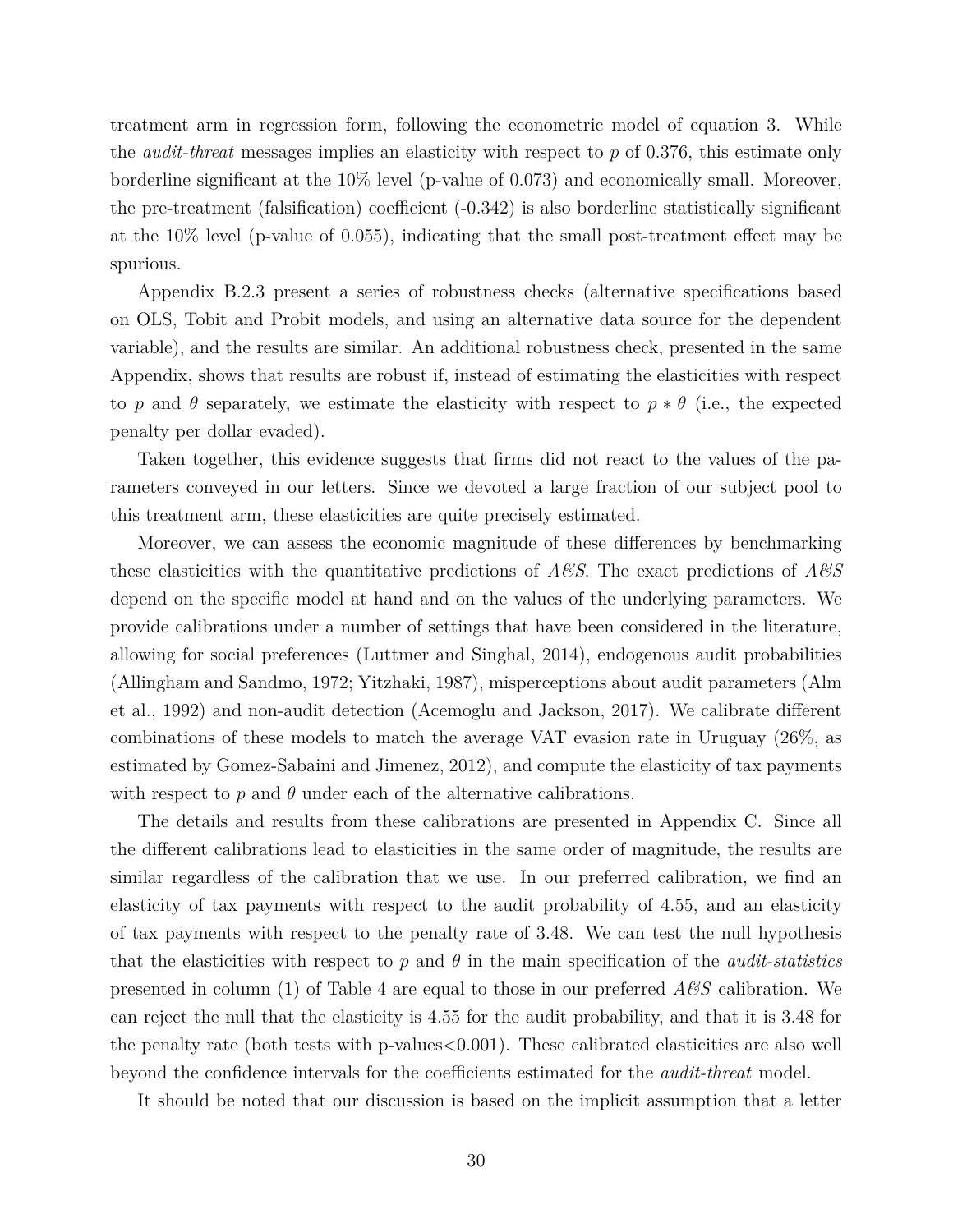conveying the message of a 1 percentage point higher signal of  $p$  or  $\theta$  will increase the perception of the parameter by the recipient by 1 percentage point. This is probably a strong assumption: some individuals may not have read the letter in its entirety, they may have not entirely believed in the content of our message, or may not have updated their prior by the full value of the signal. For a benchmark, we can compare our setting with studies of learning from economic variables, such as the inflation rate (Cavallo et al., 2017), the cost of living (Bottan and Perez-Truglia, 2017), and housing prices (Fuster et al., 2018). These studies find that for each percentage point increase in the feedback given to subjects, the average individual updates beliefs about half a percentage point. If we assume this rate of learning, then we should double the elasticities estimated in our regressions before comparing them to the calibrations of *A&S*. Under this assumption, we can still reject the null that the estimated and the calibrated elasticities of tax compliance with respect to the audit probability are equal (p-value  $< 0.001$  for each  $\gamma_p$  and  $\gamma_\theta$ ).

Since we have survey data on the *audit-statistics* group, we can estimate the learning rate directly. However, this exercise faces two significant challenges. First, we elicited these beliefs with a survey conducted nine months after the information was provided, so the effect of the information may have decayed substantially. For example, Cavallo et al. (2017), shows that the effect of information on beliefs decays by about half in a matter of just three months (similar findings are reported in Bottan and Perez-Truglia, 2017 and Fuster et al., 2018). The second limitation is the small sample size (365 observations). With those caveats in mind, the survey data suggests that a percentage point increase in the signal about the audit probability provided in the letter increased the perceived audit probability nine months later by 0.397 (SE 0.288) percentage points. This point estimate must be taken with a grain of salt because it is imprecisely estimated and thus statistically insignificant at conventional levels. However, it is reasurring that the point estimate suggests a learning rate that is consistent with the learning rates from other studies used as a benchmark above.

Moreover, we can reproduce the analysis under an extremely conservative assumption about the magnitude of the learning rate. Even if we assumed that for each percentage point difference in the letter individuals only adjusted their beliefs by one tenth of a percentage point, we would still fail to reject the null hypothesis that the estimated elasticities are equal to those in the *A&S* calibration.

Our estimates are similar to those obtained in laboratory experiments. For example, Alm et al. (1992) find an elasticity with respect to the audit probability of 0.169 (comparable to our estimate of 0.030), and with respect to the penalty rate of 0.037 (comparable to our estimate of -0.118). Indeed, the elasticities reported in Alm et al. (1992) are statistically indistinguishable from the elasticities reported in our study.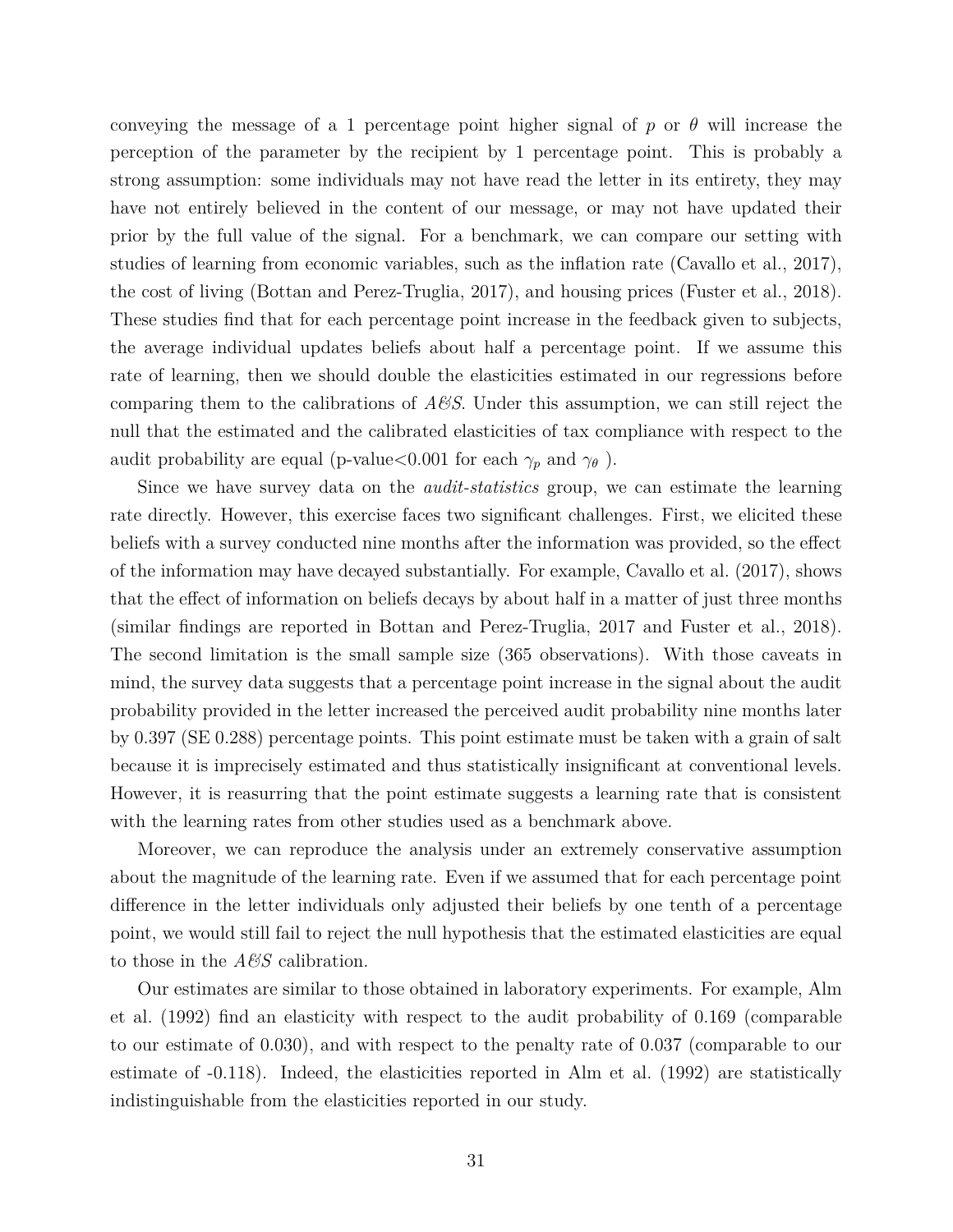The findings from the audit-statistics and audit-threat arms are also consistent with some results from other field experiments. Dwenger et al. (2016) conducted a field experiment in the context of a local church tax in Germany for which enforcement was very lax. In one of their treatment arms, they included information with different probabilities of audits ( $p = 0.1$ ,  $p = 0.2$ , or  $p = 0.5$ ). They do not compute elasticities with respect to *p* that we can compare with ours. However, consistent with our probability neglect result, the effect on increased compliance and increased payments is very similar (and statistically indistinguishable) for the three treatment arms. Another related experiment, Kleven et al. (2011), included a treatment arm with two different audit probabilities. Consistent with our results, they find economically negligible differences in tax compliance between individuals assigned to different audit probabilities.<sup>34</sup> However, the evidence from Kleven et al. (2011) is not inconsistent with *A&S* because, unlike in our context, their subjects face automatic third party reporting.<sup>35</sup>

# **5.3 Third Test of** *A&S***: Heterogeneity with Respect to Prior Beliefs**

#### **5.3.1 Measuring Prior Beliefs**

In the *A&S* framework, firms with different prior beliefs about the probability of being audited should react differently to signals and information about this probability. To test this hypothesis, we need a measure for prior beliefs for a particular firm. We construct a proxy of prior beliefs based on the firm's own audit history.

The intuition behind this approach is that, since there is little publicly available information about audit probabilities, firms may form their beliefs based on their own audit experience. For instance, when a firm registers with the tax authority, its initial belief may follow the beta distribution with parameters  $\{\alpha_0, \beta_0\}$ . Assume that firm *i* has been registered for  $T_i$  years before our mailing campaign, and during this period it has experienced  $N_i \leq T_i$ audits. If firm *i* is Bayesian, its belief about annual probability of being audited should follow a beta distribution with parameters  $\{\alpha_1 = \alpha_0 + N_i, \ \beta_1 = \beta_0 + T_i - N_i\}$ . The mean of that belief should be  $\frac{\alpha_0+N_i}{\alpha_0+\beta_0+T_i}$ . In turn, this implies a belief of the probability of being audited at

 $34$ In one of their treatments, they send letters to individuals stating large audit probabilities of  $p = 50\%$ and  $p = 100\%$ . Compared with a group that did not receive any letter, they find that the letters had a positive and significant effect on declared income and tax liability. The differential effects between these two conditions, while is statistically significant, is economically negligible: an increase in the signal about probability of audit from 50% to 100% increases reported income by 0.025% and taxes paid by 0.05%.

 $35$ They conduct their experiments with wage earners, for whom evasion is automatically detected through third-party reporting without the need for audits. As a result, *A&S* predicts that, consistent with their evidence, wage earners should report their wage incomes truthfully regardless of the probability of being audited (Kleven et al., 2011).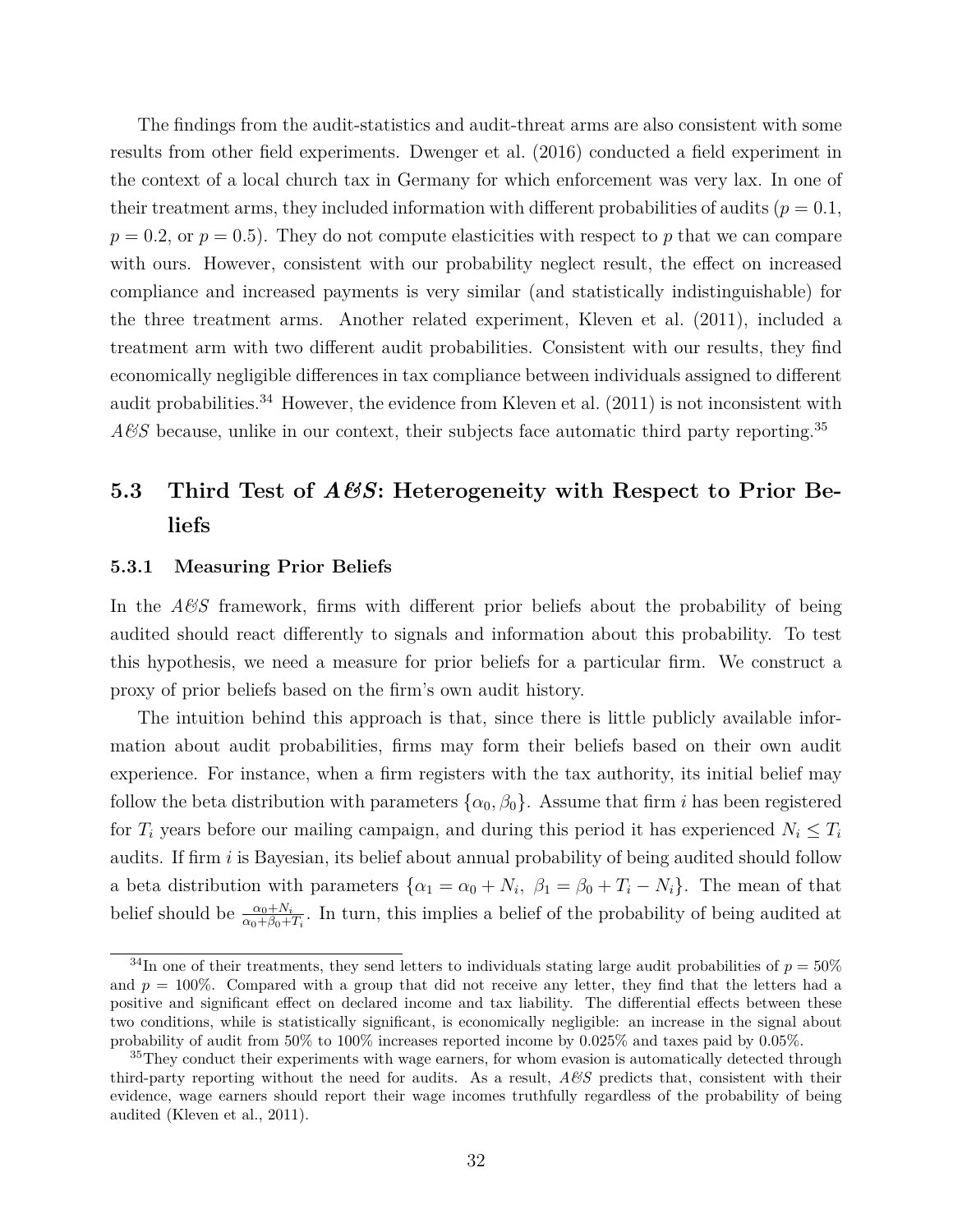least once in the following three years of  $\hat{p}_i = 1 - \left(1 - \frac{\alpha_0 + N_i}{\alpha_0 + \beta_0 + \beta_0}\right)$  $\alpha_0+\beta_0+T_i$  $\big)^3$ . In our main specification, we generate these proxies setting  $\{\alpha_0 = 0.13, \beta_0 = 1\}$ . This baseline calibration generates an average belief that matches the actual average probability in our administrative data, and we offer robustness tests using alternative calibrations.<sup>36</sup>

We can use the survey data to validate this proxy for the prior belief. Among the 145 responses from the pooled control group, 10.3% of firms reported that they were audited in the past three years and the remaining 89.7% reported that they were not. We find that respondents from firms that were audited in the recent past reported a higher average perceived probability of being audited (63.9%) than individuals from firms that were not recently audited (38.1%). This different is not only economically large, but also statistically significant (p-value $< 0.001$ ).<sup>37</sup> This evidence suggests that, consistent with our proxy, firms are using their own audit history to form beliefs about the probability of being audited in the future.

#### **5.3.2 Results**

In the *A&S* framework, the effect of the *audit-statistics* letter on tax compliance should be larger for firms with relatively low priors for the audit probability  $(\hat{p})$  compared to those with relatively high values of *p*ˆ. More specifically, the *audit-statistics* conveyed, on average, a signal of  $\hat{p} = 11.7\%$ . The effect of this message on compliance should thus have been positive for the group with  $\hat{p}$  < 11.7%: i.e., on average, the signal should increase their perceived audit probability. On the contrary, the effect of the *audit-statistics* message should be negative for firms with  $\hat{p}$ >11.7%: on average, the signal should reduce their perceive probability of being audited.

Figure 6 presents the results. Figure 6.a presents a binned scatterplot with the treatment effect of the *audit-statistics* letter for the four quartiles of  $\hat{p}$ . This figure includes a vertical dashed line at 11.7%, the average message about the audit probability conveyed by our letters. In contrast to the predictions from  $A\mathcal{B}S$ , we fail to find a negative relationship between the effect of the audit-statistics message and the value of the prior belief: the slope is negative (-0.0213), but economically small and statistically insignificant (p-value of 0.146).

Figure 6.b presents a more direct test, which combines heterogeneity in prior beliefs with

<sup>&</sup>lt;sup>36</sup>Since we only have information about audits for firms in our sample for the previous 15 years, we set the maximum firm age at 15 to compute these priors.

 $37\text{As reported in a follow-up paper (Bergolo et al., 2018), the indicator of recent audits is the single$ most important predictor of perceived audit probabilities among a host of different factors. The recent audit experience also has a positive effect on the perceived penalty rate, but this effect is less significant: respondents from firms that were audited recently report an average perceived penalty rate of 40.0%, compared to 29.4% for respondents from firms that were not audited recently, although this difference is statistically insignificant (p-value of 0.201).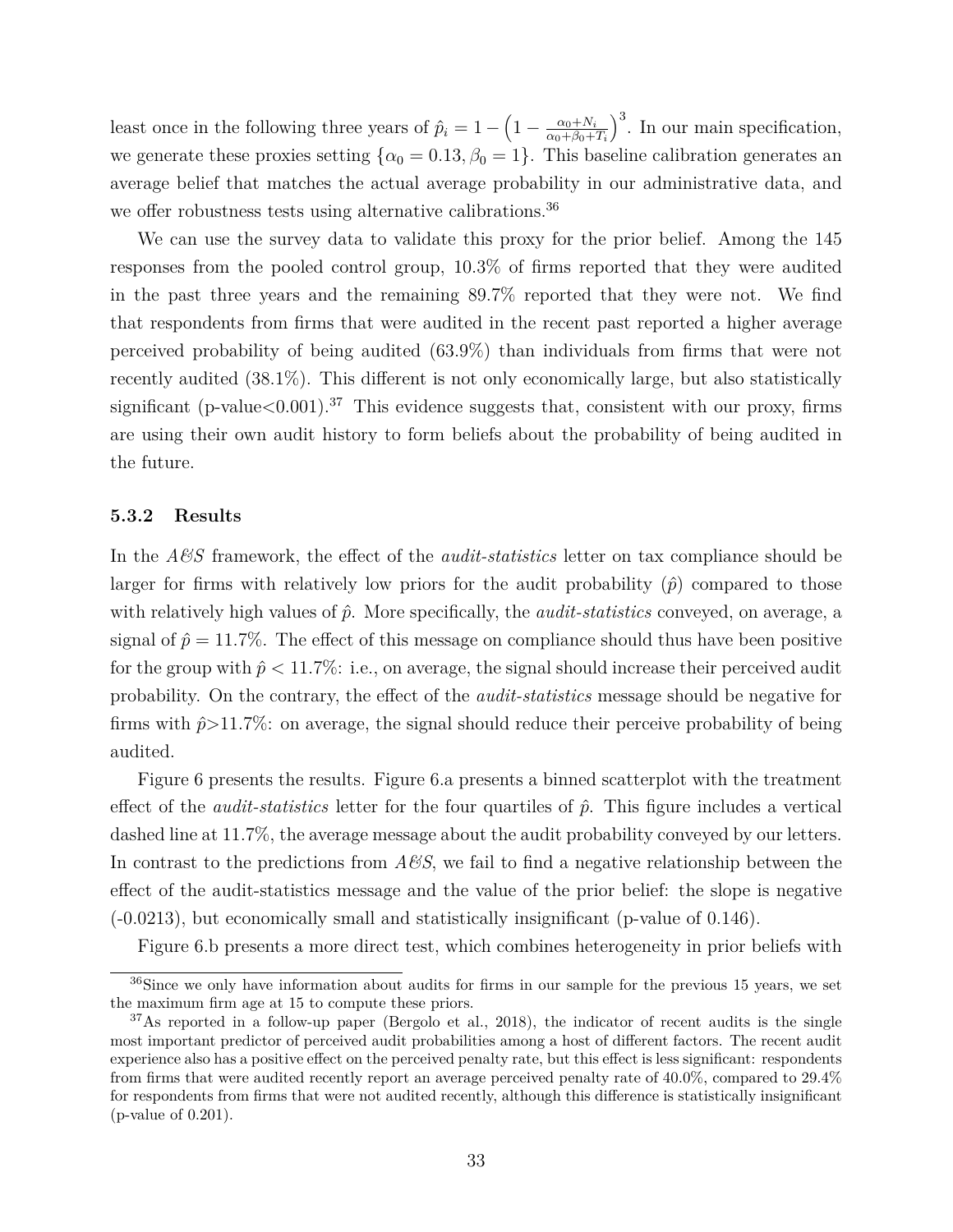heterogeneity in signals. Instead of grouping firms by their prior beliefs, we group then by the difference between their prior and the specific signal sent to each firm in its personalized letter. The intuition is that the difference between the prior and the signal is the "surprise" conveyed by our information treatment. We included a vertical dashed line at 0, i.e., at the point were firms receive signals equal to their priors. The effect of the *audit-statistics* letter on compliance should be decreasing in  $\hat{p} - p_{signal}$ , positive for the group with  $\hat{p} - p_{signal} < 0$ (i.e., those for whom the signal was higher than their prior) and negative for the group with  $\hat{p}$  −  $p_{signal}$  > 0 (i.e., those receiving a signal indicating that they were overestimating the audit probability). The results in Figure 6.b are consistent with the results from Figure 6.a: the slope of the relationship (in dashed red line) is negative (-0.0129) but economically small and statistically insignificant (p-value of 0.515).

Appendix B.2.2 shows that these results are robust to a number of checks. For instance, the results are similar if we calibrate  $\hat{p}$  to be centered at the average perceived audit probability instead of the actual audit probability. Moreover, the results are consistent with a less parametric version of the test, in which we simply compare the effects of the *audit-statistics* message between firms that were audited in the past and firms that were not.

### **6 Discussion**

Our experiment was designed to test the null hypotheses of *A&S*. Given that our evidence rejected these null hypotheses, it remains unclear which alternative model is best suited to explain the findings. We consider some of these alternative models in this section. To facilitate the discussion, we organize the main findings in three groups:

- *Increased compliance*: on average, the *audit-statistics* message had a positive effect on tax compliance.
- *Reduced subjective probability*: on average, the *audit-statistics* message decreased the perceived probability of being audited.
- *Probability neglect*: the effect of the *audit-statistics* message did not depend on the audit probability included in the letter nor on the firm's prior belief about this probability.

Below we discuss the plausibility of different models:

*A&S* **with Salience.** One natural model to consider is that of salience (Chetty et al., 2009). According to this model, firms behave as if the probability of detection and the penalty rate are zero, unless these parameters are made salient to them. This model could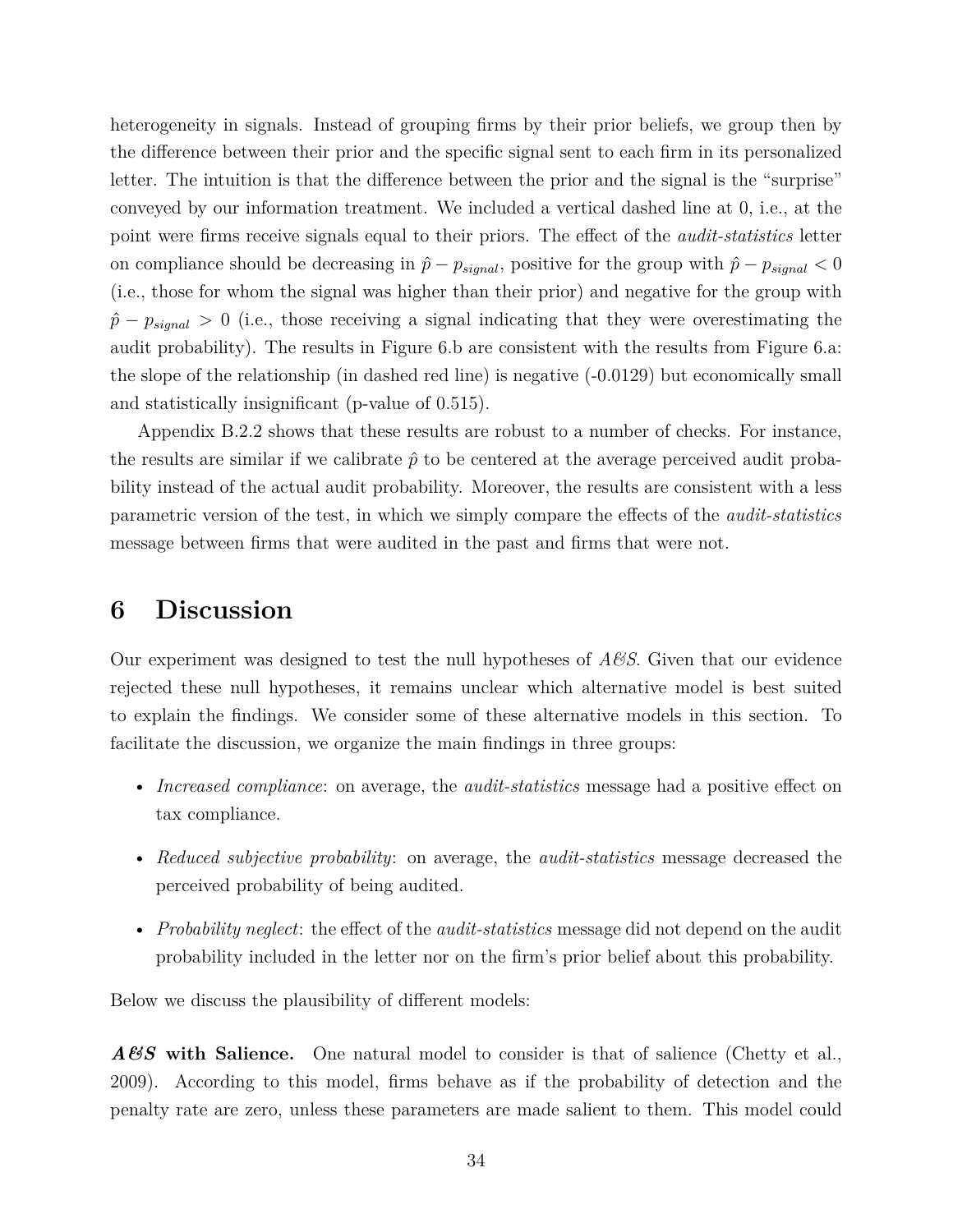reconcile the findings of increased compliance and reduced subjective probability: even if those who were sent the messages adjusted their perceived audit probabilities downwards, they would have behaved as if those probabilities were zero if they had not received those messages. However, the salience model fails to fit other features of our findings. First, by definition, salience models imply short-lived effects. A reminder about a non-salient tax should affect the behavior of an agent only when receiving the information, but not later on. This prediction contradicts our evidence about the persistent increased compliance from firms that received our *audit-statistics* letter. This persistence remained for months after the messages were transmitted. Salience models also are inconsistent with our finding of *probability neglect* (i.e., making salient a high probability of audit should have a stronger impact than information about a low probability of audit).

*A&S* **with Prospect Theory.** It is possible to incorporate prospect theory (Kahneman and Tversky, 1979) into  $A\mathscr{B}S$  (e.g., Dhami and al Nowaihi, 2007). This extension of the model, however, is unlikely to explain our findings. Most important, prospect theory is unlikely to explain our finding of *probability neglect*. Although differences between extremely low probabilities can be ignored under prospect theory, the range of probabilities in our context was far from what is normally considered extremely low (e.g., in the *audit-threat* arm, the probabilities were 25% versus 50%).

**Risk-as-feelings.** Our preferred interpretation is based on the model of risk-as-feelings (Loewenstein et al., 2001). The models used for choice under uncertainty are typically cognitive, in the sense that agents make decisions using some type of expectation-based calculus. The risk-as-feelings model proposes that responses to fearsome situations may differ substantially from cognitive evaluations of the same risks (Loewenstein and Lerner, 2003).<sup>38</sup> When fear is involved, the responses to risks are quick, automatic, and intuitive, and they tend to neglect the cost-benefit calculus. A key prediction of this model is that feelings about risk will be mostly insensitive to changes in probability, which is known in the literature as probability neglect (Sunstein (2002); Zeckhauser and Sunstein, 2010), or the fear that makes individuals focus on the downside of outcomes and thus ignore the underlying likelihoods. There is evidence of probability neglect in a range of fearsome situations involving electric shocks, arsenic, abandoned hazardous waste dumps, pesticides, and anthrax (Sunstein (2003); Zeckhauser and Sunstein, 2010).

<sup>38</sup>A related concept, the affect heuristic, corresponds to the quick, automatic and intuitive evaluations of risky situations based in emotions, which might be used as shortcut for more complex evaluations of risk (Slovic et al., 2004). Borrowing Kahneman (2003) terminology for the dual system model of the human mind, emotions might influence the intuitive system.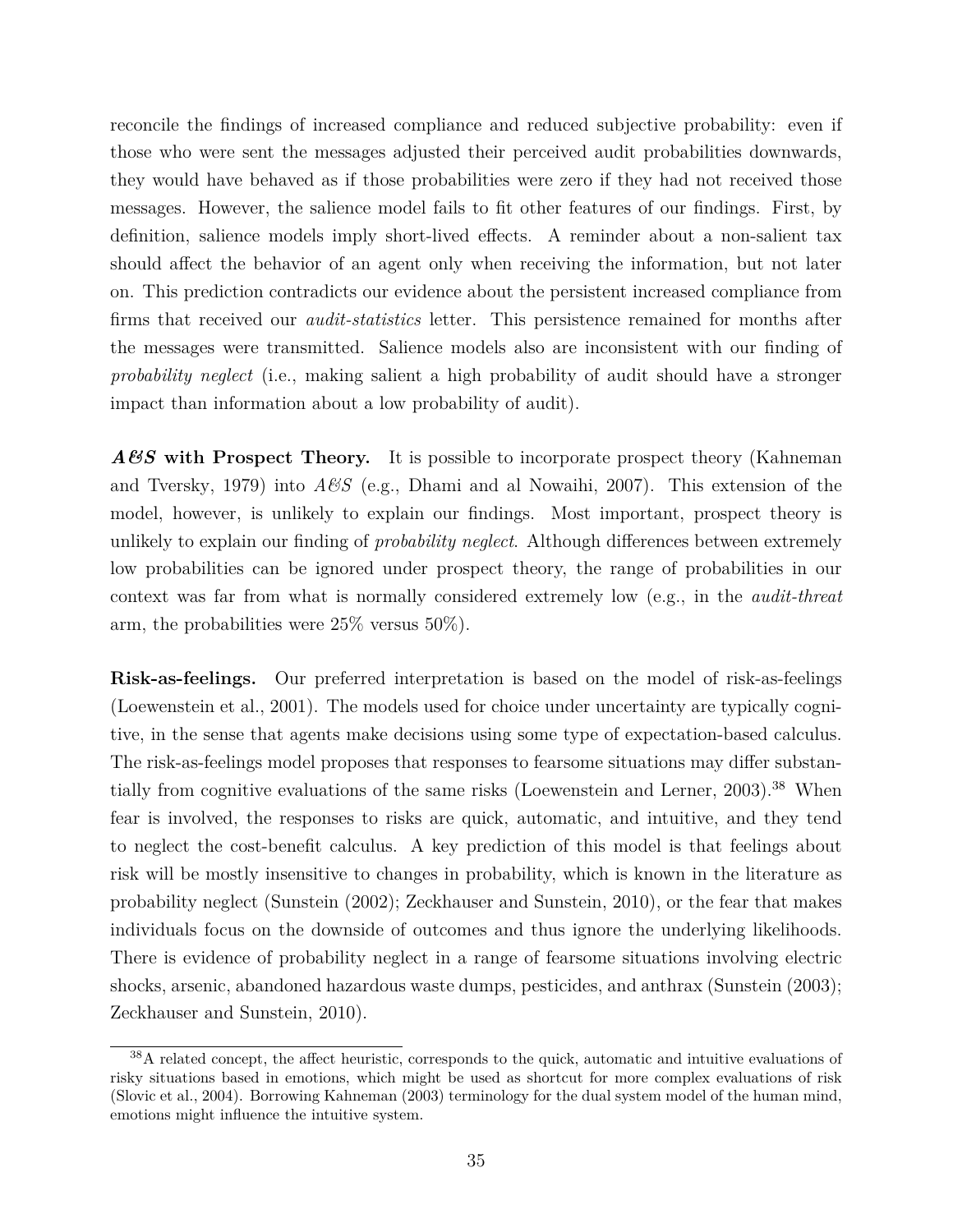This model of risk-as-feelings can reconcile all of our key findings. It explains the finding of *probability neglect*, as well as the findings of *increased compliance* and *reduced subjective probability*. Even if the perceived probability of an audit decreased among the treatment subjects, they still may be scared into paying more taxes, because they did not rely on cognitive evaluations of probabilities anyway. Our interpretation suggests that taxpayers overreact to the threat of audits. In other words, audits may scare taxpayers into compliance in the same way that scarecrows scare birds. Indeed, beyond tax compliance, fear has been found to drive excessive caution in other contexts (Loewenstein et al., 2001).<sup>39</sup>

There is some evidence that individuals may have an emotional reaction when dealing with tax audits and, more generally, the tax authority. A survey by the United States Internal Revenue Service (2018) indicates that 61% of U.S. taxpayers consider "fear of an audit" to have significant influence on their tax compliance decisions.<sup>40</sup> This is also reflected in the popular press. For example, a The Washington Post (2016) article claims that "a lot of people are super scared of the Internal Revenue Service" and that its powers "can instill a lot of fear." The fear of the tax authority can be extreme enough to be considered a phobia (New York Times, 2009). Laboratory experiments also have confirmed the role of fear in tax compliance. Coricelli et al. (2010) conducted a fairly typical tax evasion game in the laboratory and measured how emotional arousal affected tax evasion decisions. They showed that the intensity of emotional arousal predicts whether individuals evade and by how much. In a related laboratory setting, Dulleck et al. (2016) showed a significant correlation between tax compliance and physiological markers of stress during the tax reporting decision.

In other areas of public policy, the risk-as-feelings heuristic can be a problem, because it distorts facts and promotes irrational judgment, leading to suboptimal decisions from a pure risk-assessment perspective. For example, Zeckhauser and Sunstein (2010) and others discuss cases involving regulation of nuclear power, vaccines, and other emotion-arousing issues.

For tax collection, these emotional biases might have positive implications, at least from the tax authority's perspective. In fact, some anecdotal evidence suggests that tax authorities use the risk-as-feelings model to foster tax compliance. In the United States, for example, a disproportionately large number of tax enforcement press releases covering criminal convictions and civil injunctions are released during the weeks immediately preceding Tax Day, presumably to scare taxpayers into preparing compliant returns (Morse, 2009; Blank and

 $39\text{For example, fear to terrorist attacks can make people choose other, more dangerous forms of transport: }$ and fear of shark attacks can lead to unnecessary legislation (Sunstein, 2002, 2003; Zeckhauser and Sunstein, 2010).

<sup>&</sup>lt;sup>40</sup>More precisely, 32% of respondents claim that "fear of audits" exert "a great deal of an influence" and 29% "somewhat of an influence" in whether they honestly report and pay their taxes. In comparison, audits are perceived to be as strong of a deterrent as third-party reporting: 66% of respondents stated that "third party reporting (e.g., wages, interest, dividends)" influence their tax compliance.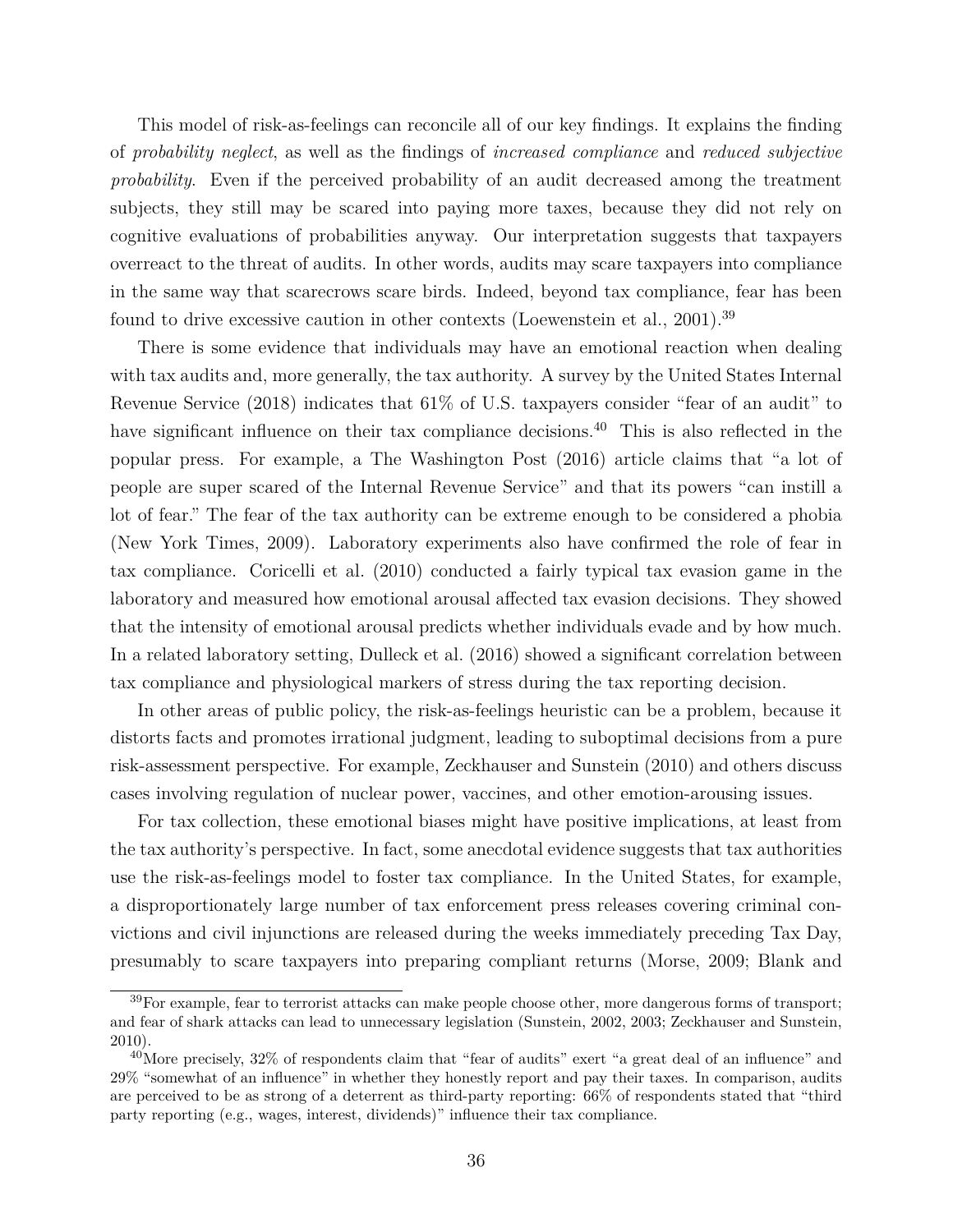Levin, 2010). Moreover, some tax experts claim that the IRS "likes [targeting] celebrities because they get the most bang for their buck in terms of publicity" to "scare the public into complying" (Forbes, 2008).

Furthermore, the risk-as-feelings framework indicates that vivid imagery can effectively instill fear and biases in risk evaluations (Slovic et al., 2004; Zeckhauser and Sunstein, 2010). Coincidentally, tax agencies seem to resort to vivid images in some of their advertising campaigns. For example, in the United Kingdom, the tax agency posts banners in all sorts of public spaces. One of those banners, reproduced in Figure 7, shows a pair of eyes peeking threateningly through a gash in the paper. The poster reads, "If you've declared all your income you have nothing to fear." The tax authority in Formosa, Argentina, was perhaps even less subtle: its ad campaign starred a monster kidnapping tax evaders and individuals in arrears with their taxes.<sup>41</sup> The tax authority claims that the use of the monster was supposed to be humorous, but they also may have been trying to send a subliminal message (Clarin, 2016). Similarly, a TV advertisement in the United States showed the IRS as "something like poltergeist coming out of a TV set and the world falling apart," followed by the phrase, "Have you filed your income tax?" (United Press International, 1988).

These campaigns and anecdotes suggest that some tax administrations may be leveraging fear for tax collection. Even if administrations leverage existing fear rather than instill it, relying on such tactics is not obvious from a normative perspective, since the ethics of such campaigns could be questionable. Moreover, actively promoting fear could have unintended negative effects, such as imposing negative psychological stress on taxpayers. <sup>42</sup>

# **7 Conclusions**

The canonical model of Allingham and Sandmo (1972) predicts that firms evade taxes by optimally trading off between the costs and benefits of evasion, but it is unclear whether real-world firms react to audits in this way. We designed a large-scale field experiment in collaboration with Uruguay's tax authority to assess the factors behind firms' evasion behavior and their reactions to audits. Our findings indicate that firms do increase their tax compliance when informed about the auditing process. However, we do not find this reaction to be consistent with the predictions of *A&S*. For example, the information about audits decreased (rather than increased) the perceived probability of being audited; also, the effects of our messages about audit probabilities were independent of the signal we conveyed and

<sup>&</sup>lt;sup>41</sup>They used an aboriginal mythical monster, the "Pombero," a sort of boogeyman that according to folklore took away misbehaving children.

 $^{42}$ For a discussion on the ethical and practical issues with the use of communication efforts to increase tax compliance, see for example Morse (2009).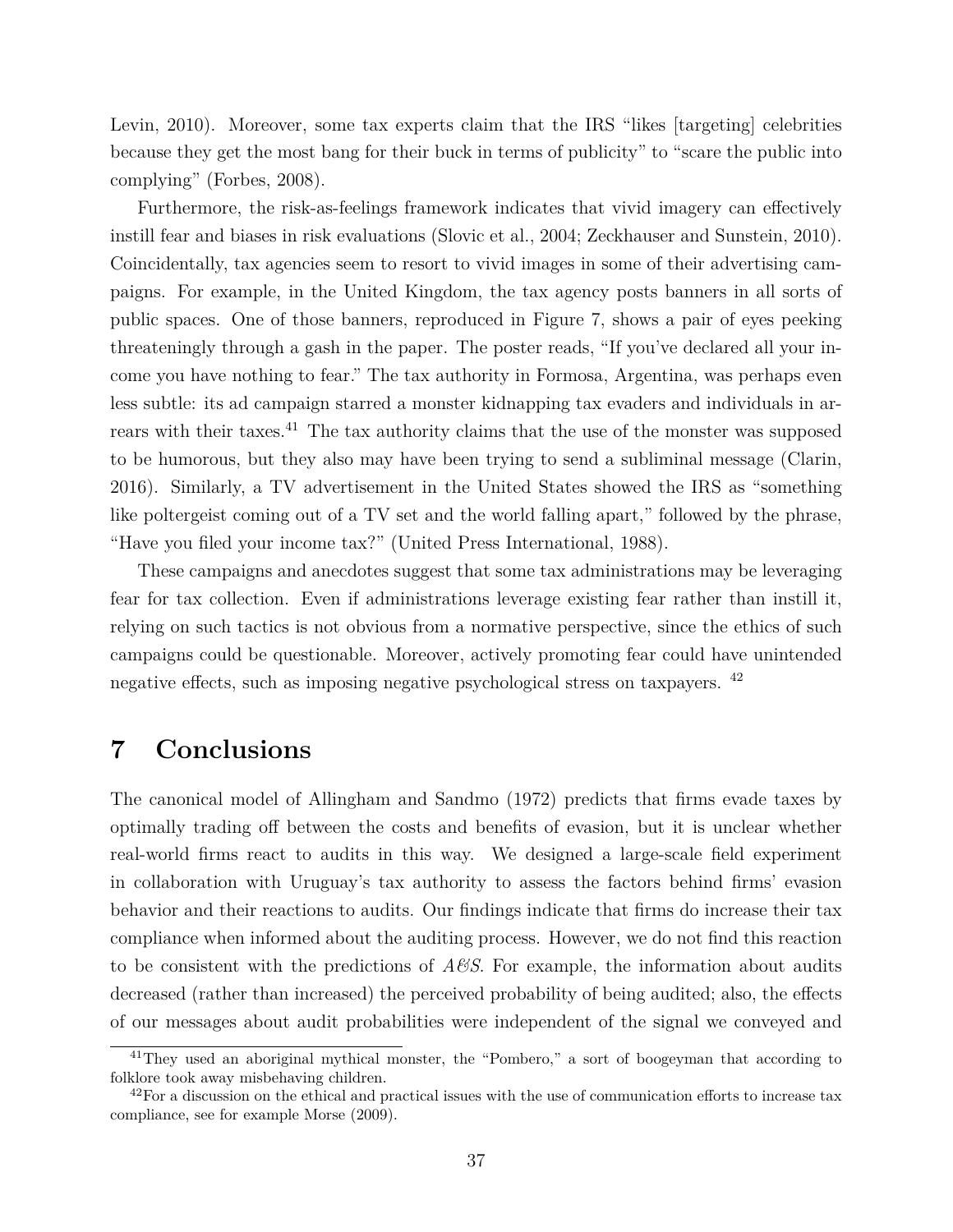of the firms' prior beliefs. Models of salience are consistent with the increased compliance we observed and with the reduced perceived perception of audit probabilities, but they are not consistent with our findings of probability neglect. We argue that all three findings can be reconciled by the risk-as-feelings model, which highlights the role of emotions in decisionmaking and which predicts that agents might exhibit probability neglect in dreaded or feared situations, like paying taxes.

We conclude by discussing some policy implications. In the traditional framework of *A&S*, the relevant policy lever is the number of audits: the tax agency must find the point at which the marginal cost of an additional audit equals the expected marginal benefit (i.e., higher tax revenues). Our findings suggest that small and medium firms face significant information and optimization frictions when reacting to audits. These frictions introduce new levers for policy-making. For example, tax agencies can decide whether to be transparent about the auditing process,  $43$  whether to contact taxpayers to remind them of the auditing process, and whether to make the costs of being a tax cheat salient and vivid through advertisement campaigns.<sup>44</sup> Indeed, we discussed anecdotal evidence that some tax agencies may already have a working knowledge of these new policy levers. For example, some tax agencies seem to avoid transparency about the auditing process while increasing visibility of enforcement actions around tax day. Some even refer to fear in their advertisement campaigns. However, there is no direct evidence on whether these policies effectively increase tax compliance or whether they have unintended effects, such as instigating enough fear in taxpayers to make them so anxious and unhappy that it trumps the positive effects of tax revenues. As stated by Alm (2019), in a recent review of the literature, "the role of emotions in tax compliance decisions remains largely unexamined." Our results highlight the need for more research on probability neglect in the decision to pay taxes. Moreover, additional research should examine the role of emotions on other important economic choices beyond tax compliance.

<sup>&</sup>lt;sup>43</sup>On the one hand, our evidence indicates that increasing transparency about the audit probability would reduce the average perceived probability of being audited, which could in turn reduce tax compliance. On the other hand, our finding of probability neglect suggests that, in the end, the reduction in perceived audit probability may not affect tax compliance.

<sup>&</sup>lt;sup>44</sup>For a practical discussion on how to implement this type of policy, including the drawbacks, see Morse (2009). Furthermore, this same principle can be used to improve compliance with other laws. For instance, Dur and Vollaard (2019) show experimental evidence that salience of tax enforcement can be used to reduce illegal garbage disposal.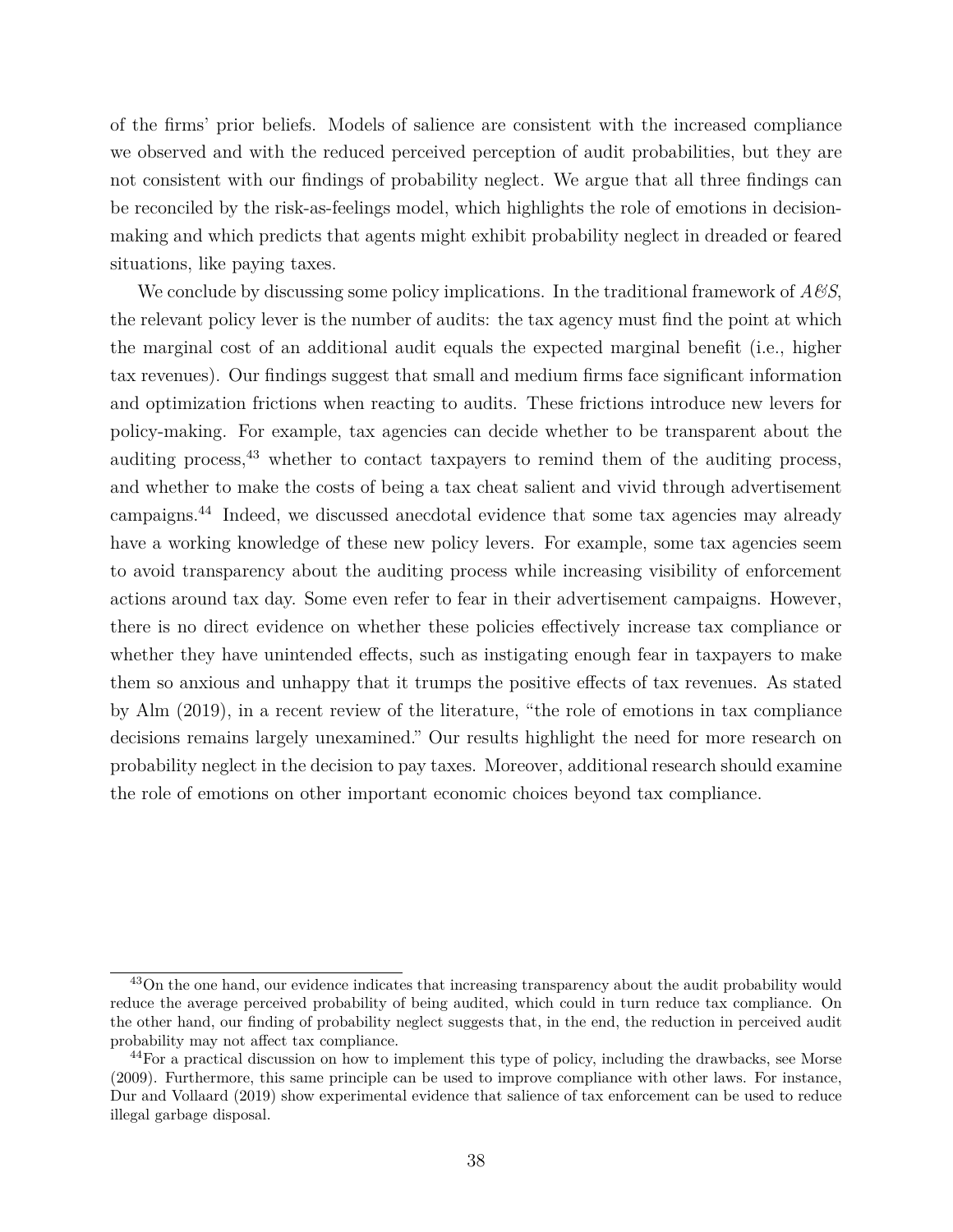# **References**

- Acemoglu, D. and M. O. Jackson (2017). Social Norms and the Enforcement of Laws. *Journal of the European Economic Association 15* (2), 245–295.
- Allingham, M. G. and A. Sandmo (1972). Income Tax Evasion: A Theoretical Analysis. *Journal of Public Economics 1*, 323–338.
- Alm, J. (2019). What motivates tax compliance? *Journal of Economic Surveys 33* (2), 353–388.
- Alm, J., B. Jackson, and M. McKee (1992). Estimating the Determinants of Taxpayer Compliance with Experimental Data. *National Tax Journal 45* (1), 107–114.
- Alm, J., G. H. McClelland, and W. Schulze (1992). Why do people pay taxes? *Journal of Public Economics 48* (1), 21–38.
- Becker, G. S. (1968). Crime and Punishment: An Economic Approach. *Journal of Political Economy 76* (2), 169–217.
- Bergman, M. and A. Nevarez (2006). Do Audits Enhance Compliance? An Empirical Assessment of VAT Enforcement. *National Tax Journal 59* (4), 817–832.
- Bergolo, M., R. Ceni, G. Cruces, M. Giaccobasso, and R. Perez-Truglia (2018). Misperceptions about Tax Audits. *AEA Papers and Proceedings 108*, 83–87.
- Blank, J. D. and D. Z. Levin (2010). When Is Tax Enforcement Publicized? *Virginia Tax Review 30*.
- Blumenthal, M., C. Christian, and J. Slemrod (2001). Do Normative Appeals Affect Tax Compliance? Evidence From a Controlled Experiment in Minnesota. *National Tax Journal 54* (1), 125–138.
- Bottan, N. L. and R. Perez-Truglia (2017). Choosing Your Pond: Location Choices and Relative Income. *NBER Working Paper* (23615).
- Bruin, W. J. A. B. d., P. S. Fischbeck, N. A. Stiber, and B. Fischhoff (2002). What number is "fifty-fifty"? Redistributing excess 50% responses in risk perception studies. *Risk Analysis 22* (4), 725–735.
- Bruine de Bruin, W. and K. G. Carman (2012). Measuring Risk Perceptions: What Does the Excessive Use of 50% Mean? *Medical Decision Making 32* (2), 232–236.
- Castro, L. and C. Scartascini (2015). Tax Compliance and Enforcement in the Pampas Evidence From a Field Experiment. *Journal of Economic Behavior & Organization 116*, 65–82.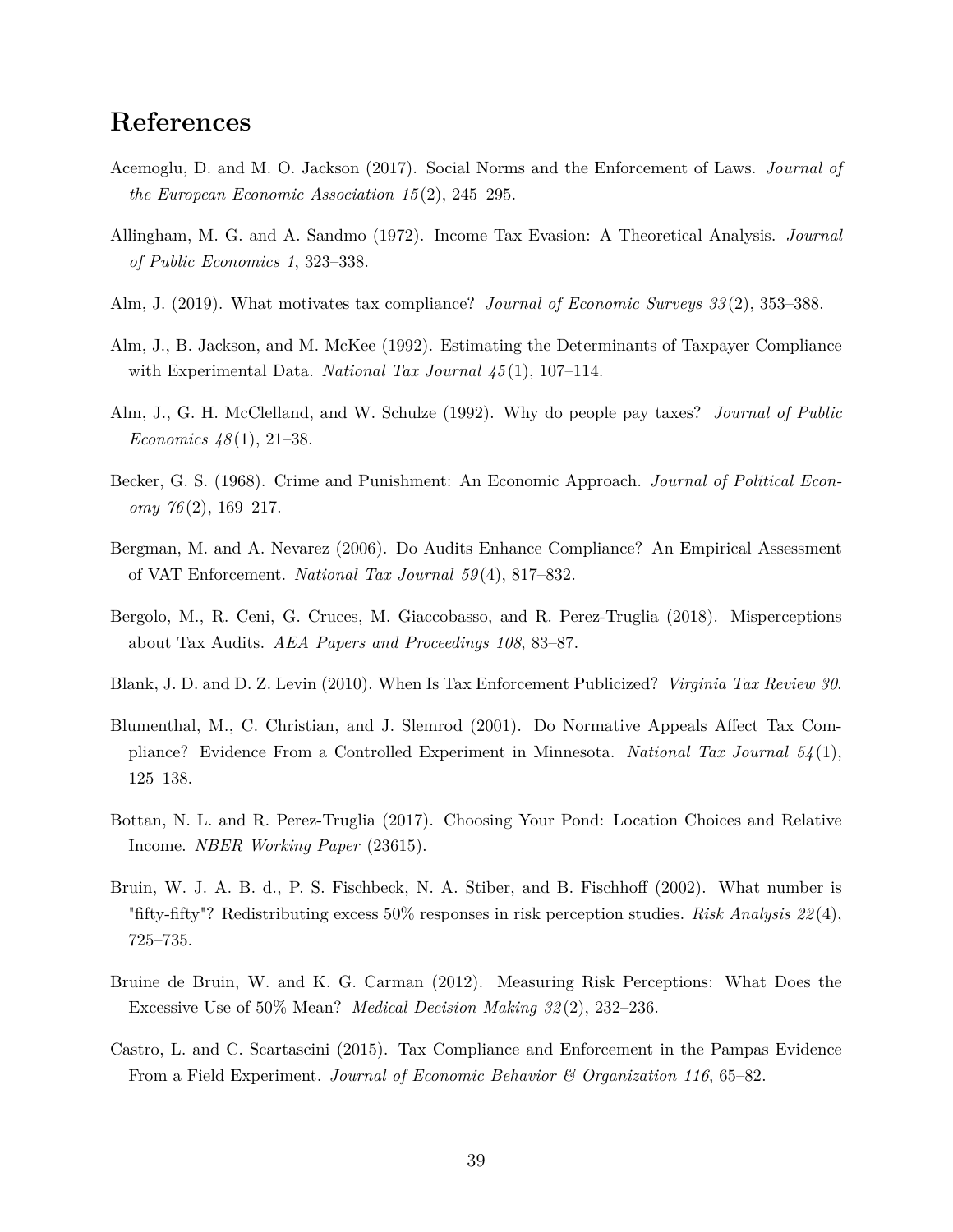- Cavallo, A., G. Cruces, and R. Perez-Truglia (2017, July). Inflation Expectations, Learning, and Supermarket Prices: Evidence from Survey Experiments. *American Economic Journal: Macroeconomics 9* (3), 1–35.
- Chetty, R., A. Looney, and K. Kroft (2009). Salience and Taxation: Theory and Evidence. *The American Economic Review 99* (4), 1145–77.
- Clarin (2016, September). Polemica campana en formosa al que no paga los impuestos se lo lleva el pombero. *Clarin*.
- Coricelli, G., M. Joffily, C. Montmarquette, and M. C. Villeval (2010). Cheating, Emotions, and Rationality: An Experiment on Tax Evasion. *Experimental Economics 13* (2), 226–247.
- Cowell, F. A. and J. P. F. Gordon (1988). Unwillingness to pay: Tax evasion and public good provision. *Journal of Public Economics 36* (3), 305–321.
- DellaVigna, S. and M. Gentzkow (2017). Uniform Pricing in US Retail Chains. Working Paper 23996, National Bureau of Economic Research.
- Dhami, S. and A. al Nowaihi (2007). Prospect theory versus expected utility theory: Why Do People Pay Taxes? *Journal of Economic Behavior and Organization 64* (1), 171–192.
- Dulleck, U., J. Fooken, C. Newton, A. Ristl, M. Schaffner, and B. Torgler (2016). Tax compliance and psychic costs: Behavioral experimental evidence using a physiological marker. *Journal of Public Economics 134*, 9 – 18.
- Dur, R. and B. Vollaard (2019). Salience of law enforcement a field experiment. *Journal of Environmental Economics and Management 93* (C), 208–220.
- Dwenger, N., H. Kleven, I. Rasul, and J. Rincke (2016). Extrinsic and Intrinsic Motivations for Tax Compliance: Evidence from a Field Experiment in Germany. *American Economic Journal: Economic Policy 8* (3), 203–232.
- Erard, B. and J. S. Feinstein (1994). The Role of Moral Sentiment and Audit Perceptions in Tax Compliance. *Public Finance 49*, 70–89.
- Fellner, G., R. Sausgruber, and C. Traxler (2013). Testing Enforcement Strategies in the Field: Threat, Moral Appeal and Social Information. *Journal of the European Economic Association 11* (3), 634–660.
- Forbes (2008, July). Pity The Celebrity Taxpayer. *Forbes*.
- Fuster, A., R. Perez-Truglia, and B. Zafar (2018). Expectations with Endogenous Information Acquisition: An Experimental Investigation. *NBER Working Paper*.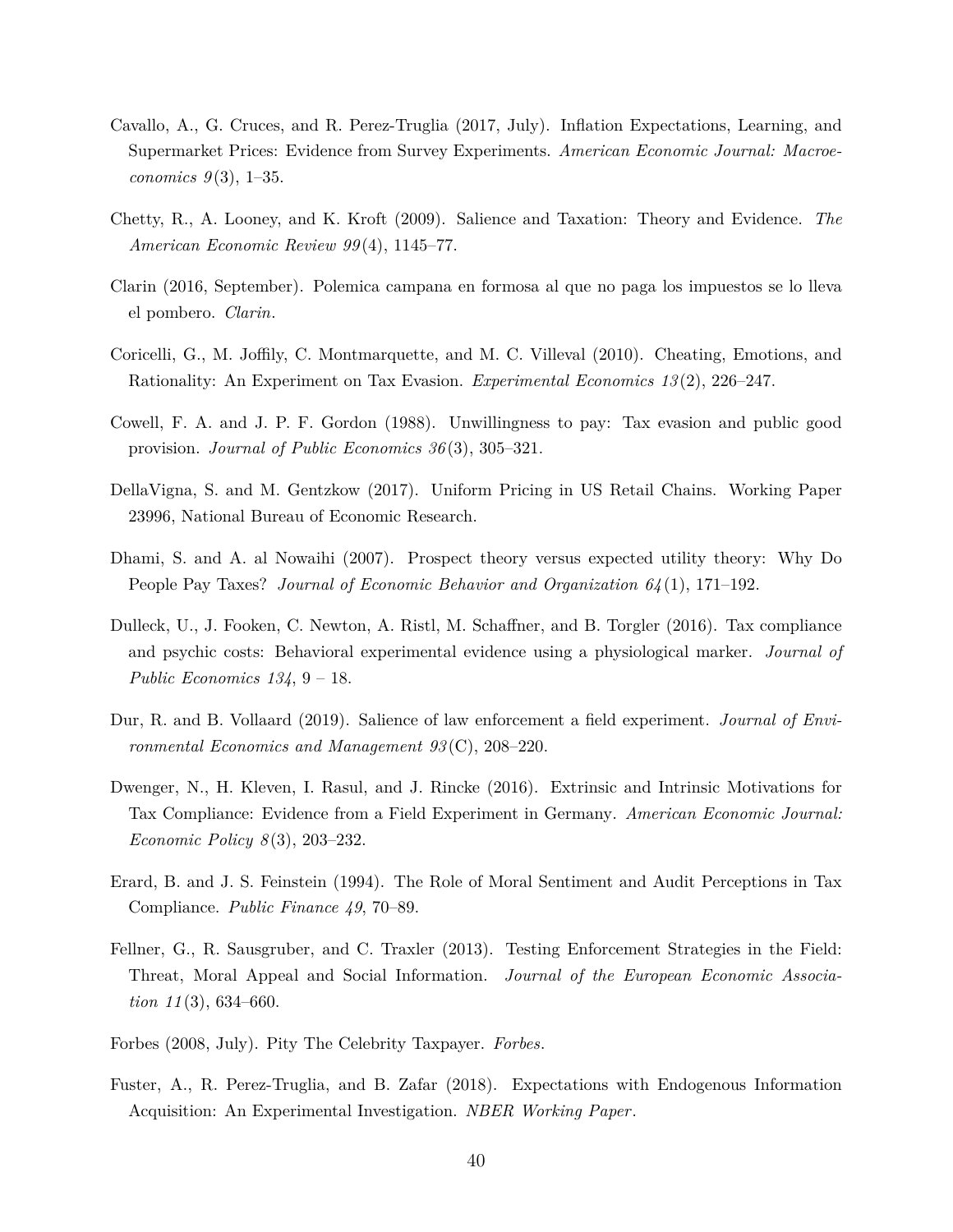- Gomez-Sabaini, J. C. and J. P. Jimenez (2012). Tax structure and tax evasion in Latin America. *Macroeconomics of Development Series 118*.
- Gomez-Sabaini, J. C. and D. Moran (2014). Tax policy in Latin America Assessment and guidelines for a second generation of reforms. *Macroeconomics of Development Series 133*.
- Hallsworth, M., J. A. List, R. D. Metcalfe, and I. Vlaev (2017). The behavioralist as tax collector: Using natural field experiments to enhance tax compliance. *Journal of Public Economics 148*, 14–31.
- Harris, L. and I. Associates (1988). 1987 taxpayer opinion survey. *Washington, DC: Internal Revenue Service Document*.
- Kahneman, D. (2003). A Perspective on Judgement and Choice: Mapping Bounded Rationality. *American Psychologist 58* (9), 697–720.
- Kahneman, D., P. Slovic, and A. Tversky (Eds.) (1982). *Judgment under uncertainty: heuristics and biases*. Cambridge ; New York: Cambridge University Press.
- Kahneman, D. and A. Tversky (1974). Judgment under Uncertainty: Heuristics and Biases. *Science 185* (4157), 1124–1131.
- Kahneman, D. and A. Tversky (1979). Prospect Theory: An Analysis of Decision under Risk. *Econometrica 47* (2), 263–291.
- Kleven, H. J., M. B. Knudsen, T. Kreiner, S. Pedersen, and E. Saez (2011). Unwilling or Unable to Cheat? Evidence from a Randomized Tax Audit Experiment in Denmark. *Econometrica 79* (3), 651–692.
- Konrad, K. A., T. Lohse, and S. Qari (2016). Compliance With Endogenous Audit Probabilities. *Scandinavian Journal of Economics*.
- Lichtenstein, S., P. Slovic, B. Fischho, M. Layman, and B. Combs (1978). Judged frequency of lethal events. *Journal of experimental psychology: Human learning and memory 4* (6), 551.
- Loewenstein, G. and S. Lerner (2003). The role of affect in decision making. In R. Davidson, K. Scherer, and H. Goldsmith (Eds.), *Handbook of Affictive Sciences*. Oxford: Oxford University Press.
- Loewenstein, G. F., E. U. Weber, C. K. Hsee, and N. Welch (2001). Risk as feelings. *Psychological Bulletin 127* (2), 267–286.
- Luttmer, E. F. P. and M. Singhal (2014). Tax Morale. *Journal of Economic Perspectives 28* (4), 149–168.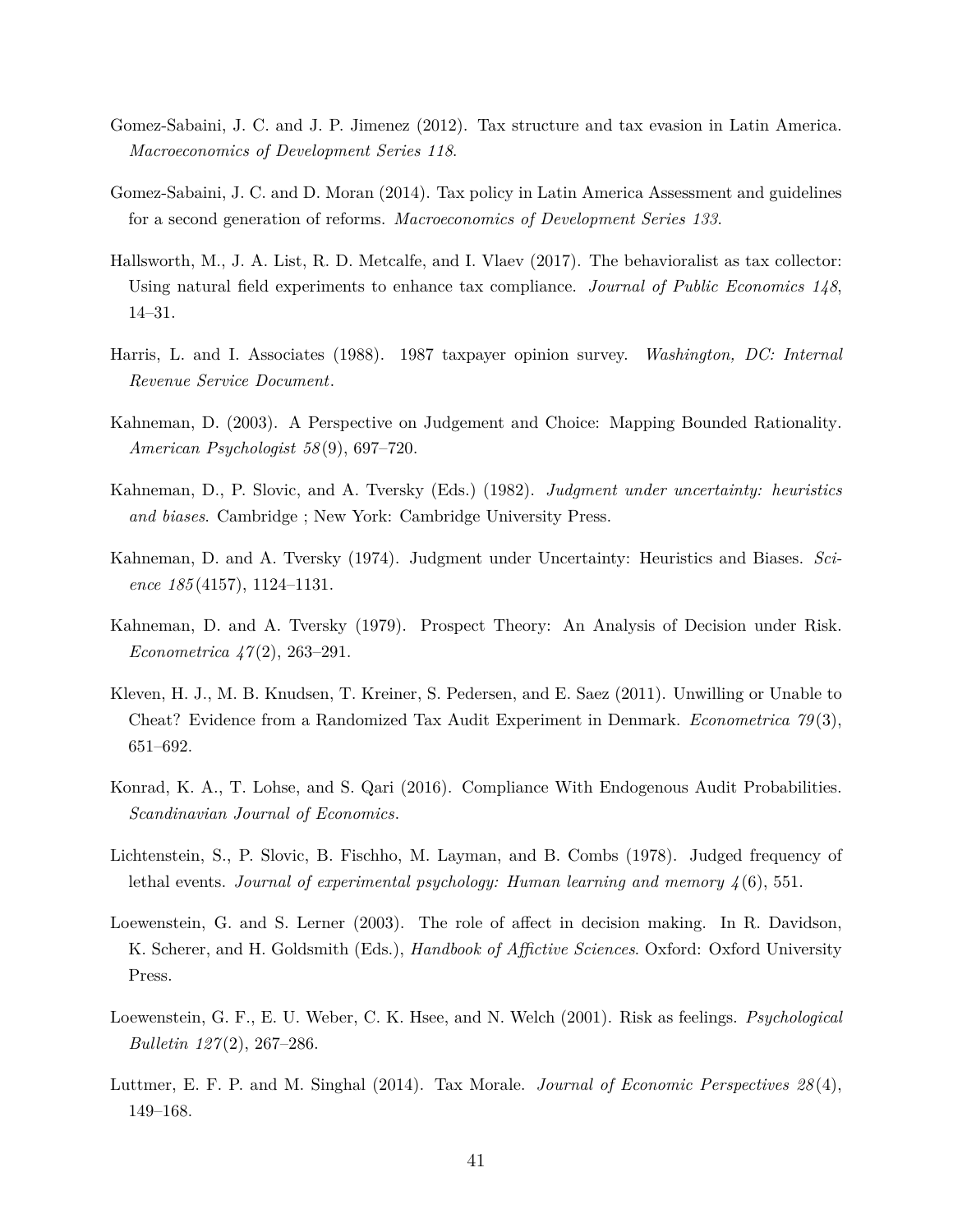- McKenzie, D. (2012). Beyond baseline and follow-up: The case for more T in experiments. *Journal of Development Economics 99* (2), 210–221.
- Meiselman, B. S. (2018). Ghostbusting in detroit: Evidence on nonfilers from a controlled field experiment. *Journal of Public Economics 158*, 180 – 193.
- Morse, S. C. (2009). Using Salience and Influence to Narrow the Tax Gap. *Loyola University Chicago Law Journal 40*, 483.
- Naritomi, J. (2016). Consumers as Tax Auditors.
- New York Times (2009, April). A Paralyzing Fear of Filing Taxes. *New York Times*.
- Perez-Truglia, R. and U. Troiano (2018). Shaming tax delinquents. *Journal of Public Economics 167*, 120–137.
- Pomeranz, D. (2015). No Taxation Without Information: Deterrence and Self-Enforcement in the Value Added Tax. *The American Economic Review 105* (8), 2539–2569.
- Pomeranz, D. and J. Vila-Belda (2018). Taking State-Capacity Research to the Field: Insights from Collaborations with Tax Authorities.
- Reinganum, J. F. and L. L. Wilde (1985). Income tax compliance in a principal agent framework. *Journal of Public Economics 26* (1), 1–18.
- Scholz, J. T. and N. Pinney (1995). Duty, Fear, and Tax Compliance: The heuristic basis of citizenship behavior. *American Journal of Political Science 39*, 2.
- Slemrod, J. (2008). Does It Matter Who Writes the Check to the Government? The Economics of Tax Remittance. *National Tax Journal 61*.
- Slemrod, J. (2018). Tax Compliance and Enforcement. *Journal of Eonomic Literature Forthcoming*.
- Slemrod, J., M. Blumenthal, and C. Christian (2001). Taxpayer Response to an Increased Probability of Audit: Evidence from a Controlled Experiment in Minnesota. *Journal of Public Economics 79* (3), 455–483.
- Slovic, P., M. L. Finucane, E. Peters, and D. G. MacGregor (2004). Risk as analysis and risk as feelings: some thoughts about affect, reason, risk, and rationality. *Risk Analysis: An Official Publication of the Society for Risk Analysis 24* (2), 311–322.
- Srinivasan, T. N. (1973). Tax Evasion: A Model. *Journal of Public Economics 2* (4), 339–346.
- Sunstein, C. (2002). Probability Neglect: Emotions, Worst Cases, and Law. *Yale Law Journal 112* (1), 61–107.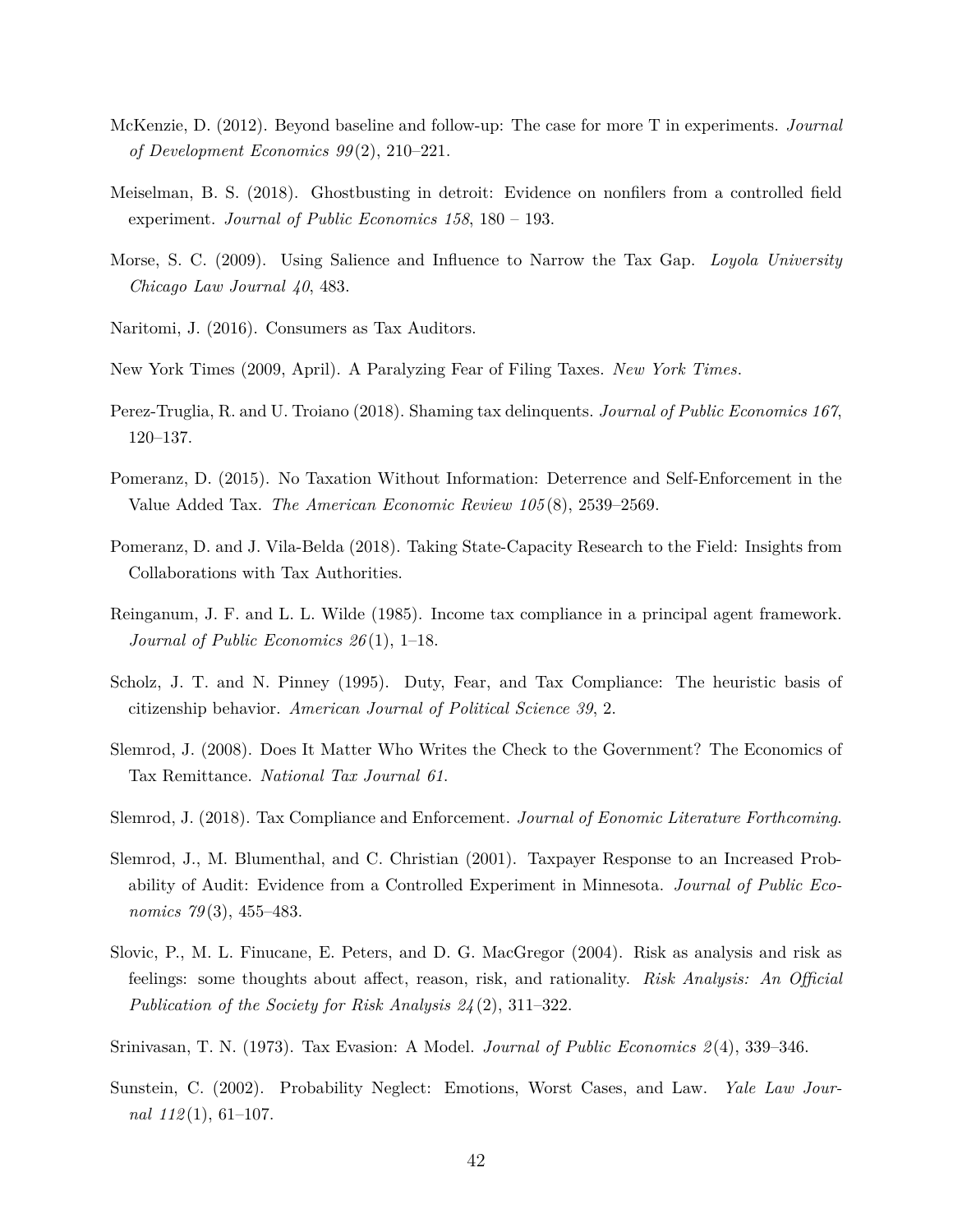- Sunstein, C. R. (2003). Terrorism and probability neglect. *Journal of Risk and Uncertainty 26* (2-3), 121–136.
- The Washington Post (2016, August). That is NOT the IRS Calling You! *The Washington Post*.
- United Press International (1988). Psychologist takes issue with irs scare tactic. *UPI-United Press International*.
- United States Internal Revenue Service (2018). Comprehensive Taxpayer Attitude Survey (CTAS) 2017 Executive Report. Publication 5296 (Rev. 3-2018) Catalog Number 71353Y, Department of Treasury, Washington, D.C.
- Yitzhaki, S. (1987). On the Excess Burden of Tax Evasion. *Public Finance Review 15* (2), 123–137.
- Zeckhauser, R. and C. R. Sunstein (2010). Dreadful Possibilities, Neglected Probabilities. In E. Michel-Kerjan and P. Slovic (Eds.), *The Irrational Economist: Making Decisions in a Dangerous World*, pp. 116–123. New York: Public Affairs Press.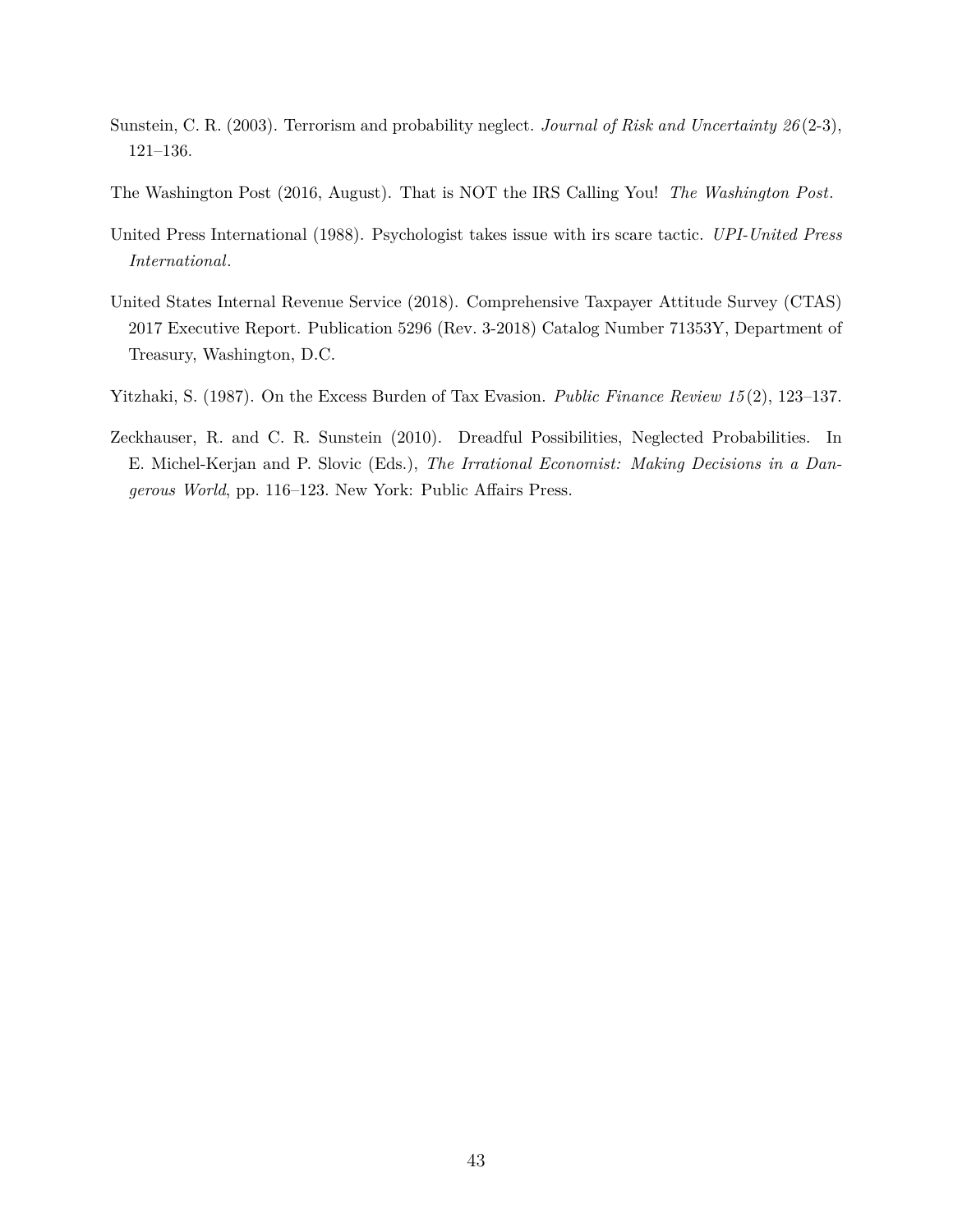|                                             |                  | <b>Experimental Sample</b> |                  |                                 |
|---------------------------------------------|------------------|----------------------------|------------------|---------------------------------|
|                                             | All firms<br>(1) | Main<br>(2)                | Secondary<br>(3) | Invited to<br>the survey<br>(4) |
| Share paid VAT taxes (3 months pre-mailing) | 0.78             | 0.93                       | 0.89             | 0.93                            |
|                                             | (0.42)           | (0.26)                     | (0.31)           | (0.26)                          |
| Amount of VAT paid (3 months pre-mailing)   | 3.72             | 1.89                       | 1.74             | 1.89                            |
|                                             | (11.55)          | (2.83)                     | (4.25)           | (2.98)                          |
| Years registered in tax agency              | 14.21            | 15.26                      | 19.44            | 14.46                           |
|                                             | (14.85)          | (17.16)                    | (12.84)          | (10.08)                         |
| Share audited between 2013-2015             | 0.06             | 0.10                       | 0.14             | 0.08                            |
|                                             | (0.32)           | (0.40)                     | (0.46)           | (0.35)                          |
| Number of employees                         | 12.65            | 4.84                       | 4.89             | 6.43                            |
|                                             | (302.97)         | (26.60)                    | (5.76)           | (53.77)                         |
| Share retail trade sector                   | 0.13             | 0.22                       | 0.33             | 0.15                            |
|                                             | (0.34)           | (0.41)                     | (0.47)           | (0.36)                          |
| Share Agricultural, forest and others       | 0.03             | 0.03                       | 0.03             | 0.02                            |
|                                             | (0.17)           | (0.17)                     | (0.18)           | (0.15)                          |
| Share construction sector                   | 0.03             | 0.03                       | 0.03             | 0.03                            |
|                                             | (0.17)           | (0.17)                     | (0.17)           | (0.18)                          |
| Share other sector                          | 0.84             | 0.73                       | 0.61             | 0.80                            |
|                                             | (0.37)           | (0.45)                     | (0.49)           | (0.40)                          |
| N                                           | 120,142          | 16,392                     | 4,048            | 3,845                           |

Table 1: Comparison of Firm Characteristics for Different Groups: All Firms, Firms in Main Sample, Firms in the SecondarySample and Firms Invited to the Online Survey

Notes: Average characteristics in different subsamples of the universe of firms registered in the tax agency (standard deviations in parentheses). Column (1) includes all firms that submitted at least one payment in <sup>2014</sup> or 2015. Column (2) includes the subset of firms selected for the experimental sample according to the criteria described in section 3.2. Column (3) represents <sup>a</sup> group of high risk firms that were selected from <sup>a</sup> special sample defined by the IRS and received the *audit-threat* letter. Column (4) corresponds to firms with valid e-mail addresses on file with the IRS, and therefore selected to participate in the on-line survey conducted after the experiment. All data is based on administrative tax records (monthly payments,annual tax returns and auditing registers). Robust standard errors in parentheses.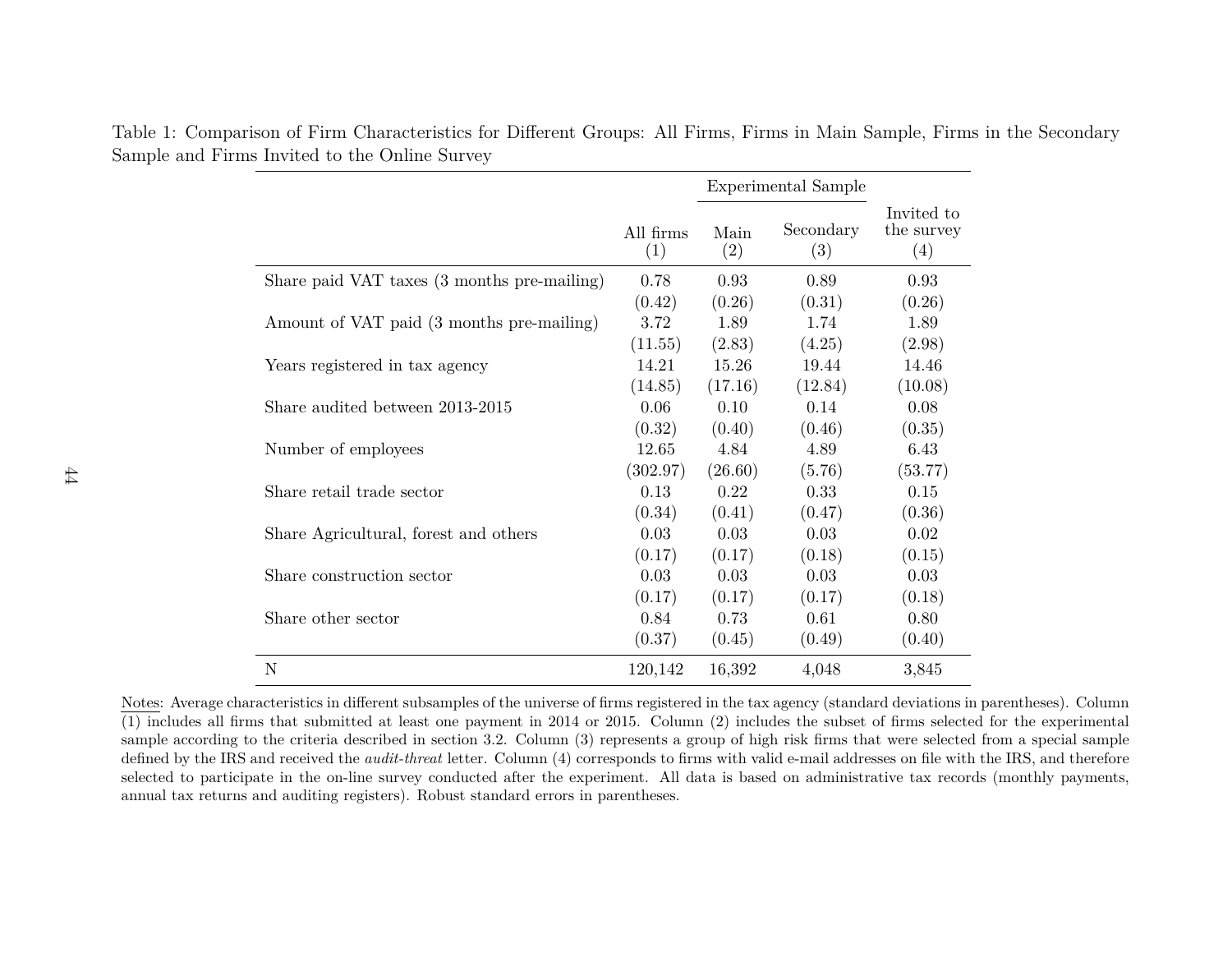|                                             | Main Sample                       |                        |                             |                        | Secondary Sample    |                                 |                                 |                     |
|---------------------------------------------|-----------------------------------|------------------------|-----------------------------|------------------------|---------------------|---------------------------------|---------------------------------|---------------------|
|                                             | Audit<br><b>Statistics</b><br>(1) | Public<br>Goods<br>(2) | Audit<br>Endogeneity<br>(3) | <b>Baseline</b><br>(4) | p-value test<br>(5) | Audit<br>Threat $(25\%)$<br>(6) | Audit<br>Threat $(50\%)$<br>(7) | p-value test<br>(8) |
| Share paid VAT taxes (3 months pre-mailing) | $\rm 0.92$                        | 0.94                   | 0.93                        | 0.93                   | 0.18                | 0.90                            | 0.89                            | 0.54                |
|                                             | (0.00)                            | (0.01)                 | (0.01)                      | (0.01)                 |                     | (0.01)                          | (0.01)                          |                     |
| Amount of VAT paid (3 months pre-mailing)   | 1.87                              | 1.96                   | 1.93                        | 1.91                   | 0.56                | 1.74                            | 1.75                            | 0.95                |
|                                             | (0.03)                            | (0.07)                 | (0.07)                      | (0.06)                 |                     | (0.10)                          | (0.09)                          |                     |
| Years registered in tax agency              | 15.34                             | 14.75                  | 15.70                       | 15.01                  | 0.27                | 19.45                           | 19.42                           | 0.94                |
|                                             | (0.17)                            | (0.22)                 | (0.54)                      | (0.22)                 |                     | (0.28)                          | (0.29)                          |                     |
| Share audited between 2013-2015             | 0.11                              | 0.10                   | 0.09                        | 0.10                   | 0.30                | 0.13                            | 0.15                            | 0.38                |
|                                             | (0.00)                            | (0.01)                 | (0.01)                      | (0.01)                 |                     | (0.01)                          | (0.01)                          |                     |
| Number of employees                         | 4.81                              | 4.66                   | 4.88                        | 5.09                   | 0.96                | 4.83                            | 4.88                            | 0.80                |
|                                             | (0.26)                            | (0.54)                 | (0.57)                      | (0.64)                 |                     | (0.13)                          | (0.12)                          |                     |
| Share retail trade sector                   | 0.22                              | 0.22                   | 0.21                        | 0.23                   | 0.78                | 0.33                            | 0.32                            | 0.40                |
|                                             | (0.00)                            | (0.01)                 | (0.01)                      | (0.01)                 |                     | (0.01)                          | (0.01)                          |                     |
| Share Agricultural, forest and others       | 0.03                              | 0.03                   | 0.03                        | 0.03                   | 0.77                | 0.03                            | 0.04                            | 0.12                |
|                                             | (0.00)                            | (0.00)                 | (0.00)                      | (0.00)                 |                     | (0.00)                          | (0.00)                          |                     |
| Share construction sector                   | 0.03                              | 0.03                   | 0.03                        | 0.03                   | 0.85                | 0.03                            | 0.03                            | 0.33                |
|                                             | (0.00)                            | (0.00)                 | (0.00)                      | (0.00)                 |                     | (0.00)                          | (0.00)                          |                     |
| Share other sector                          | 0.73                              | 0.73                   | 0.73                        | 0.72                   | 0.95                | 0.61                            | 0.62                            | 0.54                |
|                                             | (0.00)                            | (0.01)                 | (0.01)                      | (0.01)                 |                     | (0.01)                          | (0.01)                          |                     |
| Observations                                | 10,272                            | 2,017                  | 2,039                       | 2,064                  |                     | 2,015                           | 2,033                           |                     |

Table 2: Balance of Firm Characteristics across Treatment Groups

Notes: Averages for different pre-treatment firm-level characteristics, by treatment group and type of sample (robust standard errors in parentheses). The main sample includes all firms selected as described in section 3.2. The secondary sample includes high risk firms selected by the IRS. Standard errors in parentheses. The last column of each sample reports the p-value of <sup>a</sup> test in which the null hypothesis is that the mean is equal for all the treatment groups. Data on VAT amount and firm characteristics comes from administrative tax records (including monthly payments, annual taxreturns and auditing registers). Robust standard errors in parentheses.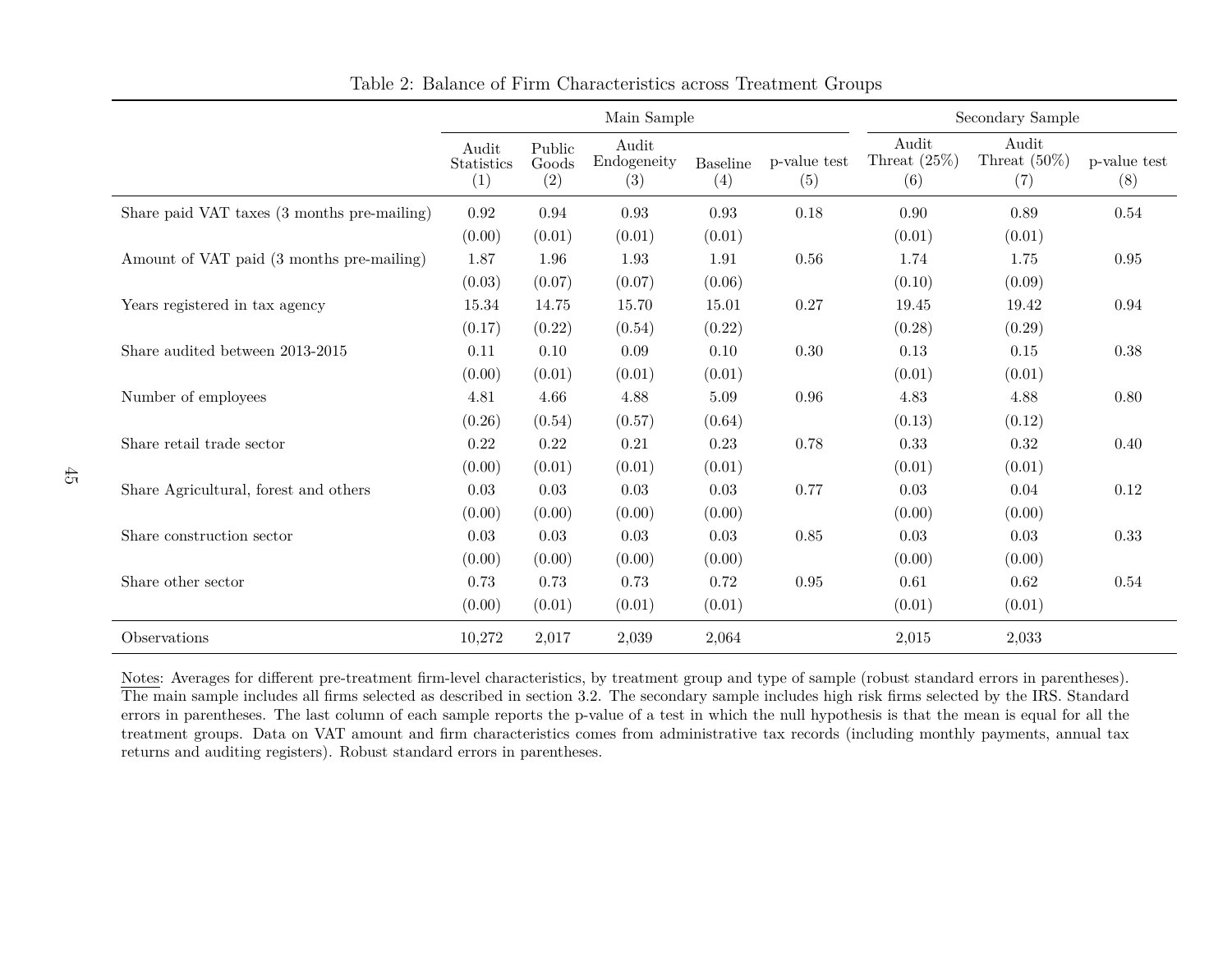|                |                                                                  | By Time Horizon   |                    |                    | By Payment Timing |                  | By Tax Type            |  |  |
|----------------|------------------------------------------------------------------|-------------------|--------------------|--------------------|-------------------|------------------|------------------------|--|--|
|                |                                                                  | First Year<br>(1) | Second Year<br>(2) | Retroactive<br>(3) | Concurrent<br>(4) | Non - VAT<br>(5) | $VAT + Non-VAT$<br>(6) |  |  |
| a.             | Audit - Statitutics ( $N = 10,272$ ) vs Baseline ( $N = 2,064$ ) |                   |                    |                    |                   |                  |                        |  |  |
|                | Post-Treatment                                                   | $0.063**$         | 0.032              | $0.381***$         | $0.044*$          | $0.077**$        | $0.052**$              |  |  |
|                |                                                                  | (0.025)           | (0.031)            | (0.131)            | (0.026)           | (0.037)          | (0.026)                |  |  |
|                | Pre-Treatment                                                    | $-0.008$          | $-0.003$           | $-0.132$           | $-0.005$          | 0.016            | 0.037                  |  |  |
|                |                                                                  | (0.021)           | (0.025)            | (0.105)            | (0.022)           | (0.045)          | (0.026)                |  |  |
| $\mathbf{b}$ . | Audit - Endogeneity ( $N = 2,039$ ) vs Baseline ( $N = 2,064$ )  |                   |                    |                    |                   |                  |                        |  |  |
|                | Post-Treatment                                                   | $0.074**$         | 0.038              | $0.314**$          | $0.061*$          | $0.084**$        | $0.079***$             |  |  |
|                |                                                                  | (0.032)           | (0.039)            | (0.139)            | (0.033)           | (0.041)          | (0.031)                |  |  |
|                | Pre-Treatment                                                    | $-0.006$          | $0.072**$          | 0.008              | $-0.003$          | 0.006            | 0.027                  |  |  |
|                |                                                                  | (0.027)           | (0.030)            | (0.125)            | (0.027)           | (0.056)          | (0.031)                |  |  |
| $\mathbf{c}$ . | Public - Goods ( $N = 2,017$ ) vs Baseline ( $N = 2,064$ )       |                   |                    |                    |                   |                  |                        |  |  |
|                | Post-Treatment                                                   | 0.043             | 0.006              | 0.195              | 0.032             | 0.001            | 0.018                  |  |  |
|                |                                                                  | (0.030)           | (0.036)            | (0.134)            | (0.031)           | (0.048)          | (0.029)                |  |  |
|                | Pre-Treatment                                                    | $-0.004$          | 0.031              | $-0.192$           | 0.002             | $-0.047$         | $-0.004$               |  |  |
|                |                                                                  | (0.026)           | (0.028)            | (0.124)            | (0.026)           | (0.046)          | (0.027)                |  |  |

Table 3: Average Effects of *Audit-Statistics*, *Audit-Endogeneity* and *Public-Goods* Messages on VAT and Other Tax Payments by Time Horizon and Payment Timing

Notes: \* significant at the 10% level, \*\* at the 5% level, \*\*\* at the 1% level. Robust standard errors in parentheses. The results are based on Poisson regressions, so coefficients can be interpreted directly as semi-elasticities. Panel a. compares the *audit-statistics* message with the *baseline* letter, while results in panels b. and c. replicate the comparison for *auditendogeneity* and *public-goods* messages. In the first row of each panel, the dependent variable is the amount of VAT payments (in dollars) after receiving the letter. The second row presents a falsification test in which we estimate the same regression but using the amount contributed before receiving the mailing (pre-treatment) as the dependent variable. All regressions are estimated with a set of monthly controls that correspond to the year before the outcome: for the the posttreatment outcome regression, we include monthly VAT payment controls from September, 2014 to August, 2015, and for the pre-treatment outcome we include the same variables for the September 2013 – August 2014 period. We also restrict the analysis to firms that effectively received the letter as reported by the postal service. Columns (1) and (2) report the effect of treatment by time horizon. Column (1) presents the estimates of the effect for the first year (October 2015 – September 2016) while Column (2) reports the effect of the letter in the second year after the treatment (October 2016 – September 2017). Columns (3) and (4) present the first year effect of treatment on retroactive (3) and concurrent (4) VAT payments. Columns (5) and (6) report the first year results by type of tax. Column (5) presents the effect of the treatment on other (non-VAT) tax payments, while column (6) reports the effect on the total amount of taxes paid by the firms during the same period.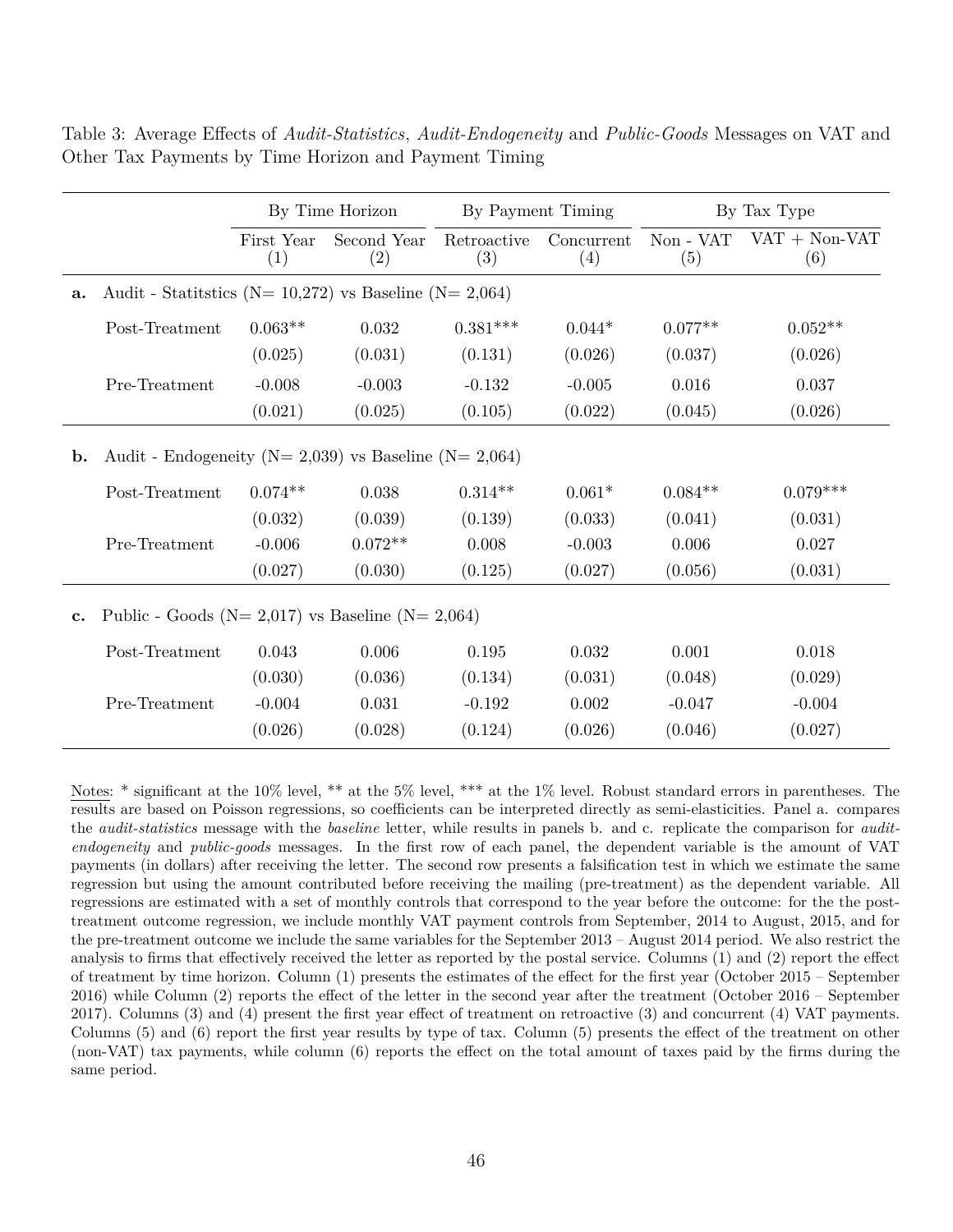|                                                                                      | By Time Horizon                 |                                | By Payment Timing           |                                  | By Tax Type                       |                                  |  |  |
|--------------------------------------------------------------------------------------|---------------------------------|--------------------------------|-----------------------------|----------------------------------|-----------------------------------|----------------------------------|--|--|
|                                                                                      | First Year<br>(1)               | Second Year<br>(2)             | Retroactive<br>(3)          | Concurrent<br>(4)                | Non - VAT<br>(5)                  | $VAT + Non-VAT$<br>(6)           |  |  |
| Audit - Statitstics ( $N = 10,272$ )<br>a.                                           |                                 |                                |                             |                                  |                                   |                                  |  |  |
| Audit Probability $(\%)$                                                             |                                 |                                |                             |                                  |                                   |                                  |  |  |
| Post-Treatment                                                                       | 0.030<br>(0.236)                | 0.170<br>(0.236)               | $-2.136**$<br>(1.040)       | 0.162<br>(0.246)                 | 0.127<br>(0.440)                  | 0.094<br>(0.266)                 |  |  |
| Pre-Treatment                                                                        | 0.025<br>(0.115)                | $-0.041$<br>(0.069)            | $-1.984**$<br>(0.806)       | 0.123<br>(0.121)                 | 0.192<br>(0.388)                  | 0.111<br>(0.169)                 |  |  |
| Penalty Size $(\%)$                                                                  |                                 |                                |                             |                                  |                                   |                                  |  |  |
| Post-Treatment<br>Pre-Treatment                                                      | $-0.118$<br>(0.115)<br>$-0.001$ | $-0.233*$<br>(0.122)<br>0.049  | 1.044<br>(0.742)<br>0.032   | $-0.191*$<br>(0.112)<br>$-0.001$ | $-0.291$<br>(0.180)<br>$-0.376**$ | $-0.179$<br>(0.112)<br>$-0.136$  |  |  |
|                                                                                      | (0.088)                         | (0.034)                        | (0.470)                     | (0.093)                          | (0.168)                           | (0.086)                          |  |  |
| Audit - Threat Letters ( $N = 4,048$ )<br>$\mathbf{b}$ .<br>Audit Probability $(\%)$ |                                 |                                |                             |                                  |                                   |                                  |  |  |
| Post-Treatment                                                                       | $0.376*$                        | $0.378*$                       | 0.831                       | 0.335                            | 0.164                             | $0.295*$                         |  |  |
| Pre-Treatment                                                                        | (0.210)<br>$-0.342*$<br>(0.178) | (0.220)<br>$-0.214$<br>(0.162) | (0.944)<br>0.013<br>(0.647) | (0.216)<br>$-0.289$<br>(0.182)   | (0.185)<br>$-0.219$<br>(0.163)    | (0.170)<br>$-0.308**$<br>(0.142) |  |  |

Table 4: Elasticities of Tax Payments with Respect to Audit Probability and Penalty Rate, *Audit-Statistics* and *Audit-Threat* Sub-Treatments

Notes: \* significant at the 10% level, \*\* at the 5% level, \*\*\* at the 1% level. Robust standard errors in parentheses. Panel a. presents the effect of providing different information regarding *p* and *θ* in the *audit-statistics* message. Panel b. compares the two *audit-threat* messages, i.e. the 50% threat of audit vs. the 25% threat of audit. Rows (1) and (3) of panel a. present the effect of an additional percentage point of *p* and *θ* (respectively) in the information included in the letters on post-treatment VAT payments. The results are based on Poisson regressions, so coefficients can be interpreted directly as semi-elasticities. Regressions are estimated using monthly pre-treatment controls and the stratification variable used to randomize the parameters. Rows (2) and (4) present a falsification test in which we estimate the same regression using pretreatment information as the dependent variable. All regressions are estimated with a set of monthly controls that correspond to the year before the outcome: for the the post-treatment outcome regression, we include monthly VAT payment controls from September, 2014 to August, 2015, and for the pre-treatment outcome we include the same variables for the September 2013 – August 2014 period. We also restrict the analysis to firms that effectively received the letter as reported by the postal service. Row (1) in panel b. presents the post-treatment effect of receiving the *audit-threat* letter with a probability of 50% relative to receiving the letter with the 25% probability treatment. Row (2) of panel b. replicates the estimates for the pre-treatment outcomes. Columns (1) and (2) report the effect of treatment by time horizon. Column (1) presents the estimates of the effect for the first year (October 2015 – September 2016) while Column (2) reports the effect of the letter in the second year after the treatment (October 2016 – September 2017). Columns (3) and (4) present the first year effect of treatment on retroactive (3) and concurrent (4) VAT payments. Columns (5) and (6) report the first year results by type of tax. Column (5) presents the effect of the treatment on other (non-VAT) tax payments, while column (6) reports the effect on the total amount of taxes paid by the firms during the same period.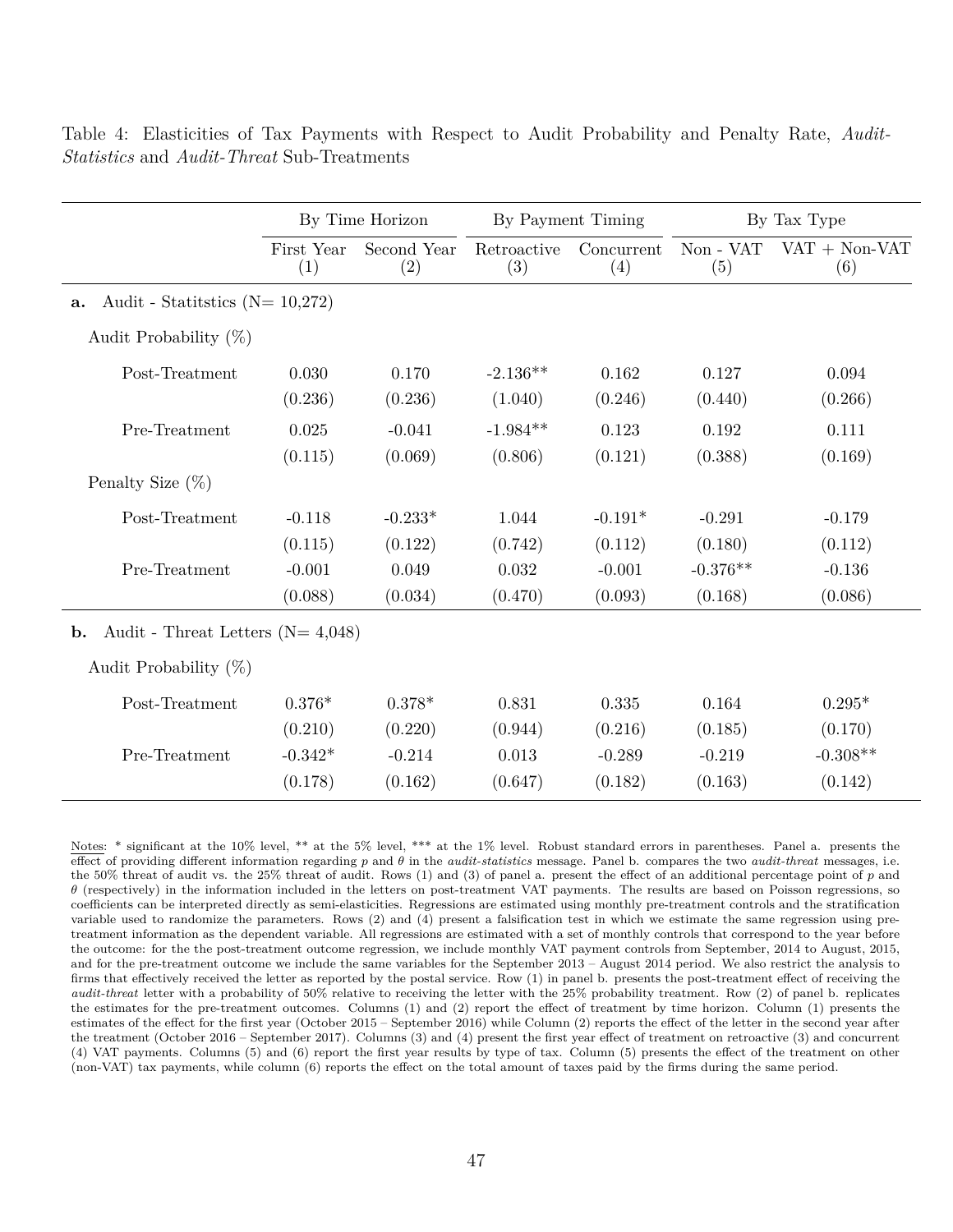

Figure 1: Distribution of Statistics Shown in *Audit-Statistics* Letters by VAT Payment Quintiles

Notes: Notes: N=10,272. Information provided in the audit-statistics letter: probability of being audited (*p*, in panel a) and penalty rate  $(\theta)$ , in panel b). Group 1 through 5 correspond to each of the pre-treatment VAT payment quintiles.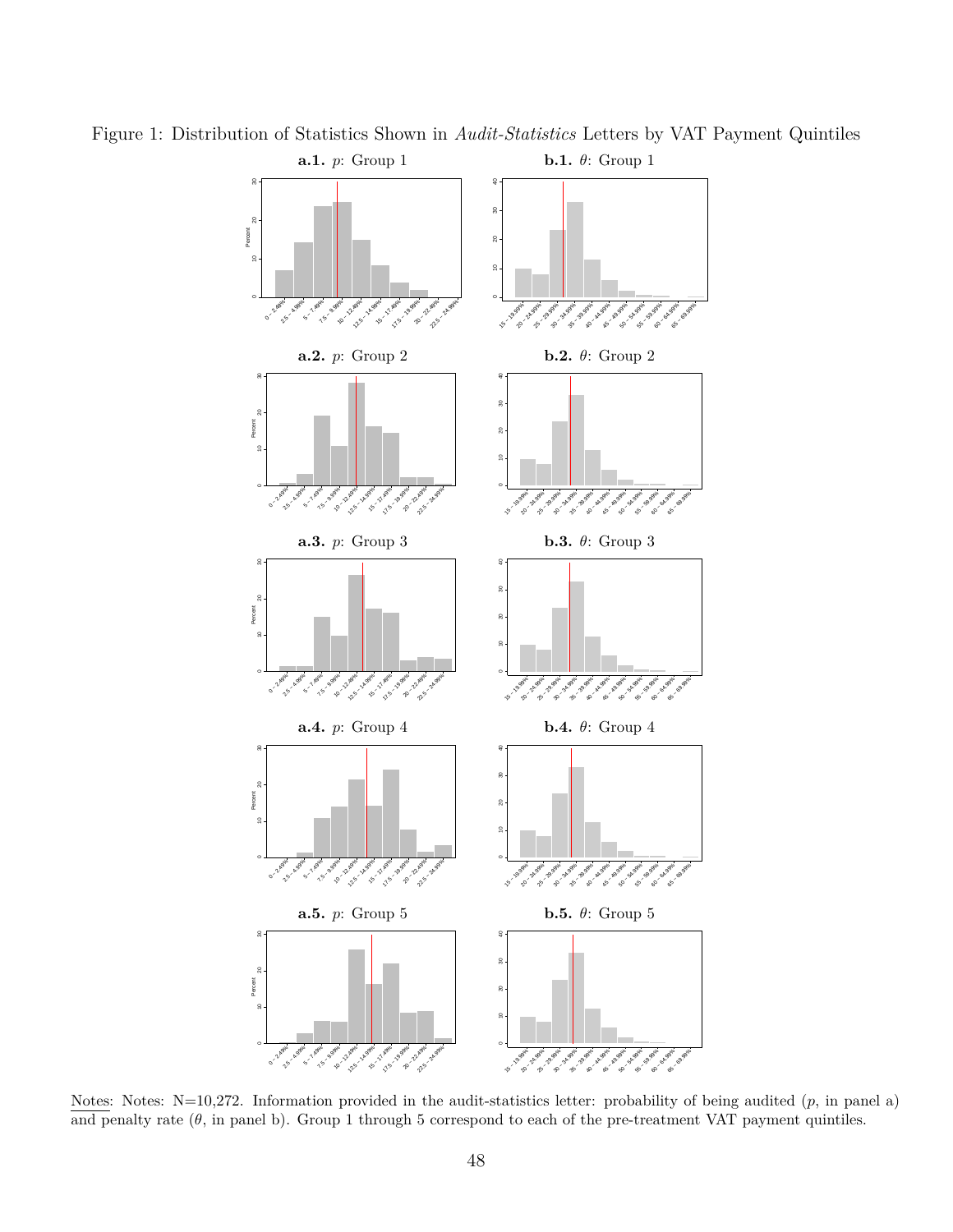

Figure 2: Average Effects of *Audit-Statistics*, *Audit-Endogeneity* and *Public-Goods* Messages, By Quarter **a.** *Audit-Statistics* vs. *Baseline* **b.** *Audit-Endogeneity* vs. *Baseline*

Notes: These figures plot the quarterly effects of each treatment arm when compared to the *baseline* letter. Panel a. (N=12,336) presents the effect of the *audit-statistics* message on total quarterly VAT payments, while panel b. (N=4,103) represents the effect of the *audit-endogeneity* message and panel c. (N=4,081) depicts the effect of the *public-goods* message on the same outcome variable. Each point (red circle) in the plot represents the estimate of the effect of treatment on VAT payments for a specific quarter from two quarters before treatment up to eight quarters after receiving the letter. Regressions do not include monthly pre-treatment controls. The results are based on Poisson regressions, so coefficients can be interpreted directly as semi-elasticities. 90% confidence intervals represented by red lines computed with robust standard errors.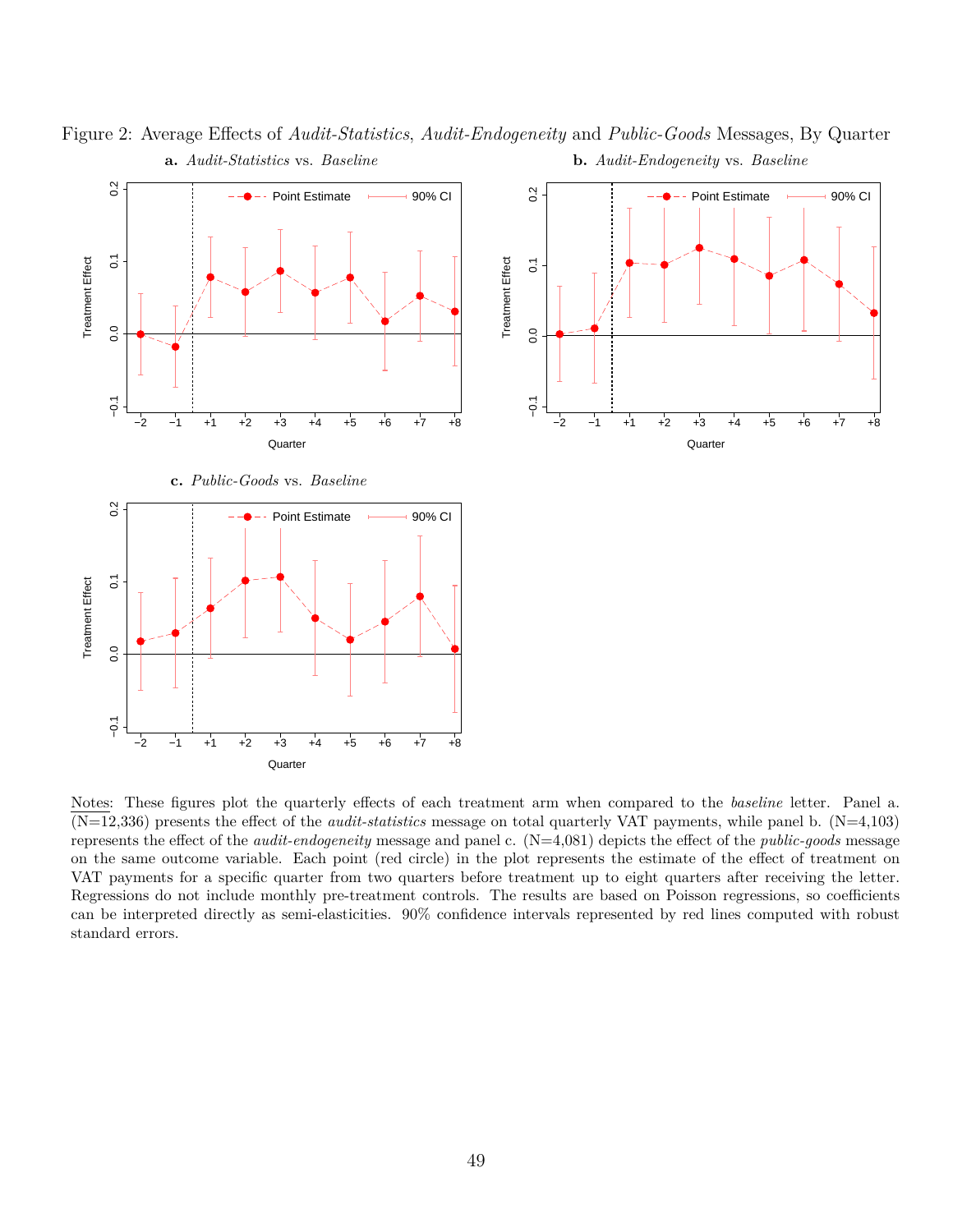Figure 3: Survey Results: Perception of Audit Probabilities and of Tax Evasion Penalty Rates by Treatment Group



Notes: The histograms are based on survey responses from those who reported themselves as owners in the post-treatment survey. Perceived (pooled control group, N=137) refers to to survey respondents who received the *baseline* (N=69) or the *public-goods* (N=68) letters during the experimental stage (none of the two letters contained any information about audit probabilities nor penalty rates). Perceived (aud.–statistics) refers to respondents who received *audit-statistics* letters (N=365). In panel a. the x-axis represents the probability of being audited; in panel b. it represents the average penalty rate. We report the mean responses and the p-value of the difference between the two groups. The answers correspond to questions Q2 and Q4 (see full survey questionnaire in Appendix A.7). The red line represents the density function of the information displayed in the *audit-statistics* letters, measured in the right y-axis (hidden for the sake clarity).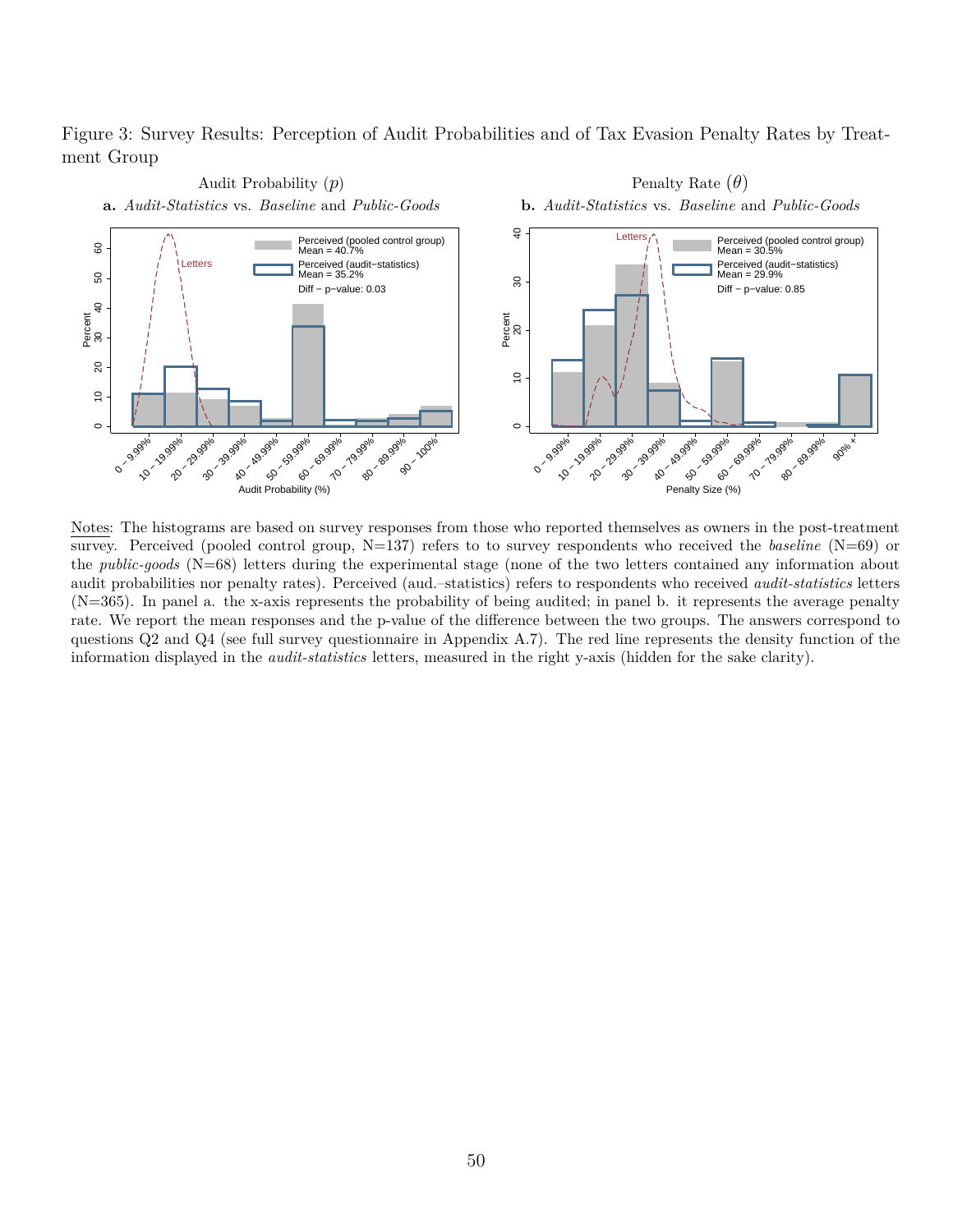

### Figure 4: Effect of *Audit-Statistics* vs. *Baseline* by Deciles of *p* and *θ* **a.** Audit Probability *p* **b.** Penalty Rate *θ*

Notes: Panel a. plots the first-year effect (October 2015 – September 2016) of the audit-statistics letter on total VAT payments by decile of *p* while panel b. reports the results from the same regressions by decile of  $\theta$  (N=10,272). In both panels, each dot represents the estimated treatment effect for each decile of the parameter considered. Regressions are estimated using monthly pre-treatment controls and the stratification variable used to randomize the parameters. All effects are depicted with a 95% confidence interval. The results are based on Poisson regressions, so coefficients can be interpreted directly as semi-elasticities. Confidence intervals computed with robust standard errors.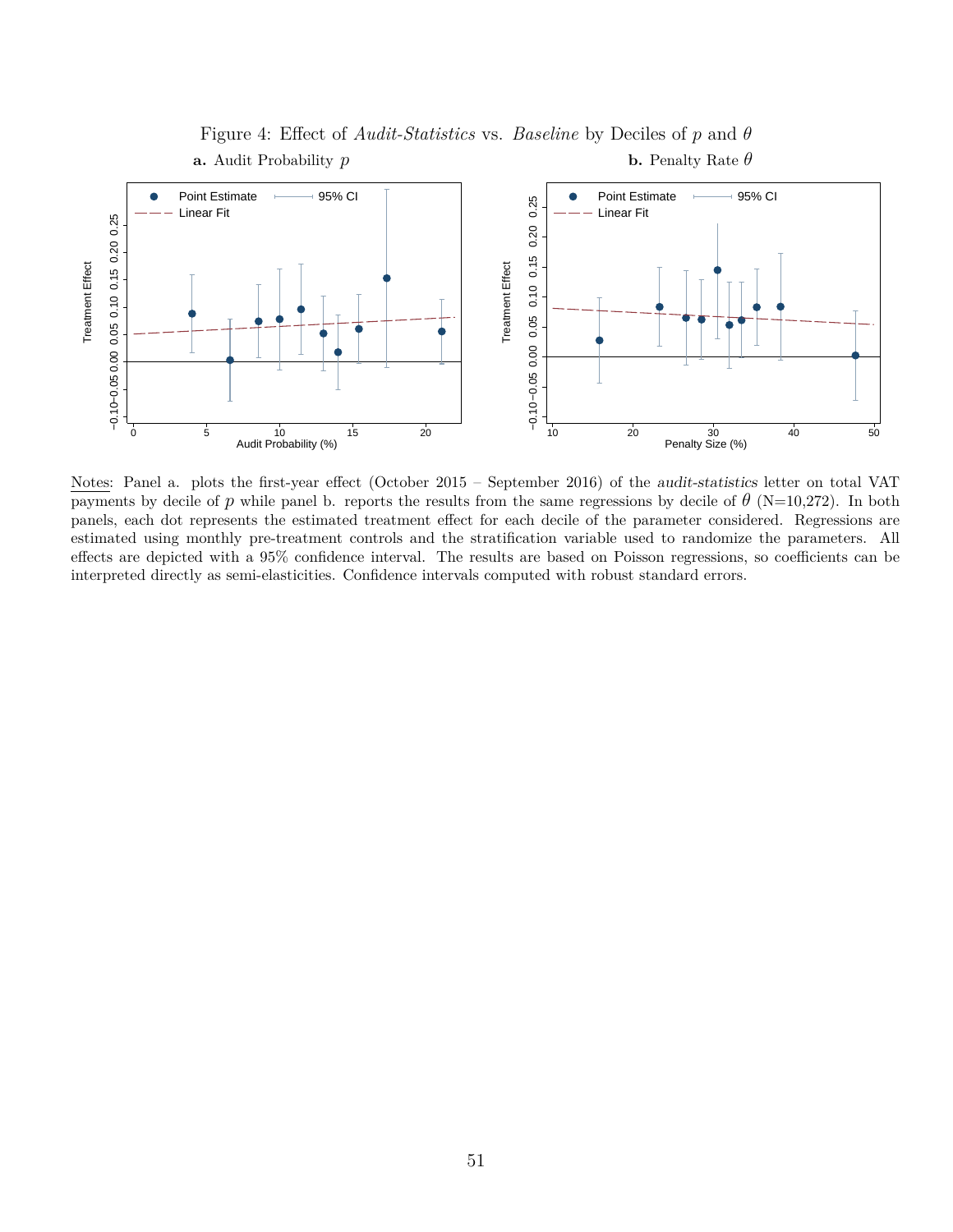

Figure 5: Effects of *Audit-Threat* Sub-Treatments:  $p = 0.50$  vs.  $p = 0.25$ 

Notes: This figure depicts the quarterly effect of the *audit-threat* message (N=4,048 and 50% vs 25%). Each dot (red circle) represents the estimate of the effect of treatment on VAT payments for a specific quarter from two quarters before treatment up to eight quarters after receiving the letter. Regressions do not include monthly pre-treatment controls. The results are based on Poisson regressions, so coefficients can be interpreted directly as semi-elasticities. 90% confidence intervals represented by red lines computed with robust standard errors.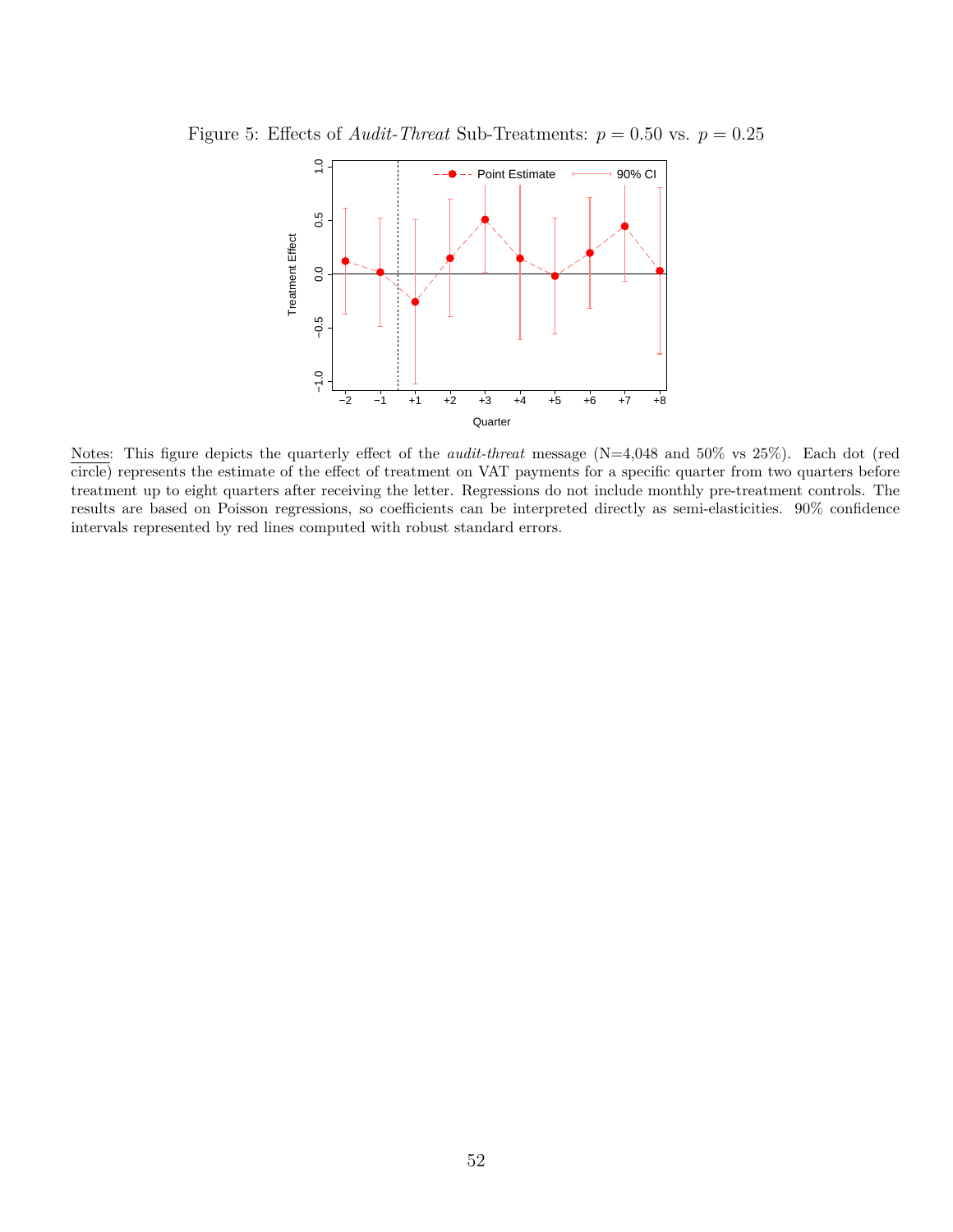Figure 6: Effect of *Audit-Statistics* vs. *Baseline* by Prior Beliefs **a.** Audit probability *- prior (calibrated to 11.7%)* **b.** Audit probability *- prior - signal (calibrated to 11.7%)*



Notes: Panel a. plots the first-year effect (October 2015 – September 2016) of the audit-statistics letter on total VAT payments by quartiles of prior beliefs while panel b. reports the same results by quartiles of the difference between the prior belief and the signal sent in the *audit-statistics* message (N=11,989). The prior belief (before the experiment) is computed as  $\hat{p}_i = 1 - \left(1 - \frac{\alpha_0 + N_i}{\alpha_0 + \beta_0 + T_i}\right)^3$ 

such that the mean prior belief about the probability of being audited at least once in the following three years matches the actual average probability observed in our sample. In panel b. the signal for the placebo group was randomly assigned using the same strategy that for the *audit-statistics* group. The red dashed line represents the linear fit corresponding to the four estimates . In panel a., the dashed green line represents the average perceived probability (11.7%). In panel b., the dashed green line represents the point in which prior belief and signal are equal. In both panels, each dot represents the estimated treatment effect for each quartile of the variable considered. Regressions are estimated using monthly pretreatment controls. All effects are depicted with 95% confidence interval. The results are based on Poisson regressions, so coefficients can be interpreted directly as semi-elasticities. Confidence intervals are computed with robust standard errors.